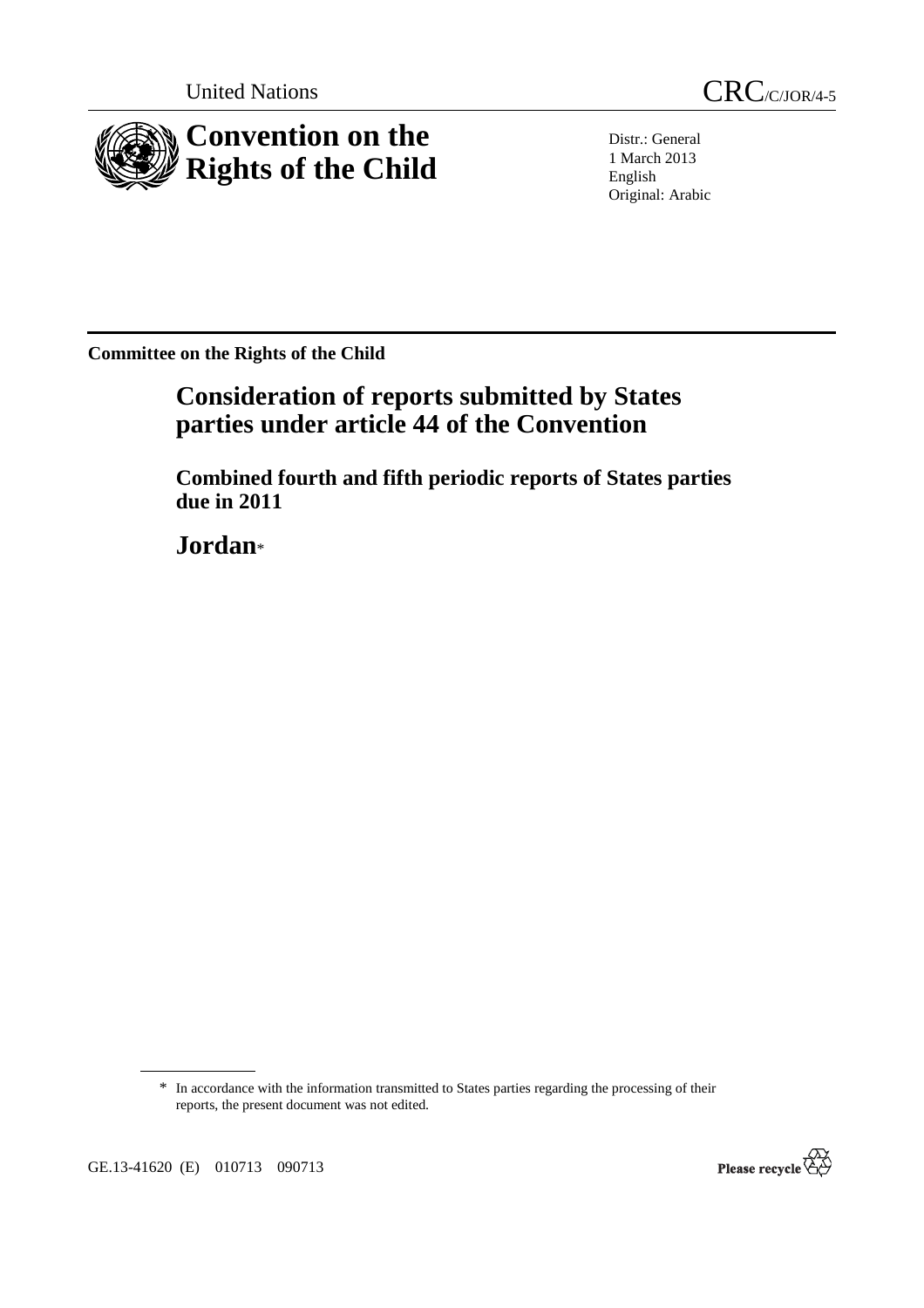## $CRC/C/JOR/4-5$

## Contents

|         |                 | Paragraphs  | Page           |
|---------|-----------------|-------------|----------------|
| L.      |                 | $1 - 7$     | 1              |
| П.      |                 | $8 - 23$    | $\overline{4}$ |
| $\Pi$ . |                 | $24 - 55$   | 8              |
|         | A.              | $24 - 29$   | 8              |
|         | Β.              | $30 - 34$   | 9              |
|         | $C_{\cdot}$     | $35 - 47$   | 10             |
|         | D.              | $48 - 55$   | 13             |
| IV.     |                 | $56 - 76$   | 15             |
| V.      |                 | $77 - 112$  | 19             |
| VI.     |                 | $113 - 138$ | 25             |
|         | A.              | $113 - 125$ | 25             |
|         | <b>B.</b>       | $126 - 133$ | 28             |
|         | $\mathcal{C}$ . | 134–138     | 31             |
| VII.    |                 | 139-154     | 32             |
| VIII.   |                 | 155-232     | 36             |
|         | А.              | $155 - 161$ | 36             |
|         | <b>B.</b>       | $162 - 183$ | 38             |
|         | C.              | 184-187     | 41             |
|         | D.              | 188-199     | 42             |
|         | E.              | $200 - 209$ | 44             |
|         | F.              | $210 - 232$ | 46             |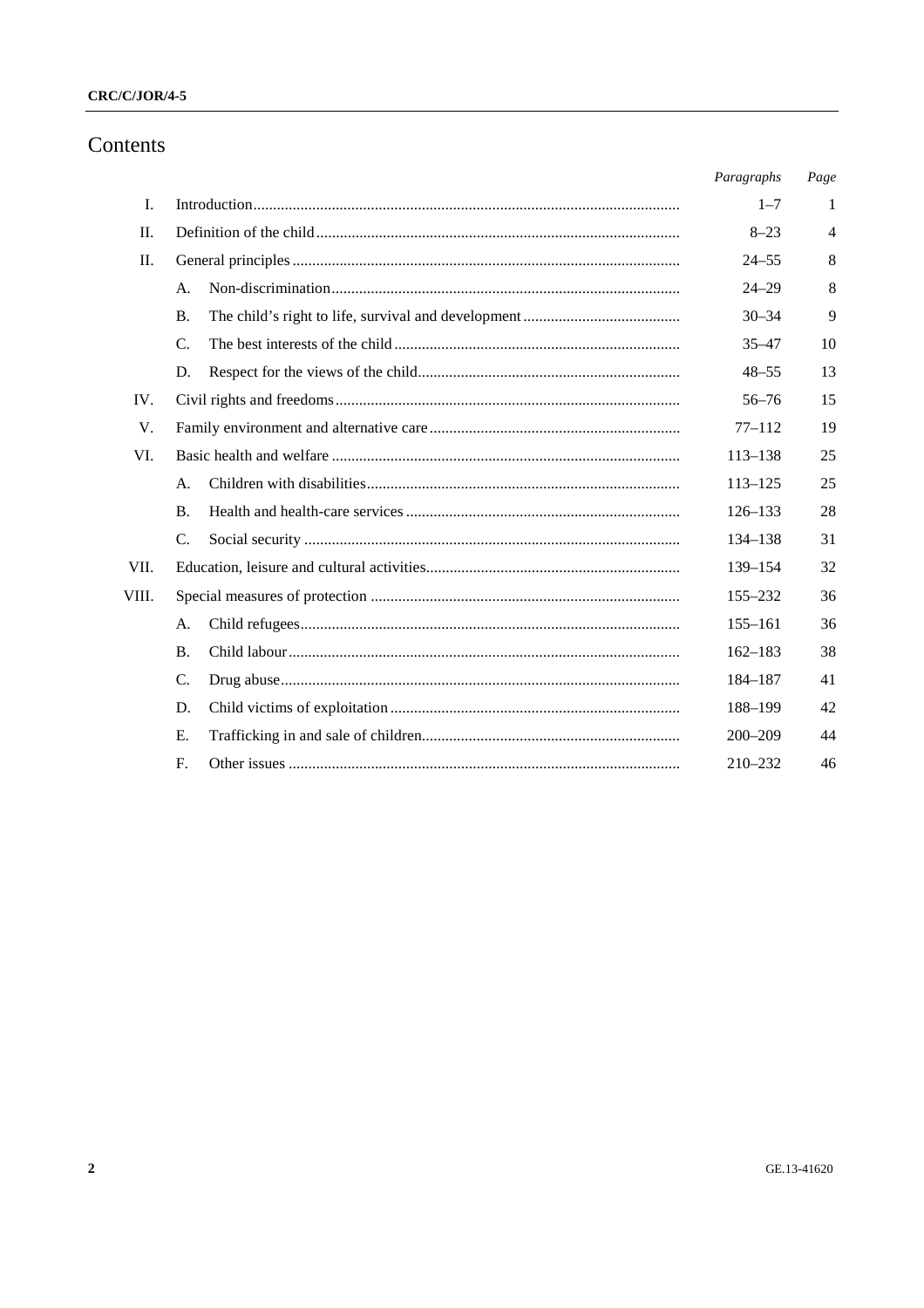## **I. Introduction**

1. The Government of the Hashemite Kingdom of Jordan hereby presents the combined fourth and fifth periodic reports which it has submitted to the Committee on the Rights of the Child in accordance with article 44 of the Convention on the Rights of the Child and with the Committee's decision to invite the State party to submit a consolidated fourth and fifth report by 22 December 2011 (that is 18 months before the due date of the fifth periodic report). That decision was taken as an exceptional measure, due to the large number of reports received by the Committee every year. The present report, which covers the period from 2005 to 2011, provides comprehensive information on the measures that the Government has taken, including the changes that it has made to national legislation and the policies, programmes and strategies that have been established to implement the Convention. The report also responds to the comments in the concluding observations which the Committee adopted following its consideration of the country's third periodic report. As will be recalled, Jordan submitted its initial report in 1993, its second periodic report in 1998 and its third periodic report in 2005.

#### **Reservations**

2. The Government of Jordan maintains its reservations to articles 14, 20 and 21 of the Convention. It can confirm that the reservations do not detract from the rights of Jordanian children, as the matters addressed in the above articles are also covered by Jordanian law, first and foremost the Constitution.

3. The Constitution of Jordan establishes the right to freedom of thought, conscience and worship. The fact that children are prohibited from changing their religion is a form of protection that the law provides to safeguard children's religious rights.

4. The reservation to the provision on adoption still stands, although children retain the right to benefit from alternative family care under the Islamic system of *kafalah* and fostering arrangements established in accordance with the sharia. The rules and regulations on fostering and *kafalah* are intended to protect children to the fullest degree possible.

#### **Publication of the Convention in the official gazette**

5. With regard to the concerns that the Committee expressed in paragraph 12 of the concluding observations about the legal status of the Convention in Jordan, it should be noted that the Convention was ratified and published in the official gazette pursuant to Convention on the Rights of the Child Ratification Act No. 50 of 2006. The Act and the text of the Convention were published in issue 4787 of the official gazette on 16 October 2006. In keeping with the principle of the primacy of treaties, international treaties take precedence over national laws, coming second only to the Constitution in the hierarchy of laws established in Jordan. Thus, they rank above national laws. The Court of Cassation makes this abundantly clear in its case law.

6. As for harmonization of domestic law with the principles and provisions of the Convention, the laws of Jordan are in conformity with the Convention and there are no provisions that are incompatible with the fulfilment of the country's obligations as a party to the Convention. As already indicated, should there be a conflict between a national law and a provision of the Convention, the provision of the Convention will prevail in accordance with the hierarchy-of-laws principle. Many amendments have been made to a number of laws to bring them into line with the Convention.

7. These principles are reflected in the case law of the Jordanian Court of Cassation. For example, in ruling No. 945/2009, which the Court issued in connection with its legal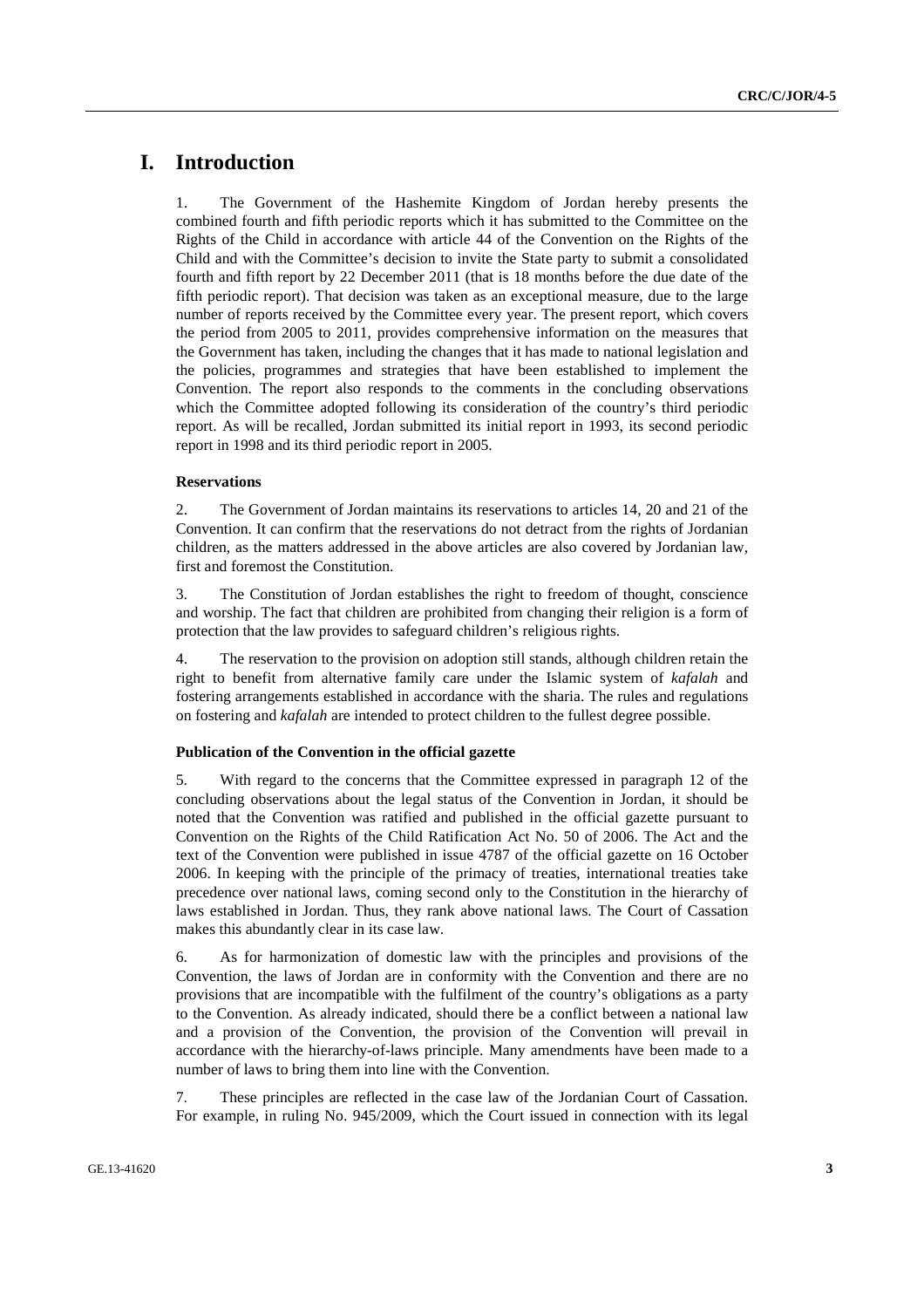functions, the Court states: "Both sharia and ordinary law jurisprudence establish that the international treaties which States sign are at the pinnacle of the hierarchy of laws of those States and are considered to prevail, for the purposes of application, should there be a conflict between their provisions and those of a national law. The courts deal with questions pertaining to the application of international treaties and law. It is not for the parties in a dispute to select which treaty or law they wish to see applied. This is a contingent feature of the general system. All this is subject to the proviso that the treaties must have passed through the stages specified in the Constitution of the country in which the dispute in question is heard."

## **II. Definition of the child**

8. The definition of the child that is found in the Children's Rights Bill of 2008 and now used by the institutions that deal with family and child-related issues is consistent with the one provided in the Convention. In article 2 of the Bill, a child is defined as "any person below 18 years of age".

9. The Children's Rights Bill drawn up in 2008 was withdrawn from the National Assembly after the Convention on the Rights of the Child had been published in issue No. 4787 of the official gazette on 16 October 2006 and ratified under Ratification Act No. 50 of 2006. The Bill needed to be redrafted to bring it into conformity with the Convention and to turn it into an effective mechanism for implementing the Convention at the national level, since the Convention became part of national law upon ratification and the promulgation of the Ratification Act. Explicit provisions need to be drafted to flesh out a number of rights, given that the Convention is couched in quite broad terms and leaves matters such as the age at which children are deemed to bear criminal responsibility to national laws and regulations. Moreover, there is a need to establish a set of procedures in connection with children's rights, as there is no provision for them in the Bill.

10. Children (0–18 years old) account for 46.2 per cent of the population – 2,821,290 persons in total in 2010. The average number of children per family is 3.8 and 868,600 families currently have children in their care.

11. In paragraph 13 of the concluding observations the Committee recommends that Jordan expedite the enactment of the Children's Rights Bill of 2008 and allocate all necessary human and final resources for its implementation. In that connection, it should be noted that the Bill was withdrawn from the National Assembly, as it reproduced rights already provided for in the Convention and there was a need for a law to open the way for implementation of the Convention and to define the obligations of the different parties in that regard. When the State ratified the Convention and issued the Ratification Act, the Convention became part of national law. Explicit provisions need to be drafted to flesh out the details of a number of rights, given that the Convention is couched in quite broad terms and leaves it to national law to provide for their regulation. Moreover, there is a need for a set of procedures to deal with children's rights, as there is no provision for them in the Bill. A new bill is being drafted in cooperation with the full range of institutions involved in child-related issues and with the United Nations Children's Fund (UNICEF).

12. In paragraph 22 of the concluding observations, the Committee recommends that the State party strengthen its efforts to increase the proportion of the budget allocated for the realization of children's rights. In this connection, in 2010, steps were taken to develop the form and the content of the Annual General Budget Act to keep with the introduction of results-based budgeting and accountability, transparency and post-evaluation approaches. A new budget model was designed and information was included on strategic goals and the tasks to be undertaken by each ministry so as to supply children's needs and deliver their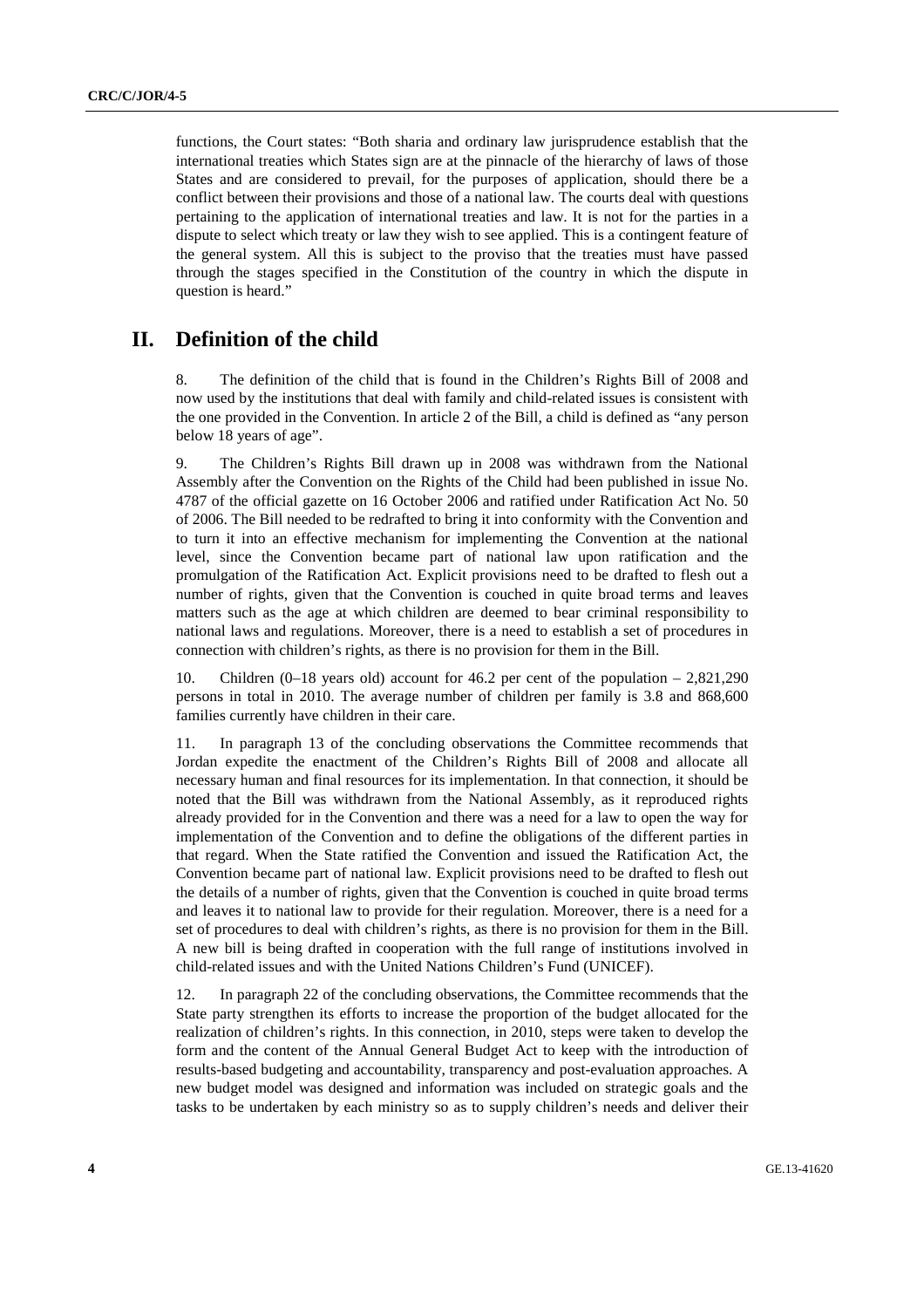rights, particularly in the areas of health, education, social welfare, and to ensure that they are fully taken into account during the preparation of the general budget. The intention here is to make sure that resources are allocated in a manner that is consistent with national strategies and plans, in particular the National Plan of Action for Children, 2004–2013. The goal of the National Plan of Action is to build a "Jordan Fit for Children". The Plan comprises various thematic components, which are entitled: (1) "Securing a healthy life"; (2) "Development and capacity-building"; (3) "Protecting children in difficult circumstances"; (4) "The media"; and (5) "Monitoring and evaluation". The Plan is designed to provide a general framework and a strategic road map to facilitate the shift from theory to action in regard to the components and topics that relate to children. It is intended to promote cooperation and partnerships between the governmental and nongovernment sectors so as to facilitate integrated planning founded on genuine participation by all and clearly defined roles and responsibilities. Under the Plan, increased access is to be provided to quality services that offer a secure life to all children, regardless of their sex, age or social origin, and thus help to reduce the gender gap and geographical inequities. The components of the Plan should serve as a basis for conducting research and for monitoring and evaluation activities against the indicators and criteria established for each component.

13. The general budget for the 2011 financial year includes allocations for nongovernmental organizations and associations that work directly with children and cater for their needs. These organizations include the Mubarra Um Al-Hussein Association, the Young Muslim Women's Association for Special Education, the Cerebral Palsy Foundation, the Association to Support Persons with Autism, the Academy for Children with Visual Impairments, and the Children's Museum. To facilitate tracking of the funding and services for children that are allocated each year under the General Budget Act, some of the models used to prepare the 2011 general budget were modified in line with the childfriendly budgeting approach. To ensure that all elements of this approach were taken into account, benchmarks were established to measure the performance and programmes of each ministry or department and against the strategic goals. All elements relating to children and their needs are incorporated into the key data provided about each ministry or department and the services that they provide. The idea is to ensure that the allocations for children will be clearly displayed in the programme budgets of ministries and government departments as of 2012.

14. The National Council for Family Affairs and UNICEF collaborated on a study conducted under a child-friendly budgeting project to analyse budget allocations for children in Jordan. This was the first study of its kind to be conducted in the Arab region and the world. The objective was to create a database for use in ongoing tracking of the budgets the allocated for children in Jordan, based on an analysis of policies, plans and budgets that are linked to children's rights in four areas (development, education, health and work). The data could then be used to secure support for efforts to give effect to these rights. The following table contains figures on spending patterns in government ministries in Jordan.

| Percentage of the national budget | 2008<br>Estimated | 2009<br><b>Budget</b> | 2010<br><b>Budget</b> | 2011<br><b>Budget</b> |
|-----------------------------------|-------------------|-----------------------|-----------------------|-----------------------|
| Health                            | 6.7               | 7.3                   | 8.0                   | 8.3                   |
| Education                         | 7.9               | 8.9                   | 8.8                   | 8.7                   |
| Social development                | 1.5               | 1.9                   | 1.9                   | 1.9                   |
| Work                              | 0.26              | 0.32                  | 0.29                  | 0.28                  |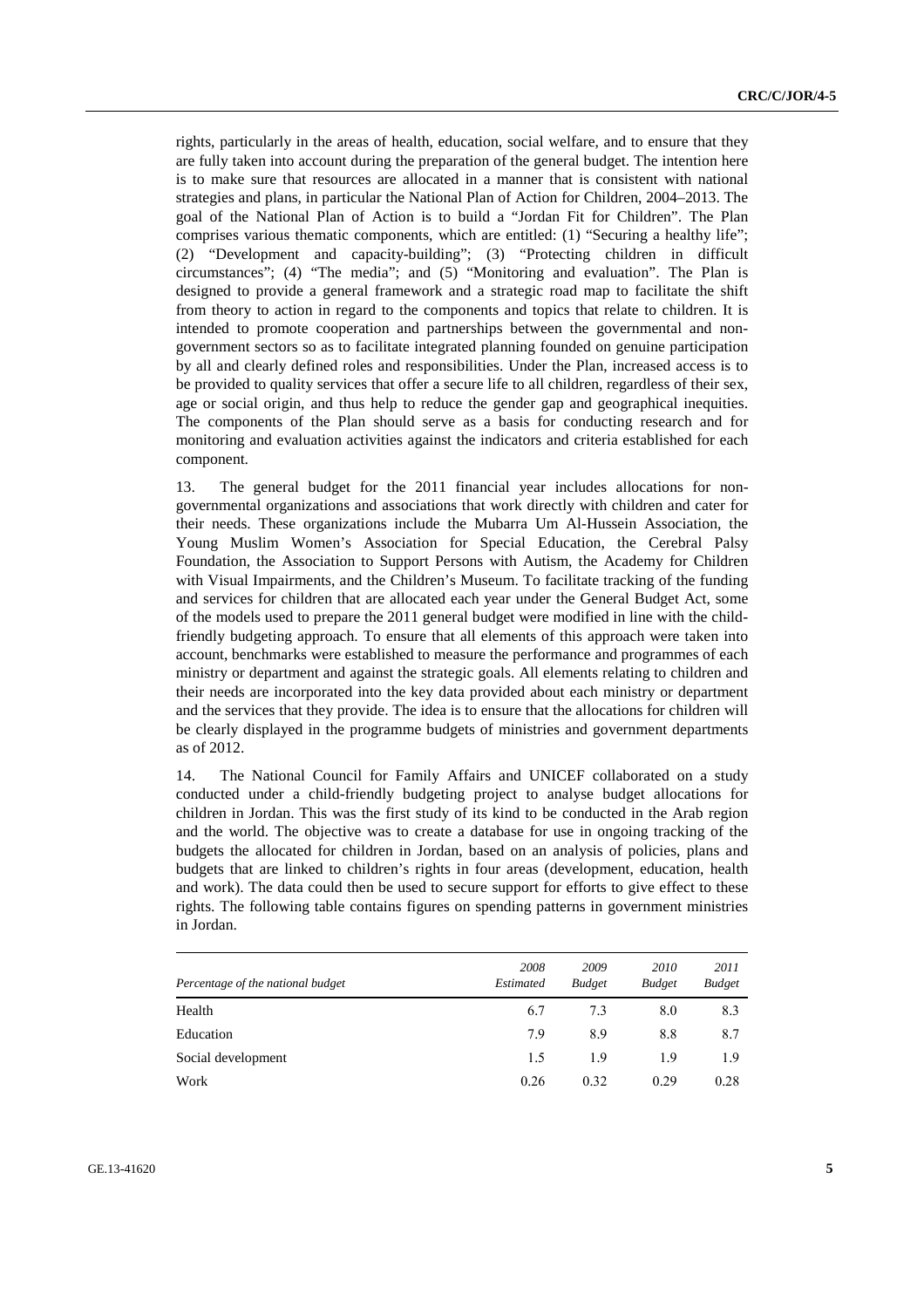| Percentage of Ministry budget allocated for children | 2008<br>Estimated | 2009<br><b>Budget</b> | 2010<br><b>Budget</b> | 2011<br><b>Budget</b> |
|------------------------------------------------------|-------------------|-----------------------|-----------------------|-----------------------|
| Health                                               | 36.4              | 37.1                  | 36.4                  | 36.8                  |
| Education                                            | 93.1              | 93.3                  | 93.1                  | 93.4                  |
| Family, welfare and persons with disabilities        | 12.5              | 10.3                  | 13.4                  | 14.6                  |
| Work                                                 | 99                | 99                    | 10.5                  | 10.1                  |

*Source:* Analysis of budgets allocated for children in Jordan, 2009.

#### **Gender equality under the law and marrying age**

15. In paragraph 27 of the concluding observations, the Committee expresses concern about the fact that girls as young as 14 and 15 may be married with the consent of a guardian and a judge. In that connection, the interim Personal Status Code (Act No. 36 of 2010), by which Act No. 61 of 1976 was abrogated, states (art. 14) that to be deemed to have the capacity to marry, the bride and groom must be of sound mind and must have reached the age of 18 Gregorian years. A judge may give permission for persons below the age of 15 Gregorian years to marry, provided that the Chief Justice also gives his permission and that the conditions in the directives that he issued in 2002 are met, namely:

(1) The groom must be a suitable match for the bride in terms of his capacity to pay maintenance and the bride price.

(2) The marriage must be intended to avert a wrongful deed or to prevent the loss of a genuine advantage.

The judge must ascertain that the bride has given her free consent and that the marriage is in her interests. If the bride or groom suffers from a mental impairment, a medical report must be produced to show that the marriage is in the partners' interests.

(4) The marriage must be contracted with the guardian's consent, due regard being had to articles 6 and 12 of the Personal Status Code.

(5) A document attesting to the fact that the judge has verified compliance with the above conditions must be produced. It will be used to draw up the marriage permit in accordance with the established rules and procedures.

16. Marriages of persons below the age of 15 are not [normally] permitted by law. The new law contains detailed criteria on the conclusion of such marriages. It states that the court must conduct an in-depth study to ascertain that there is a genuine interest and a compelling reason to allow the marriage to take place. Otherwise, the marriage will not be authorized. The Chief Justice must give his approval; the approval of the cadi is not sufficient on its own. This arrangement provides additional protection and safeguards to ensure that the marriage will be in the woman's interest.

17. Article 279 of the Criminal Code, as amended by Act No. 8 of 2011, states that a term of between 1 month and 6 months in prison will be imposed on anyone who performs or takes part in a marriage ceremony that is conducted in breach of the Personal Status Code or any other applicable law.

18. According to the figures provided by the Department of the Chief Justice, 5,349 brides out of the 64,738 who married in 2009 were under the age of 18 (8.2 per cent), as compared with 180 grooms (0.27 per cent). In 2010, the median age at first marriage was 27.8 years: 29.5 years for men and 25.9 years for women (Department of the Chief Justice).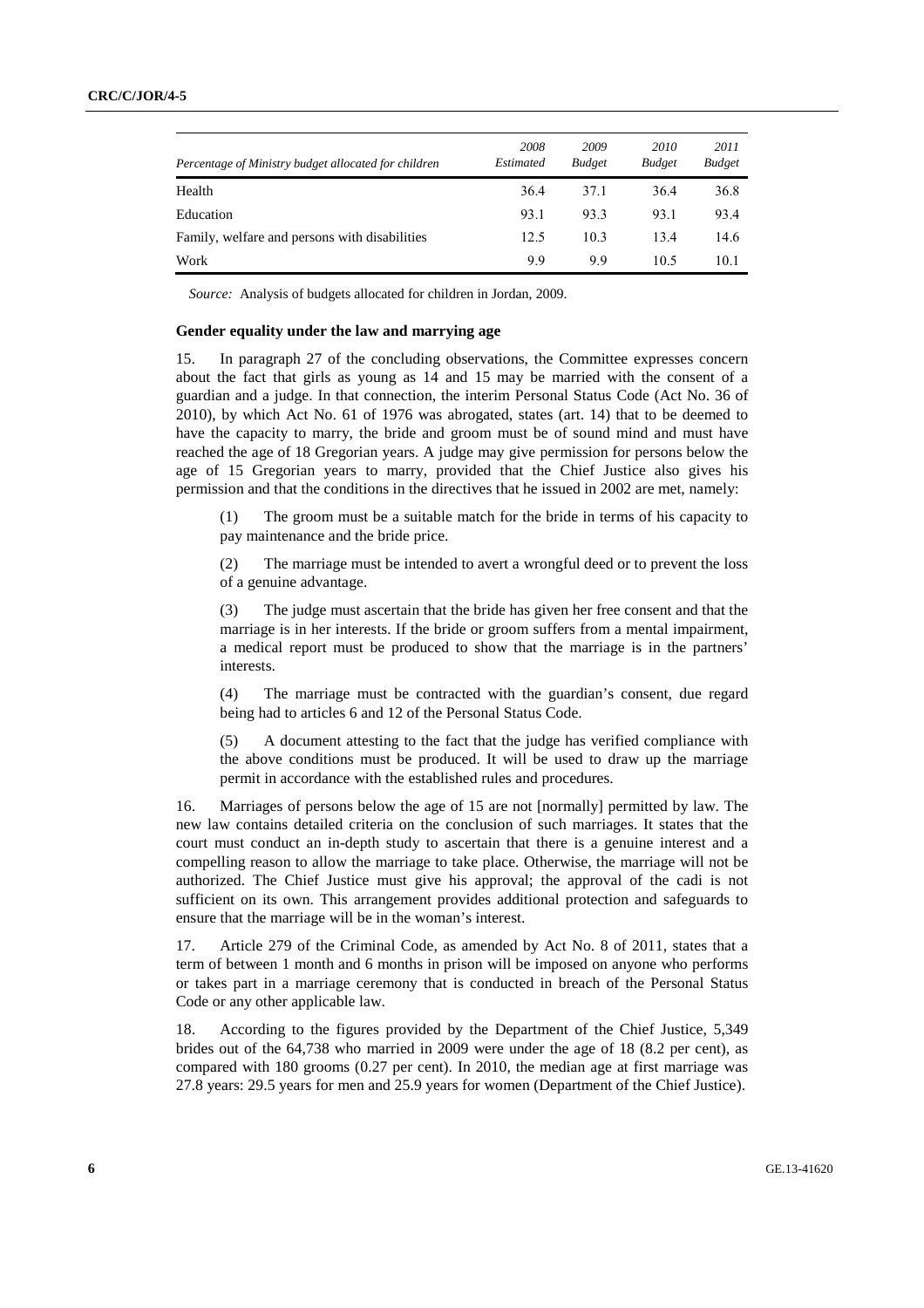#### **Poverty**

19. In paragraph 28 of the concluding observations, the Committee recommends that the State party address the poverty-related pressure on girls to marry at an early age. In fact, and as the figures show, the poverty ratio has fallen over the past three years – from 13.7 per cent in the period between 2004 and 2008 to 13.3 per cent in 2008. Moreover, the poverty gap ratio decreased from 3.4 to 2.6 in the period between 2005 and 2010. This is the result of an overall improvement in the living conditions of the poor. Jordan has met the development goal of halving the proportion of the population that suffers from hunger by 2015. The number of people living in extreme poverty fell from 32,000 to 15,000 between 2006 and 2008. This result was achieved ahead of the established deadline.

20. Jordan has made great strides in combating poverty and hunger, not just by international standards (one dollar per day per person) but also according to national poverty indicators. The proportion of the population living below the extreme poverty line fell from 6.6 per cent in 1992 to less than 1 per cent in 2008. The poverty gap narrowed and the share of the poor in overall consumption increased. However, the overall economic participation rate and the female participation rate (40.1 per cent and 14.9 per cent respectively) remain too low and while unemployment rates among young persons and women have declined, unemployment remains a major challenge.

21. Although growth has been achieved overall, the impact of the global economic and financial crisis means that it will be difficult to preserve the gains that have been made. A large proportion of Jordanian families are living close to the poverty line and are likely to slip below it.

22. On the subject of national poverty eradication programmes, the Ministry of Social Affairs and Labour is implementing the "Community development and poverty eradication" programme whose focus is on the living standards of individuals, households and communities. The idea is to invest in the human and financial resources available in these communities, foster the development of volunteer organizations — charities and community development centres — establish an infrastructure that will help to eliminate poverty by providing financing for productive family projects, credit funds and production enterprises, and support charities to enable them to meet their goals. Between 2005 and 2010, the Ministry supported 1,199 productive family projects, at a total of 2,054,266 Jordanian dinars (JD). The Ministry has established and maintains housing that offers poor families a safe and healthy place to live and thus helps to increase their productive capacity. The Ministry has been running the programme since 2000. It completed work on 11.73 per cent of the homes needed between 2003 and 2010 (249 homes on average per year). Jordan has adopted socioeconomic policies to combat extreme poverty and hunger. The goals of these policies are to:

- Establish a comprehensive and effective social safety network for the poor;
- Empower the poor economically, create sustainable local economies for impoverished people and areas, and increase public participation in related programmes;
- Provide social welfare services in line with international best practices, and strengthen the role of civil society organizations in their development;
- Involve the governmental and non-governmental sectors more fully in efforts to empower persons with disabilities, provide them with suitable services and maintain the quality of those services;
- Improve mechanisms for targeting the beneficiaries of poverty eradication and social welfare programmes and projects.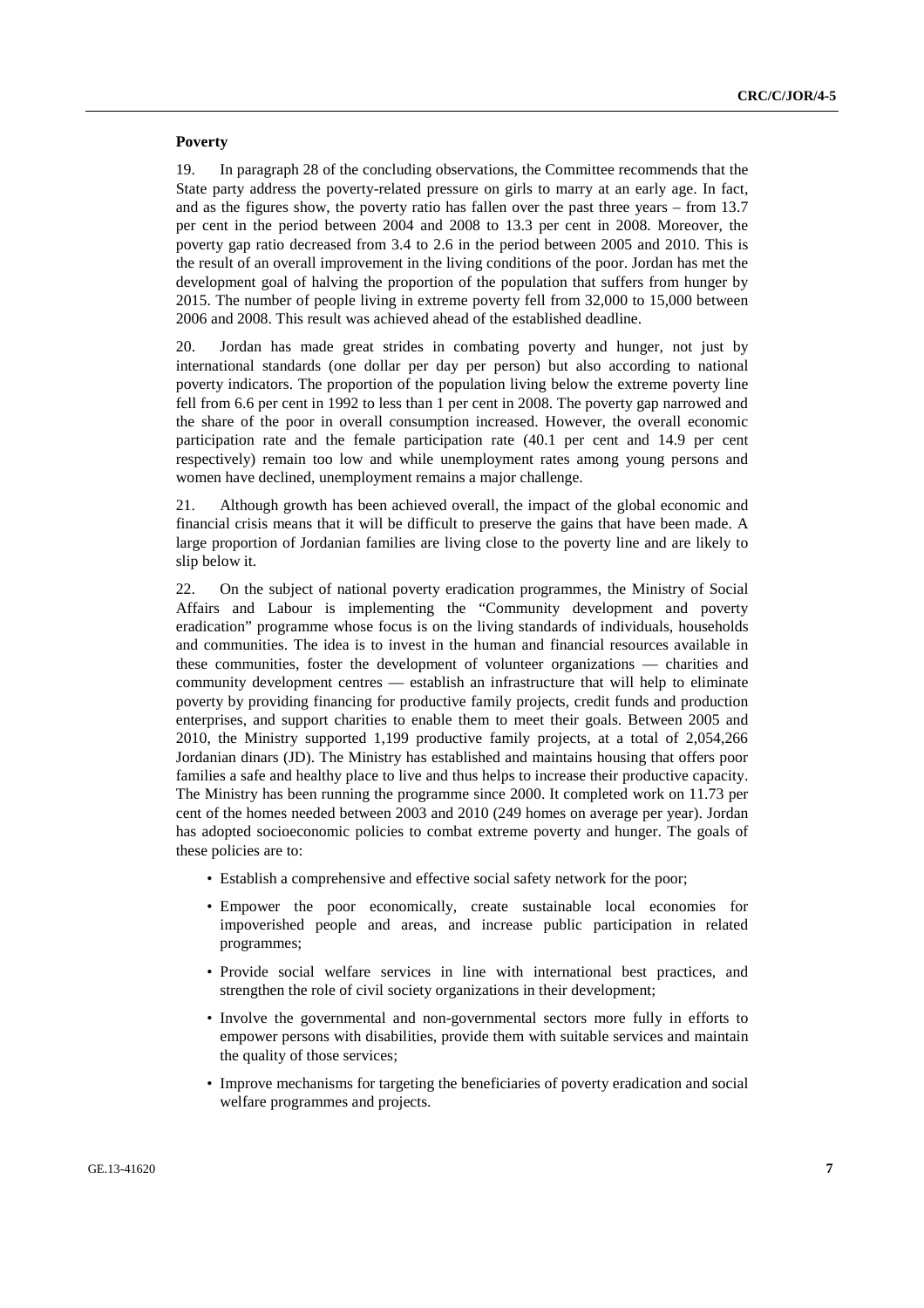23. Under a royal grant scheme, more than 2,000 households with modest incomes in various parts of Jordan were connected to the water and electricity supply, while, under a home construction and maintenance programme for poor households, the Department of Buildings and Housing of the Ministry of Social Development connected over 1,300 homes built by the Ministry to water, sanitation and electricity services. The living conditions of the families concerned improved, as their poor living environment was transformed into one that was healthy, safe and stable.

## **II. General principles**

## **A. Non-discrimination**

24. With regard to the Committee's recommendation in paragraph 30 of the concluding observations concerning children born outside of wedlock, in accordance with the abovementioned law, the Department of Civil Status and Passports registers births of Jordanian nationals in Jordan and abroad and of foreign nationals born in Jordanian territory. It also issues birth certificates. Children have a natural right to a name. To ensure that people do not suffer because of their name as they are growing up, the law prohibits the registration of children's names that are incompatible with respect for religious and social values and with the maintenance of public order. In order to safeguard children's identity, the law states that when a birth is reported full information must be supplied about the child's sex and name and the names, nationality, place of residence, occupation and religion of the parents. The Department issues identity cards to minors after obtaining the guardian's consent.

25. Under the above-mentioned law, children born out of wedlock may be registered at any time without reference to any statutory time limits for birth registration. Children born outside of wedlock are recognized as persons before the law. The Department registers their names on the civil register and issues them with national identity numbers. It adds their names to the family register and issues them with identity cards and passports. There is nothing distinctive about the national identity numbers that they are given. The numbers do not contain any elements suggesting that they were born out of wedlock. In 2002, the legislature introduced an amendment to the Personal Status Code granting the departmental committee responsible for correcting names the power to correct the name of a child born outside of wedlock or a foundling.

26. Under Jordanian law, rights provided for in the sharia are extended to children of unknown parentage, and such children are entitled to protection, care and education, among other rights. Thus, children of unknown parentage enjoy rights afforded under the sharia, such as the right to maintenance, the right to own property, the right to receive care, the right to education and health and also the right to inherit, if the identity of one of the parents is known. These children are deemed to have full capacity, even when they are in the womb. According to the sharia, a child's filiation may be established according to criteria that are very straightforward, easy to meet and formulated in such a way as to protect children's rights. No one may deny a child's filiation, once it has been established.

- 27. Article 157 of the interim Personal Status Code (Act No. 36 of 2010) provides:
	- "(a) The child's descent from the mother shall be established at birth.
	- "(b) The child's descent from the father shall only be established based on:
		- "(i) Proof of marriage;
		- "(ii) Acknowledgement of paternity;
		- "(iii) An evidentiary document;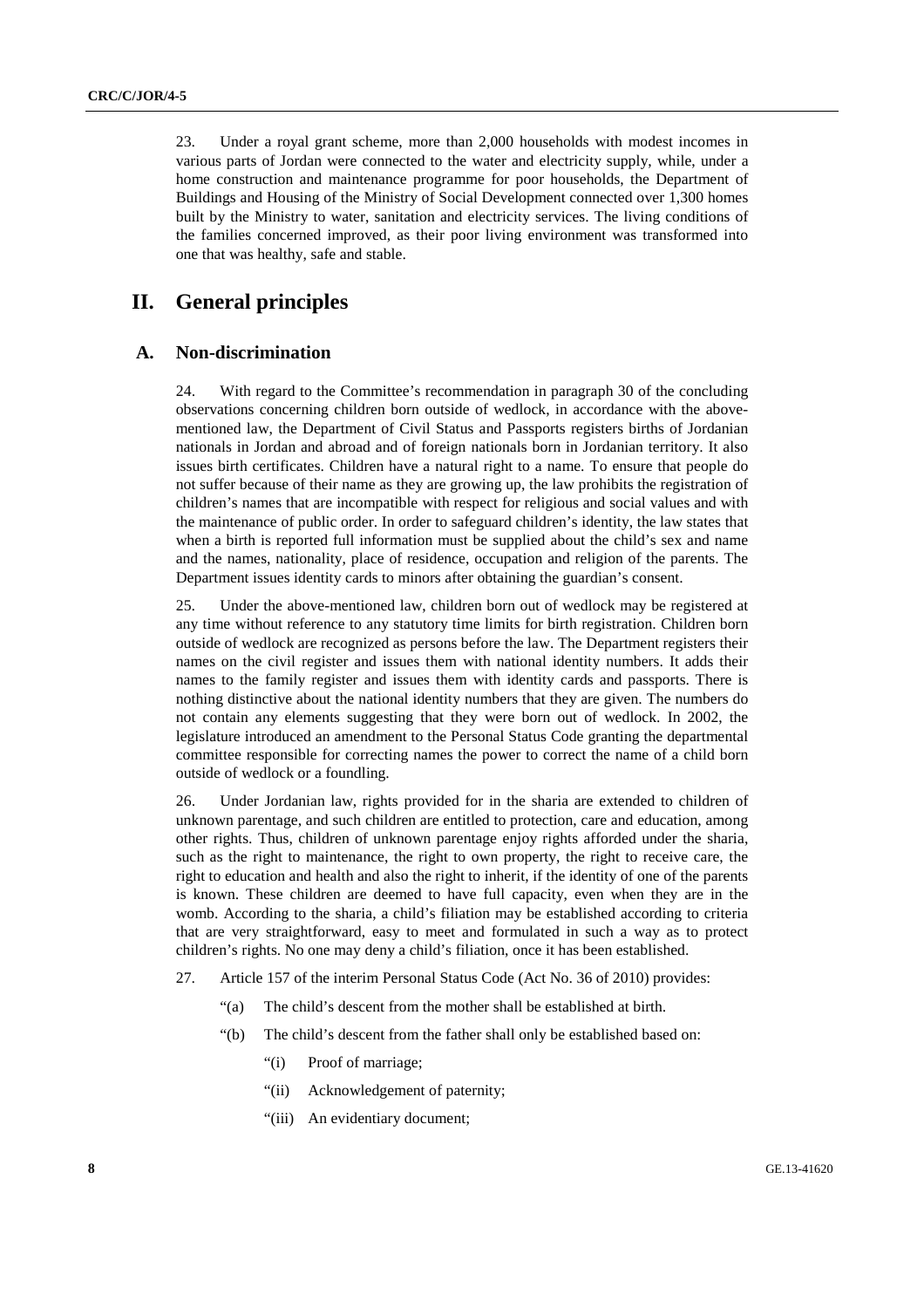#### "(iv) Incontrovertible scientific evidence and proof of marriage."

28. Children born outside of wedlock are cared for by foster families under special conditions. Background checks must be conducted to verify the spouses' social and living circumstances and level of education and check that they are healthy in mind and body and thus able to raise a child properly. The family must provide all necessary forms of care (childraising, education, health, and psychological, material and social support) and meet the conditions established by the Ministry of Social Development.

29. The next table provides figures on the number of children of unknown parentage who were living in welfare institutions (Al-Hussein Social Institute) between 2007 and 2012.

| Year | Number of<br>foundling children | mothers' identity is unknown | Number of children whose Number of children fostered and<br>entrusted to foster families Remarks |  |
|------|---------------------------------|------------------------------|--------------------------------------------------------------------------------------------------|--|
| 2007 | 31                              | 39                           | 26                                                                                               |  |
| 2008 | 21                              | 50                           | 53                                                                                               |  |
| 2009 | 30                              | 38                           | 77                                                                                               |  |
| 2010 | 26                              | 62                           | 45                                                                                               |  |

*Source*: Ministry of Social Development.

### **B. The child's right to life, survival and development**

30. The child's right to life is fully protected under Jordanian law, which makes it an offence to harm children from the time when they are in the womb until they reach the age of 18. In this way it protects children's lives and physical integrity. The Criminal Code, as amended (Act No. 16 of 1960, art. 321), states that any woman who uses any method to perform an abortion on herself or who consents to an abortion performed on her by another person will face a term of from 6 months to 3 years in prison. According to article 322, any person who uses any method whatsoever to perform an abortion on a woman with that woman's consent will be subject to a term of between 1 and 3 years' imprisonment.

31. The law amending the Criminal Code (Act No. 8 of 2011) increased the penalty for intentional homicide (art. 326) from 15 years with hard labour to 20. The penalty for the offence of assault causing death (art. 330) was also increased to a minimum of 7 years' imprisonment, as compared with a previous tariff of 5 years. The minimum penalty is 10 years, if the victim was below the age of 15 or a girl or woman of any age.

32. Article 340 of the Criminal Code was amended to allow for mitigating circumstances, as opposed to exculpatory circumstances, to be taken into account in cases where a murder is committed by a person who catches a relative in the act of having sexual relations outside of marriage. Similar wording was used to that found in the amended interim Code (Act No. 86 of 2001).

33. The Committee recommended that Jordan should review the provisions of the Criminal Code with a view to eliminating all provisions that allow for reductions in sentence for "honour" crimes and that it should take steps to prosecute such cases more effectively. In that connection, the Jordanian courts apply article 98 of the Criminal Code, which states that mitigating circumstances may be taken into account in respect of all offences. This is a matter of legal principle. The article provides: "The perpetrator of the offence shall benefit from consideration of mitigating factors, if he or she committed the offence in a fit of rage that was a reaction to a grave and wrongful act on the part of the victim." This article therefore establishes that mitigating factors may be taken into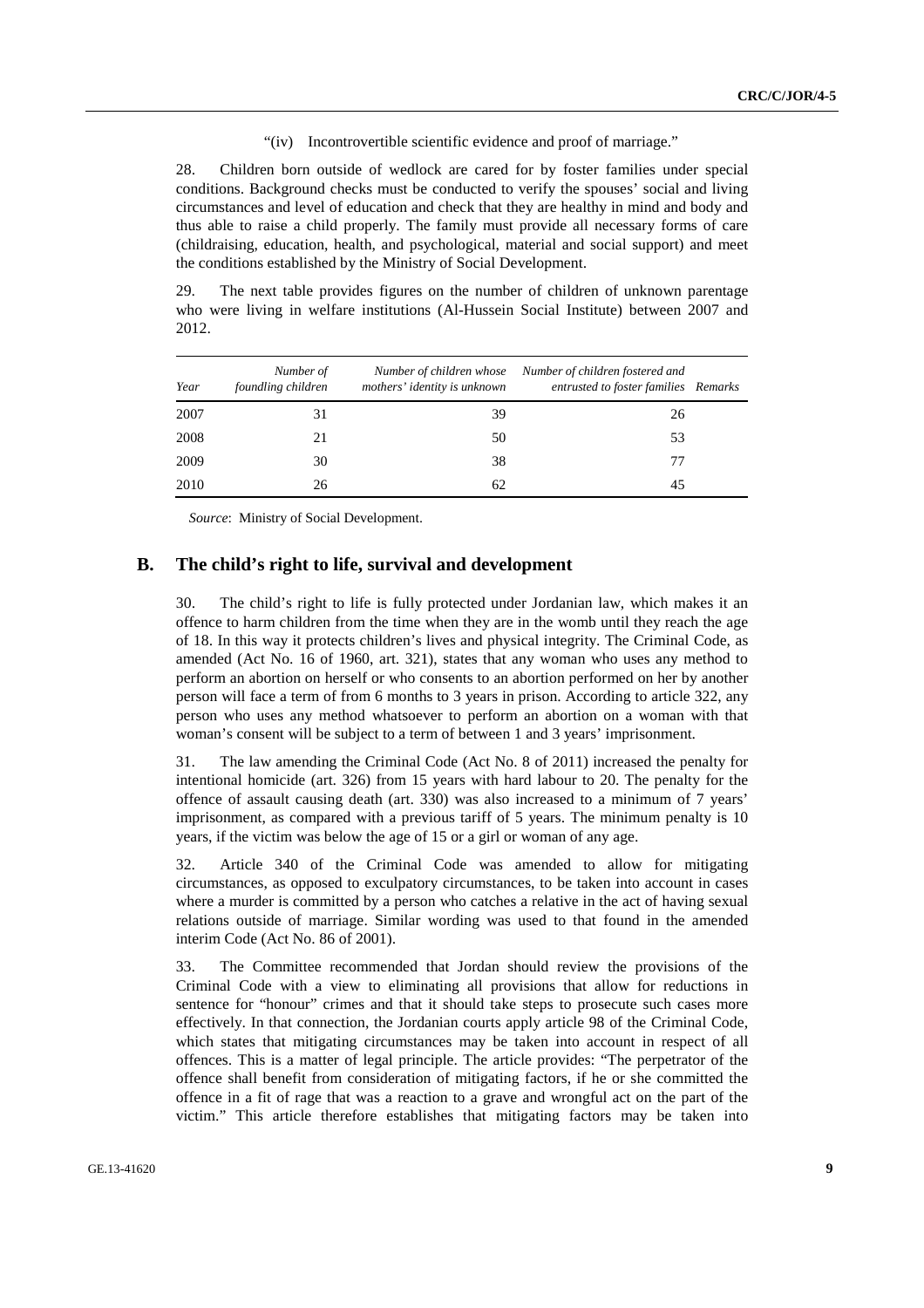consideration where offences are committed in such circumstances. If mitigating factors are taken into account, the penalty will be reduced, in accordance with article 97 of the Code, to at least 1 year's imprisonment for homicide offences that carry a penalty of death or perpetual hard labour or life imprisonment, and from 6 months to 2 years in prison for other serious offences, including intentional homicide, which carries a penalty of 20 years' hard labour. If the offence is less serious, the penalty will be up to 6 months' imprisonment or a fine of JD 25. The victim's family will forfeit the right to sue for damages in civil proceedings.

34. To provide additional protection, article 345 bis was introduced into the Code. It states that, due regard being had to the provisions of articles 340, 341 and 342 on mitigating circumstances and to [the right to] a legitimate defence, the mitigating circumstances referred to in articles 97 and 98 of the Code will not be taken into consideration in respect of the offences listed in part I, section II, of the Code, if the victim was a boy or a girl under the age of 15. In this way, greater protection is afforded to children in this age group, and deterrent penalties are prescribed for killing or physically harming a child.

## **C. The best interests of the child**

35. The principle that the best interests of the child should be the paramount consideration is spelled out in the Children's Rights Bill. Article 4 provides that the State must safeguard childhood and motherhood, provide for the welfare of children and create conditions conducive to providing children with a proper education from every point of view in a free, dignified and humane setting where due account is taken of their best interests. As for legislation, administrative measures and amendments to the laws to ensure that account is taken of the best interests of children, a regulation (No. 49 of 2009) was issued on the licensing and management of children's homes. The purpose of the regulation is to establish procedures for dealing with children in homes and for ensuring that the children's best interests are the primary concern. Article 17 of the regulation states: "The home shall carry out the following tasks:

 (a) Take all steps to safeguard the health, development and well-being of children;

 (b) Protect children from abuse or violence of any kind in the home, under pain of prosecution;

 (c) Inform children's relatives, the Ministry and other reference persons if children are ill or if their safety or well-being is at risk;

 (d) Devise alternatives to institutional care for children based on a comprehensive plan that focuses on the best interests of the children;

 (e) Review the factors behind placement of children in the home every quarter to determine whether institutional care arrangements could be replaced with care in the original family or a different family, and develop rehabilitation programmes for children's families or foster families;

 (f) Refrain from publishing, exploiting or using images of the children other than for official business and in cases of necessity, as defined by a case study panel, so as to safeguard the children's best interests;

 (g) Establish and maintain administrative and financial records at the home for inspection by the authorities and Ministry officials;

 (h) Create a confidential file on each child and only allow authorized persons to consult it or discuss its contents, on pain of prosecution;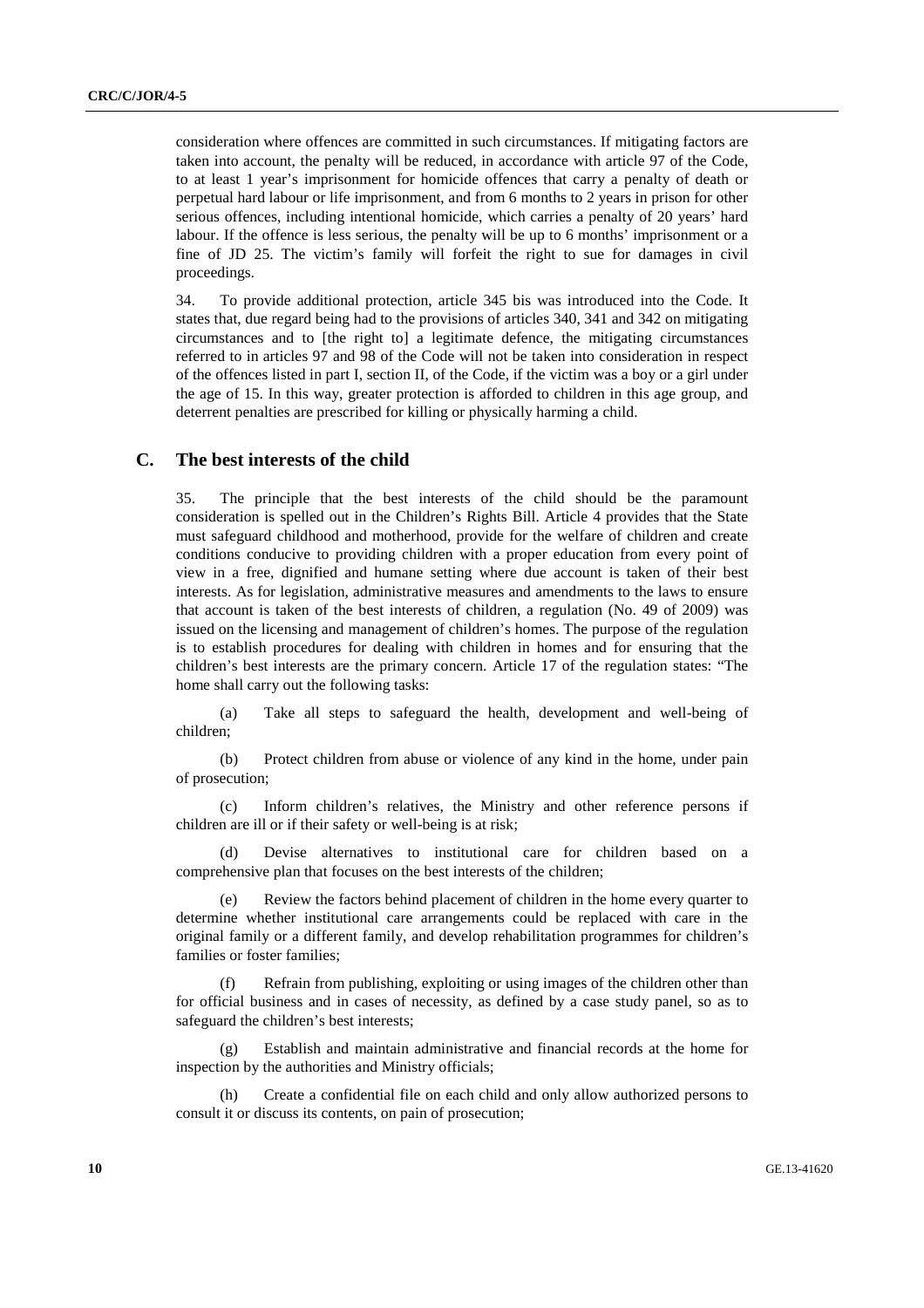(i) Provide the Ministry with figures and information every month about the children at the home.

36. Details of the number of boys and girls who have been in care institutions are provided below.

#### **Number of boys and girls in institutions, by year:**

- 2005: 766 children (345 boys and 421 girls);
- 2006: 977 children (489 boys and 488 girls);
- 2007: 886 children (445 boys and 441 girls):
- 2008: 756 children (370 boys and 386 girls);
- 2009: 738 children (368 boys and 370 girls);
- 2010: 870 children (420 boys and 450 girls).

37. According to the Children and Institutions Department of the Family and Child Directorate at the Ministry of Social Development, there were 28 care institutions in Jordan in 2011. These included two government institutions, an institution of the Royal Court voluntary institutions in the capital and in the governorates of Zarqa, Irbid and Aqaba.

38. The interim Personal Status Code (Act No. 36 of 2010) includes provisions that address many family-related issues and new issues in the area of personal status. One key subject that is covered in detail is that of care of young children (*hadanah*). The principle of the best interests of the child is one of the key standards that the Act applies in relation to the question of *hadanah*. In accordance with this principle, the Code defines conditions that must be met by persons who are entrusted with the care of small children. Failure to meet these criteria bars a person from caring for a small child under the *hadanah* system, as the arrangement might not be in the child's best interests. The person must not have a contagious disease or an illness that could jeopardize the child's well-being. He or she must not neglect the child and the home environment must be suitable for the child. Article 171 of the Personal Status Code provides: "To be entitled to care for a young child, the carer must be an adult of sound mind who is not suffering from a serious, contagious disease. He or she must be the child's custodian and must be able to provide the child with a religious and moral education and to safeguard his or her health. The child must not be neglected in the home, because the carer is preoccupied. He or she must not be kept in a house of ill repute or of a person who will do him or her harm and the carer must not have converted to a different religion."

39. Article 173 states that the mother will retain the right to care for her children up until they reach the age of 15. Persons other than the mother will do so until the children reach the age of 10. After a child reaches the age specified in paragraph (a) of the article, he or she can choose whether to remain with the mother until reaching his or her majority. The time limits on care by a woman will be extended if this is necessary owing to an illness on the part of the male carer – unless the alternative is in the child's best interests.

40. As for administrative proceedings in the sharia courts, training courses have been held for sharia judges, assistant judges and court officials countrywide. The courses provide detailed explanations on children's rights, as set forth in the Jordanian Personal Status Code (Act No. 36 of 2010). The main topics discussed at these courses and seminars are child maintenance, the costs of children's education and health care, *hadanah*, visiting rights, travel with a minor, and how to ensure the best interests of the child in all these areas. At several events and workshops run jointly with local non-governmental organizations, indepth discussions have been held on the main provisions of the Code that deal with these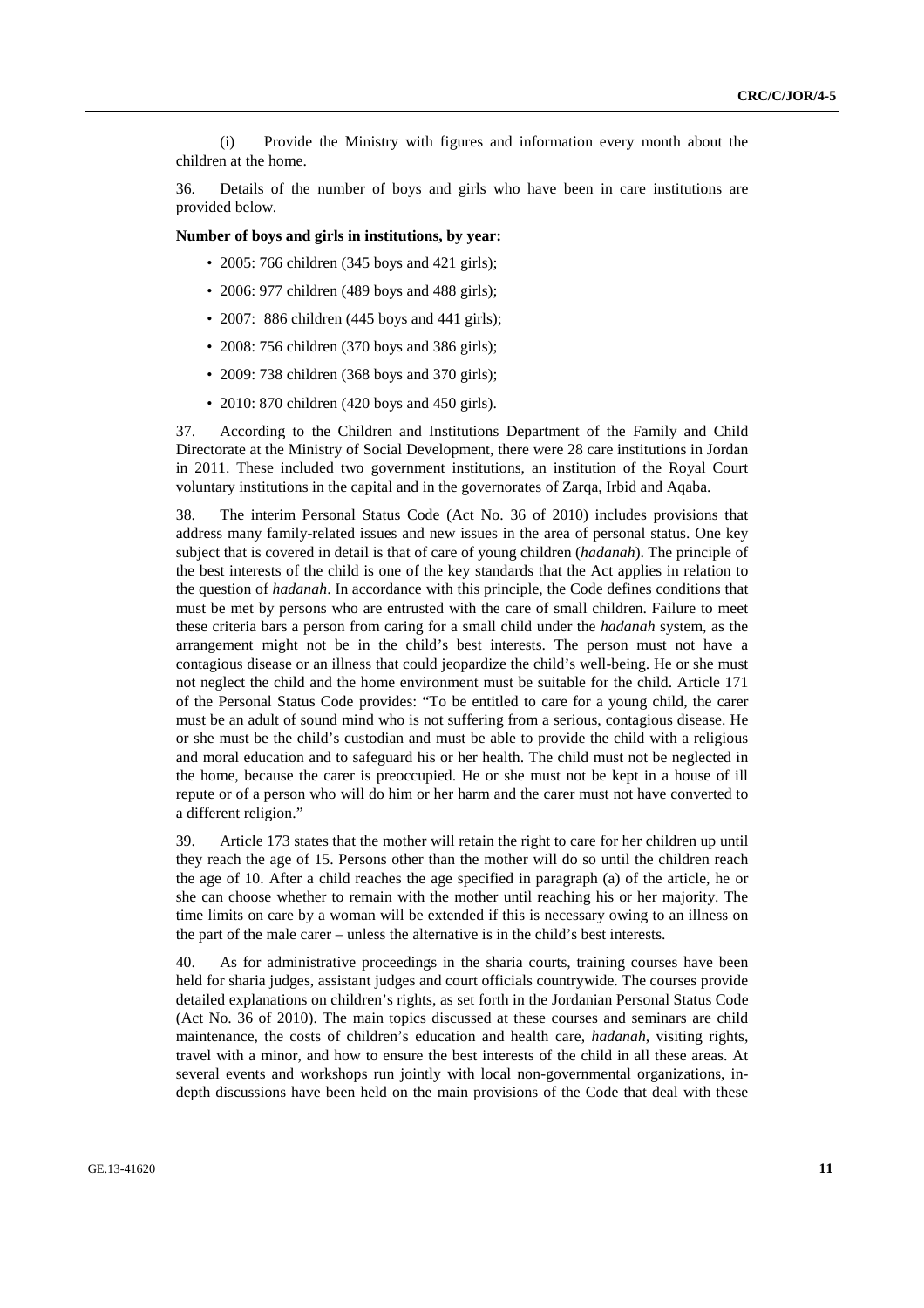topics and on how to apply the provision on situations and disputes in which children are adversely affected.

41. As for administrative and judicial procedures in the regular courts, court divisions have been established to deal with family cases, particularly cases of domestic violence. The law states that a public prosecutor or a court may decide, based on a reasoned argument, that it is necessary to use modern technology to protect a witness below the age of 18 while he or she is giving testimony. The opposing side must be able to use the technology to question the witness during the proceedings. Testimony provided in this way is deemed to be admissible evidence. The purpose of these measures is to preserve confidentiality and to shield children from unwanted intrusion and from having to confront the accused. The relevant provisions on the subject are found in article 158 of the Code of Criminal Procedure.

42. A curriculum on young people and domestic violence, particularly violence against children, was included in the Judicial Institute's syllabus so that account would be taken of the best interests of the child. The Judicial Institute has carried out juvenile justice reform projects that introduce new measures relating to restorative justice and alternatives to custodial penalties that are in the best interests of children. Judges participate in all the committees that review draft laws, particularly those concerning children. The focus of their work is on the introduction of new concepts that serve the best interests of the child. If a child is assaulted by a close relative, the Office of the Public Prosecutor will act as his or her representative. This arrangement will be made in accordance with the provision which states that there must be no conflict of interest between a child and the representative of that child.

43. The Juvenile Police Department was established in 2011 to provide young people in conflict with the law and children in need of protection and care with the best possible services; to help them to escape from delinquency; to facilitate their participation in rehabilitation and social reintegration programmes; and to prevent young people who are at risk of delinquency from becoming involved in criminal activity. The Department was established pursuant to the Jordanian Juveniles Act of 1968, as amended, and the Juveniles Bill of 2011, and began its work in early 2012. Articles 10 and 14 (a) state:

"(1) A juvenile police department shall be established pursuant to this Act.

"(2) The juvenile police shall settle complaints concerning petty and major offences that are committed by young first time offenders and that carry a penalty of up to 2 years. It shall issue the juvenile with a caution for committing a petty offence and, in the case of a major offence, it shall require the young person's guardian or carer to give a personal pledge or guarantee that there will be no repetition of the offence."

44. Reference is made to the establishment of such a department in the Jordanian Youth Supervision Act of 2006, the Code of Criminal Procedure (Act No. 9 of 1961, as amended), the Jordanian Criminal Code (Act No. 16 of 1960), as amended, the Public Security Act No. 38 of 1965, the Crime Prevention Act No. 7 of 1954, and the international treaties that Jordan has ratified.

45. The Juvenile Police Department was established to support the restorative justice process, in which rehabilitation and social reintegration of young offenders is a central element. It also works with victims and compensates them and society for damage suffered. It eases the burden on the justice system through its dispute resolution process, which obviates the need for prosecutions of young offenders. In keeping with the requirements of international treaties and child rights principles, the Department employs skilled specialists who are trained to deal with juvenile cases. As a result of these efforts, greater sensitivity to the importance of children's dignity and of ensuring respect for their humanity in dealings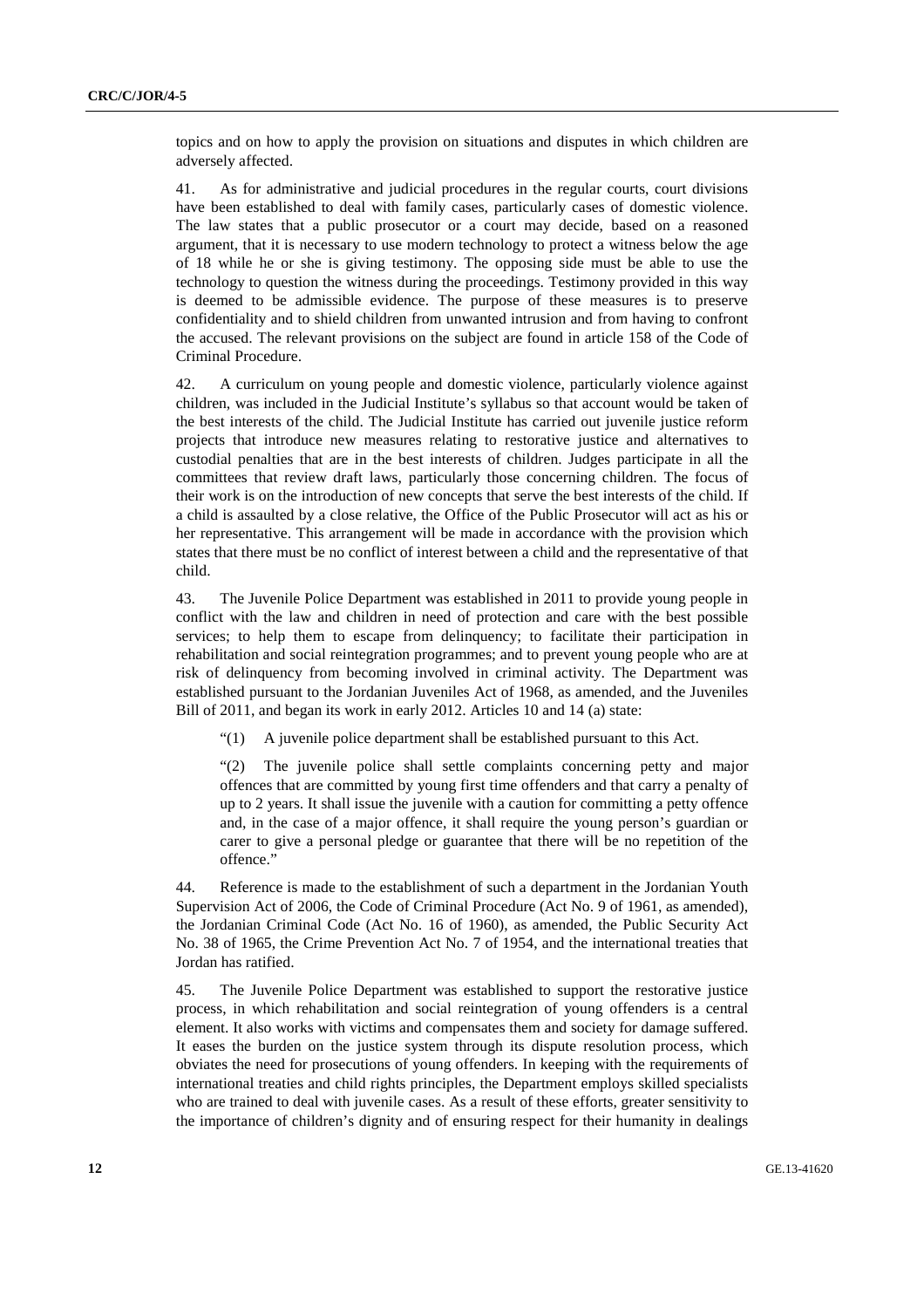with young offenders. Legal safeguards are provided in juvenile cases and the principle of the best interests of the child, as recognized in the Constitution, national legislation and the international treaties that Jordan has ratified, is upheld. The principle that juveniles must be held separately from adults in order to prevent them from learning criminal behaviour that will lead them to offend in the future is applied.

46. The Juvenile Police Department provides a range of legal, social, psychiatric and other services and runs prevention programmes and related services. In terms of its presence on the ground, as of the end of 2012, it was operating in the capital governorate, the Zarqa governorate and the province of Al-Rusayfa. The table below contains figures of crimes committed by young people in 2009–2010.

| Type of offence                               | 2009    | 2010    |
|-----------------------------------------------|---------|---------|
| Serious and major offences against the person | 52.5%   | 26.7%   |
| Breach of trust offences?                     | 0.1%    | 0.1%    |
| Property offences                             | 7.59%   | 57%     |
| Offences against religion and the family      | 0.1%    | 0.04%   |
| Offences against the public administration    | 2.7%    | 3.2%    |
| Administration of justice offences            | 0%      | 0.02%   |
| Endangerment of public safety                 | 2.6%    | 3.4%    |
| Vice and public indecency                     | 5.4%    | 5.29%   |
| Other offences                                | 4.2%    | 4.29%   |
| <b>Total number</b>                           | 4 2 5 8 | 4 5 7 3 |

*Source:* Juvenile Police Department.

47. Jordanian law fully protects the child's right to life in the framework of a comprehensive system of legislation that makes it an offence to harm children from the time that they are in the womb until they reach the age of 18. Thus, the child's right to life and to protection of physical integrity is assured. The Criminal Code, as amended (Act No. 16 of 1960, art. 321), states that any woman who performs an abortion upon herself or consents to one being performed on her by another person will face a term of from 6 months to 3 years in prison. According to article 322, any person who uses any method whatsoever to perform an abortion on a woman with that woman's consent will face a term of between 1 and 3 years' imprisonment.

## **D. Respect for the views of the child**

48. With regard to the Committee's recommendation that the State party continue to promote and facilitate respect for the views of children and their participation in all matters affecting them, in the first initiative of its kind, Jordan is having a national report on the Convention on the Rights of the Child prepared by Jordanian children. The National Council for Family Affairs and UNICEF are working together on the preparation of the report by adolescent boys and girls. These young people will express their views on the efforts by the State to uphold, protect and give effect to children's rights. They will thus have the opportunity to express their views on matters affecting them, in exercise of the fundamental right enshrined in article 12 of the Convention, namely, the right to participate and to express their views freely on matters affecting them, and in keeping with the obligation of the State to take their views into consideration.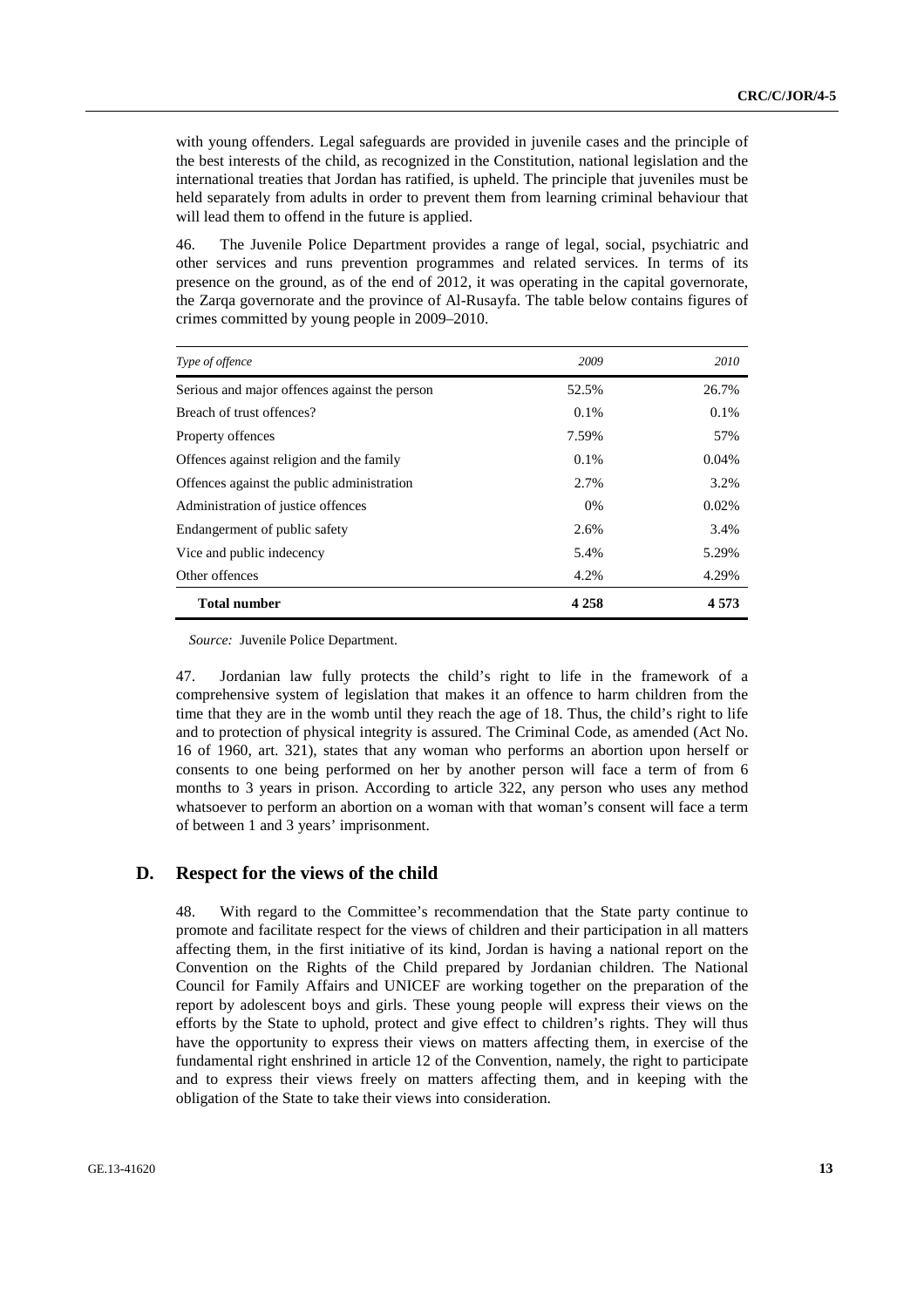49. In 2010, the National Council for Family Affairs, in cooperation with UNICEF, established a group made up of young people between the ages of 14 and 21 from all regions of the country – north, centre and south. The members included people who were involved in community activities, those who had opinions to share based on their experiences and adolescents who were able to talk about the issues that affected their generation. The group included children with special needs and child workers.

50. As part of the preparation process, a number of workshops and meetings were held and various methods were employed to obtain information and build capacities so as to produce a comprehensive report that accurately reflected the situation of young people. Steps were taken to build the capacities of the young people involved, raise their awareness of what the concepts of freedom and dignity imply, explain the legal safeguards established to protect human rights and prevent them from being infringed or threatened and to create a free and safe space in which young people could express themselves and talk about their aspirations and opinions.

51. In 2010, in the first phase of the project, a desk review of documents and reference materials pertaining to the Convention, as well as the country's periodic reports and the procedures for preparing them was conducted and simplified information was provided so as to take account of the specific needs of the young people. A series of workshops was held to provide the group of adolescents and young adults with intensive training on the relevant conceptual issues and research skills.

52. In the second phase of the process, representatives of the group took part in meetings of the official committees that were responsible for preparing the fourth and fifth periodic reports of Jordan. This was an important step towards establishing partnership between the young people and the adults and ensuring greater transparency in the work done by all sides.

53. During the research phase, the young team used various research tools and techniques to gather information about the views of adolescents and young adults from different parts of the country. The information and views were analysed under the supervision of a project team. Social media tools were used to reach out to as many young people as possible in Jordan.

54. The Ministry of Education works with the Save the Child organization on the Childto-Child Programme. The Programme is designed to provide children with an opportunity to talk about their concerns, needs and aspirations in an environment that is conducive to the formation of partnerships with all stakeholders, including families, schools and local communities and thus helps to make children's voices heard. The approach taken focuses on improving students' ability to analyse the problems that are around them, to gather information from sources and organizations that deal with the problem that they are researching and to present the problem using active learning methods, including theatre, drama and other vehicles of expression. In addition, planning processes offer students a chance to learn about potential errors and to assess actions to be taken to convey ideas, draw attention to problems and make recommendations on how to resolve them.

55. The Ministry of Education and UNICEF are working together on a project on student parliamentary councils and parent-teacher councils that is designed to improve the quality of education. The Ministry devises developmental plans and strategies to turn schools into a building block in the development process and thus transform their role from an operational role to a leadership role, based on awareness of schools' real needs and situation. In this way, schools will implement appropriate plans that will help them to provide a developmental and educational environment that supports students' learning and development. This kind of role cannot be played without the involvement of students, parents and civil society organizations, because the role of schools in preparing a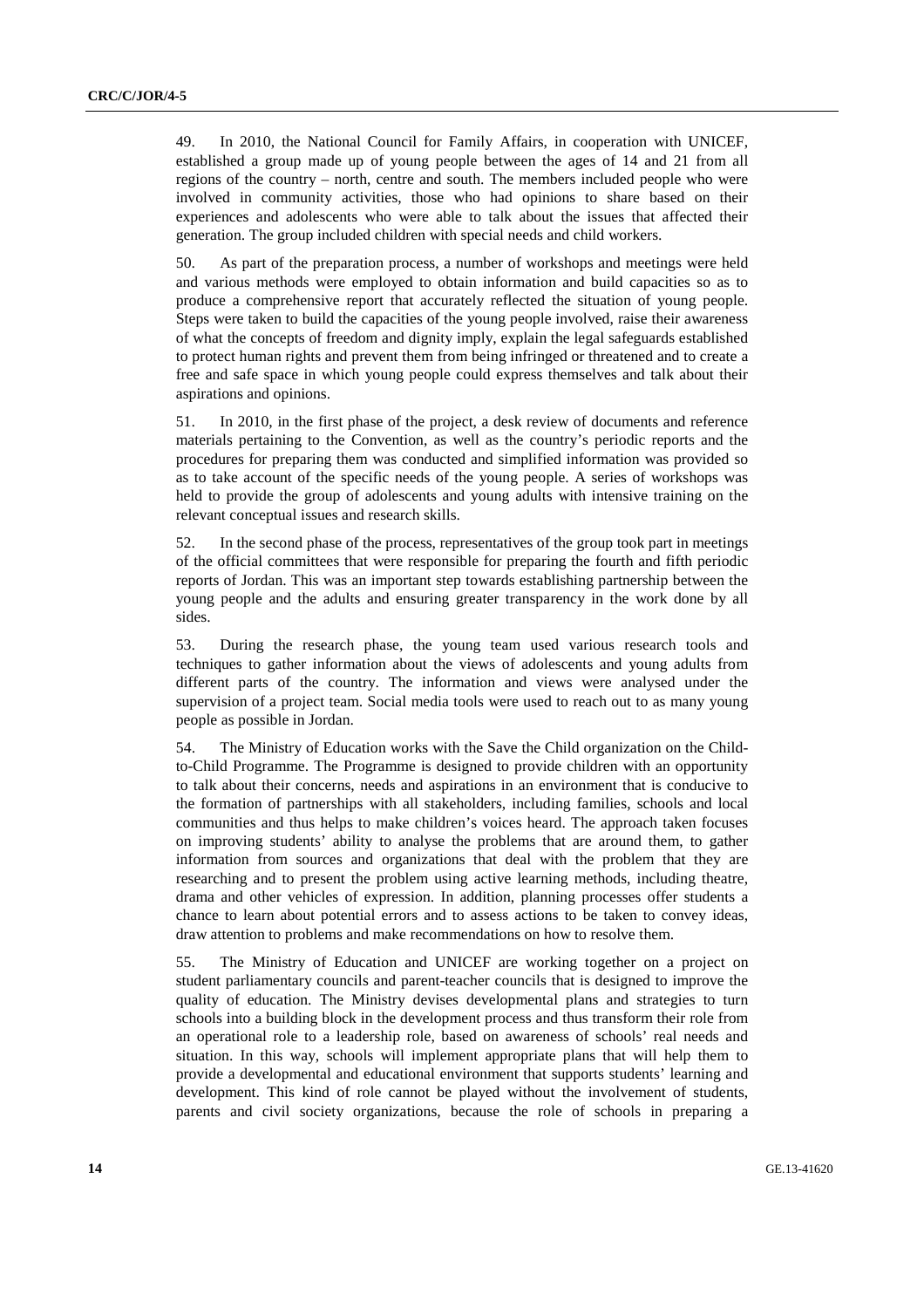generation to participate in the development of society and the nation complements that of parents.

## **IV. Civil rights and freedoms**

56. The Nationality Act of 1954, as amended, includes provisions on reducing cases of statelessness and dual citizenship. Adult women are entitled to change their nationality and there is nothing arbitrary about the arrangements for revoking a woman's citizenship on account of marriage, the dissolution of a marriage or a change of citizenship by the husband or father. The Act provides that a person of unknown parentage who is born in Jordan shall be deemed to be a Jordanian citizen. Foundlings are deemed to have been born in Jordan, unless there is evidence to the contrary. The Act deals with the effects of marriage on the husband, wife and children. In cases where a Jordanian man marries a foreign woman, the basic rule applied is that the Jordanian citizenship can only be imposed on the woman with her written consent and at her explicit request. Minors (boys and girls) who are children of a Jordanian father retain their Jordanian citizenship, if their father acquires foreign citizenship.

57. On the question of whether a Jordanian mother can transmit her nationality to her children, the Jordanian Nationality Act states that children of a Jordanian mother and a non-Jordanian father have the right to Jordanian nationality if they were born in the Kingdom and the father's nationality is unknown or if he is stateless or paternity has not been legally established. However, the Jordanian Passports Act of 2003 grants the Minister of the Interior the power to issue an ordinary passport valid for a period of up to five years to the children of a Jordanian woman. This is subject to the approval of the Prime Minister. An application for naturalization from the children of a Jordanian woman will be treated like any other application, provided that the conditions laid down by law are met.

58. Children and spouses of Jordanian women are exempted from paying fines of any amount for breaching the law on residence in Jordan. In order to ease the financial burden borne by students, all students were exempted from paying school fees in the 2009/10 academic year and the preceding year. Children of Jordanian women married to non-Jordanians were included in this exemption scheme. The Ministry of the Interior issues children in such families with annual resident permits, if the situation dictates that the children must be cared for by the mother. The Complaints Bureau of the Jordanian National Commission for Women is drawing up a questionnaire for Jordanian women married to non-Jordanians to identify the difficulties that they face and the assistance and facilities that could be provided.

59. Under the above-mentioned Act children have the right to acquire the nationality of their father. Article 3, paragraph 3, of the Act states that a Jordanian national is a person whose father is a Jordanian national. Article 9 provides that the children of a Jordanian man will be deemed Jordanian nationals, regardless of where they are born. The Jordanian legislator protects children from statelessness. Paragraph 4 of the article states that a child will be deemed a Jordanian national if he or she is born in the Hashemite Kingdom of Jordan to a mother who is Jordanian and a father whose nationality is not known or who is stateless or whose paternity has not been legally established. Article 10 provides that minors will retain Jordanian nationality, even if their father acquires a foreign nationality.

60. There is nothing in Jordanian law that obliges parents to use a particular type of name for their children. However, the Civil Status Code was amended in 2011 with the addition of wording to article 15 to the effect that the name must not be incompatible with religious and social values or with the maintenance of public order. The sharia urges parents to choose good names for their children. A child can apply to a court to have his or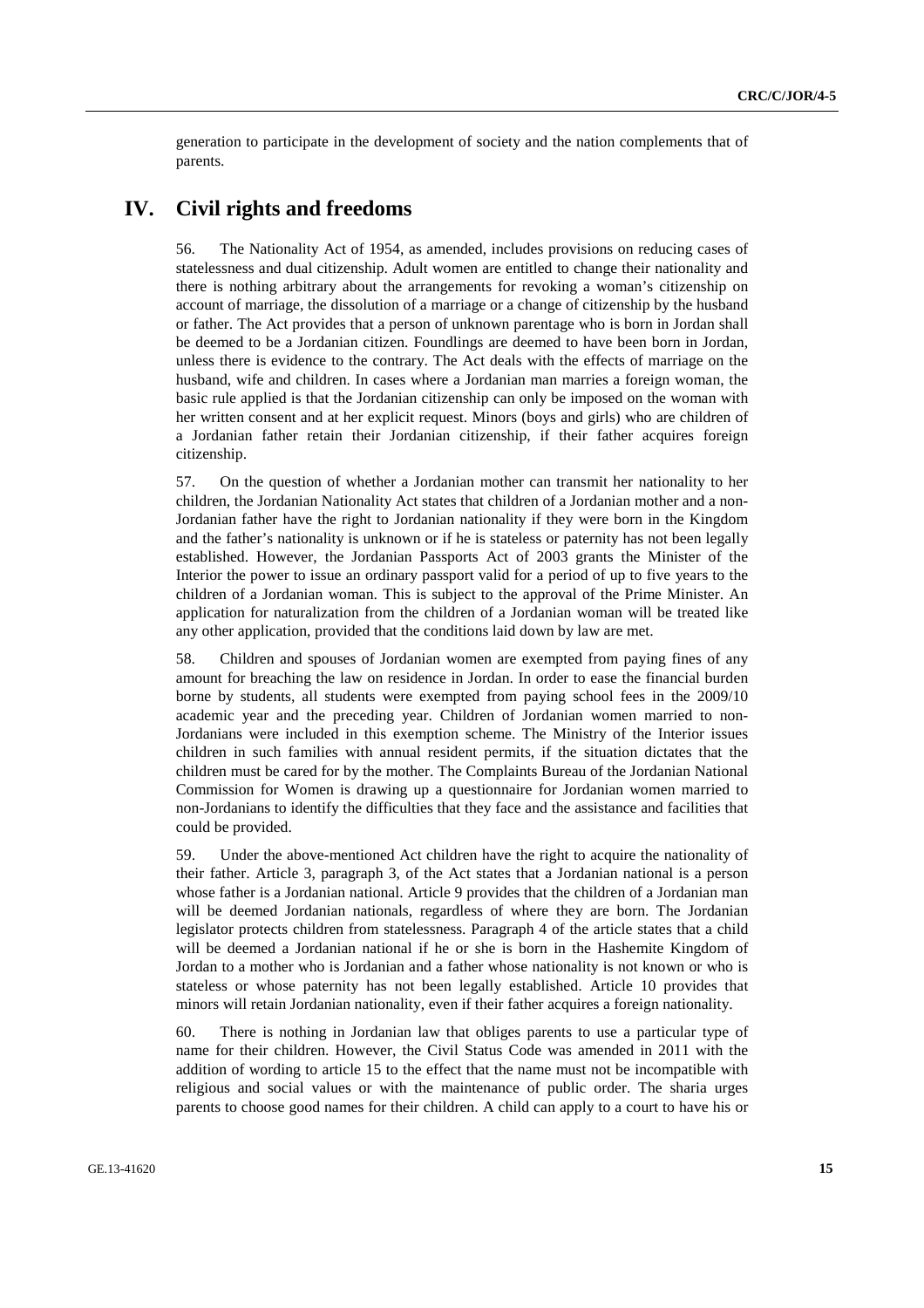her name changed. The child will be represented by the guardians in the hearing. As for the identity of a child, article 15 of the Personal Status Code provides that when a birth is registered full details must be given of the child's sex and name and the parents' full names, nationality, place of residence, occupation, and religion and the place where they are registered. Further to the amendment made to the Criminal Code under Act No. 8 of 2011, the penalty for making a fraudulent declaration regarding the parentage of a child was raised to temporary hard labour, instead of a term of from 3 months to 3 years in prison. The Act also made it an offence to declare a child to be the offspring of someone other than the father; previously, reference was made only to the mother. Hence, article 287 of the Criminal Code now reads: "Any person who carries out an act whereby a minor is presented as the offspring of a woman who did not give birth to him or her or of a person who is not the child's father shall be liable to a penalty of temporary hard labour."

61. In order to give effect to the child's right to peaceful assembly, Jordan has organized several youth gatherings, including those listed below.

62. Conference of Children, Municipalities and Society: This event was organized by the Family and Child Protection Society and was held in Irbid in 2007. Several institutions and children took part. The role that municipalities can play in establishing budgets for children and in combating child labour was discussed, together with the problem of children who are living in a situation that places them at risk. Several recommendations were issued, the main ones focusing on how to ensure that these problems are taken into account in the work of municipal authorities.

63. Arab Child and Youth Forum 2009: This event was organized by the Jordan River Foundation to mark the World Day for Prevention of Child Abuse. It was attended by 80 young people representing nine Arab countries — Saudi Arabia, the Sudan, Yemen, Bahrain, Qatar, the Syrian Arab Republic, Lebanon, Palestine and Jordan — and by national and regional children's organizations. The objective of the three-day meeting was to draw attention to the fact that child abuse occurs in all countries and must be eradicated and addressed both on a case-by-case basis and collectively. It was also stressed that children must be encouraged to participate at the national level and in the Arab world and must be given a safe space in which to talk about their ideas on child protection. They must also be given the chance to learn from the experiences of other countries. The participants in the forum discussed the establishment of an e-network that child participants could use to exchange information about their experiences with children in other countries and thus share their opinions and ideas.

64. The Jordanian Constitution guarantees the rights set forth in article 16 of the Convention on the Rights of the Child to all persons, regardless of their age. Thus, children and their parents are afforded protection in accordance with the requirements of this article. Article 7 of the Constitution, as amended in 2011, states that personal freedom is assured. A paragraph was added to that article providing that any infringement of public rights and freedoms and any encroachment on the privacy of Jordanian citizens shall be deemed a legally punishable offence. Further to an amendment made to article 18, a court warrant must be obtained in order to intercept or monitor postal correspondence, telegrams and telephone conversations. The amended article reads: "All postal correspondence, telegrammes, telephone conversations and other forms of communication are confidential and they may not lawfully be placed under surveillance, monitored, intercepted, or appropriated without a court warrant." Article 10 of the Constitution states that homes are sacrosanct and may not be entered under any circumstances or any procedures other than those specified in the law. These provisions have been incorporated into the law; the Code of Criminal Proceedings enumerates the conditions and procedures for undertaking searches of homes and persons and for seizing correspondence (arts. 81–98).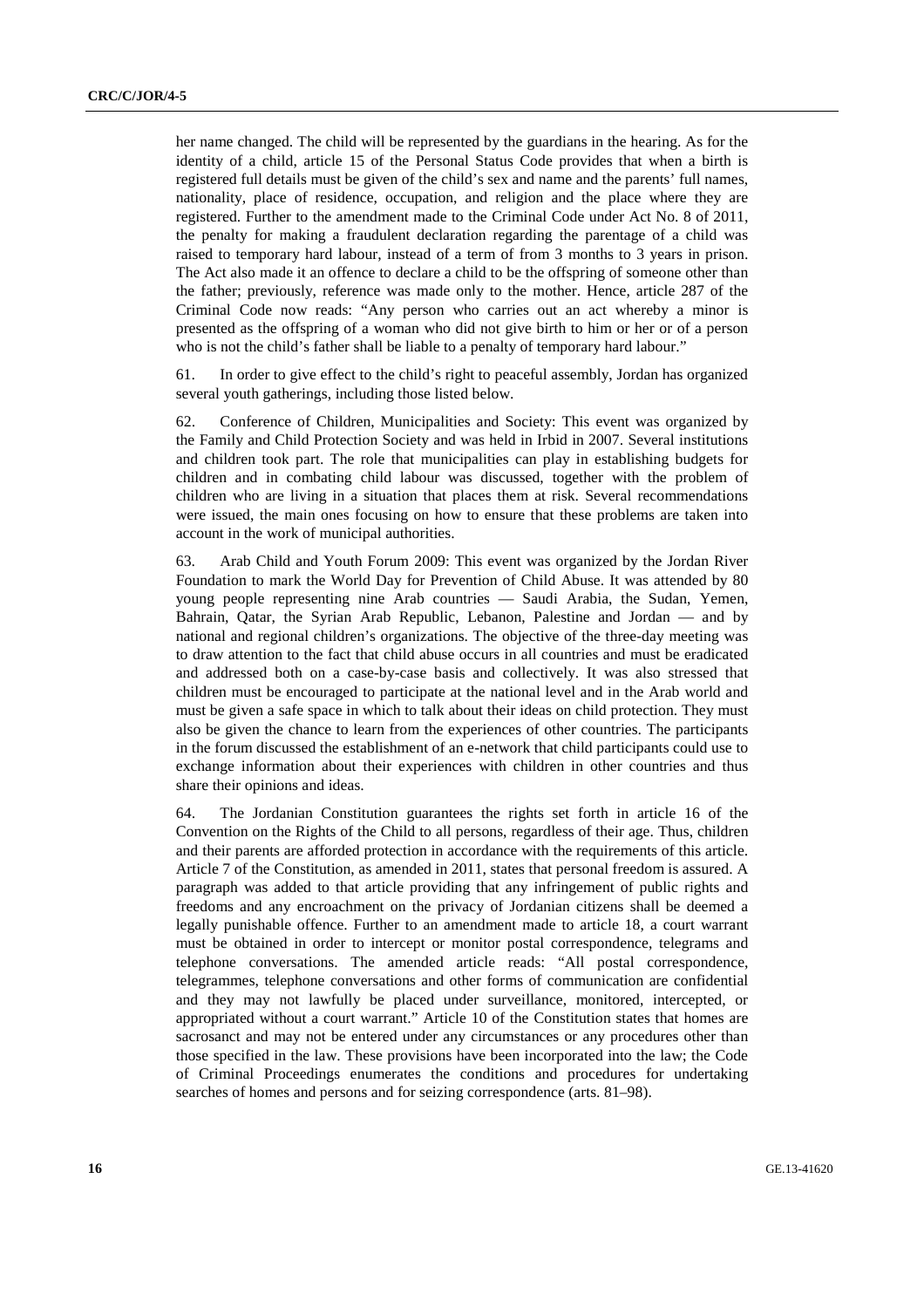65. Article 181 of the Criminal Code provides: "1. Any public servant acting in an official capacity who unlawfully enters a person's home or an annex to a person's home shall be liable to a term of from 3 months to 3 years in prison and a fine of from 20 to 100 dinars. 2. If, in addition to this offence, the official searches the premises or carries out any other arbitrary act, the penalty shall be not less than 6 months' imprisonment." Moreover, a term of from 1 month to 1 year in prison and a fine of from 5 to 20 dinars will be imposed on an official who carries out such an act without following the established legal procedure. Any public servant acting in that capacity who enters private premises such as a business or a management facility illegally or without following the established legal procedure will face a term of up to 6 months in prisons and a fine of up to 50 dinars.

66. The Communications Act No. 13 of 1995 states that private telephone conversations and communications are confidential and there may be no intrusion on them on pain of prosecution. Any person who divulges or disseminates the contents of any communication via public or private communication networks or of a telephone message to which that person has access by virtue of his or her occupation or who illegally registers such a message shall be subject to a penalty of from 1 month to 1 year in prison and/or a fine of from 100 to 300 dinars.

67. On the subject of respect by the media for children's privacy, article 4 of the Print and Publishing Act No. 8 of 1998 provides: "The press freely carries out its work of providing news, information and commentary and helping to disseminate ideas, culture and scientific information within the limits set by law and in a framework designed to ensure that freedoms, rights and public obligations are maintained and that privacy is respected." The Print and Publishing Act prohibits the publication of material that undermines people's dignity or civil liberties of persons or conveys factitious information or claims about them. This prohibition is intended to offer the maximum protection to children vis-à-vis the press and to shield them from media exploitation. The Act and the amendments introduced to it by Act No. 27/2007 state that it is prohibited to publish court transcripts or to report on their contents, if the court in question issues a publication ban in order to safeguard the rights of an individual or a family or public order and public decency.

68. Case law establishes that invasion of privacy constitutes an offence: "It follows from articles 4 and 46 (c) of the Print and Publishing Act that if the press engage in misconduct of the kind specified in article 4 of the Print and Publishing Act, whether by intruding in areas relating to public duties, freedoms and rights or by failing to respect the freedom or privacy of others, this is deemed to be a criminal offence under article 46 (c) of the Act" (Amman Court of Appeal, Third Division, ruling 3827/2009 of 2 March 2009). The case law of the Appeal Court defines privacy in the following terms: "In order to determine the culpability of the accused, it is necessary to establish whether or not the published article invaded the privacy of the individuals concerned. Hence, the concept of privacy and of the inviolability of privacy must be defined. There is no such definition in the law, which leaves this matter to be determined in the jurisprudence of the courts. The concept of privacy encompasses married life, emotional life and family life and also events pertaining to personal life. It is a sphere which the individual considers to be private from others. Individuals are therefore entitled to prevent others from interfering or intruding in this sphere so that they may be allowed to enjoy peace of mind. The subject of the press article represents an invasion of the complainant's privacy. It has been proven that there is no justification for divulging such items of news and thus the actions of the accused constitute an offence under articles 5 and 7 of the Print and Publishing Act" (Amman Appeal Court, Third Division, ruling 333568/2009 of 21 June 2009).

69. With regard to public vilification that is damaging to the honour or reputation of an adult or a child, the Criminal Code prohibits defamation, slander and denigration of persons (arts. 358–367).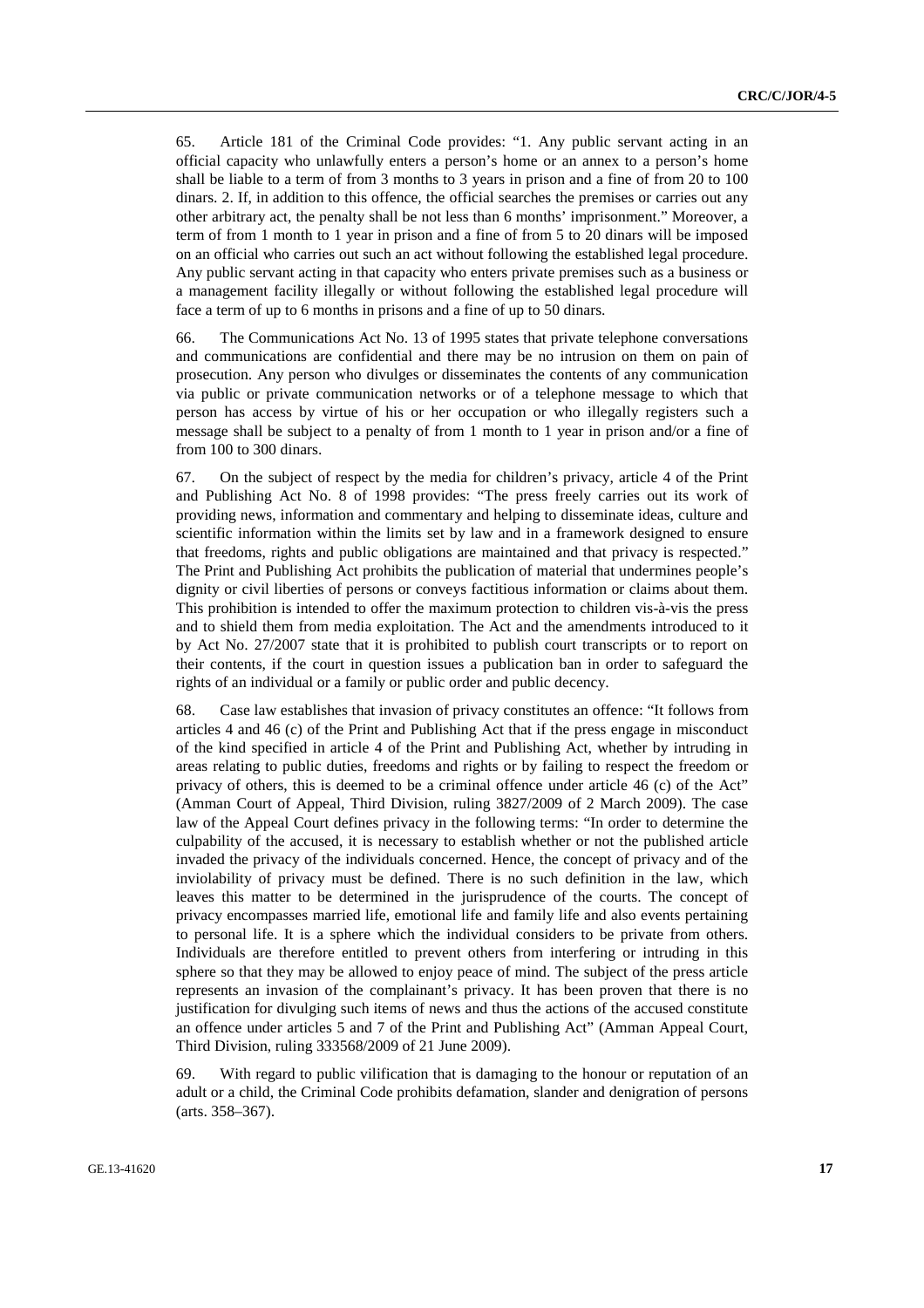70. As for legal protection, article 347 of the Print and Publishing Act — which refers to intrusion in a home, private premises and in people's privacy — states: "1. Any person who enters the home or an annex to the home of another person without that person's consent or who remains there against the wishes of a person who is entitled to remove him or her shall be subject to a penalty of up to 6 months in prison. 2. The penalty shall be a term of from 3 months to 1 year in prison if the offence was committed at night or a term of from 3 months to 2 years in prison if violence, breaking and entering or weapons were used in the commission of the offence or the offence was committed by a group of persons. 3. There shall be no prosecution of an offence under paragraph 1, unless the other party lodges a complaint." Article 355 of the Criminal Code makes it an offence to disclose confidential information obtained in a work setting. It states: "A term of up to 3 years in prison shall be imposed on any person who: 1. Has access to official secrets by virtue of his or her job or official status and discloses them to a person not authorized to have that knowledge or a person with whom that information should not be shared, in the public interest, owing to the nature of his or her occupation; 2. Previously held a public post or performed government service and has held on to confidential documents, images, plans, forms or copies thereof without being entitled to do so or this being warranted by his or her occupation; 3. Learned of a secret in the course of his or her work and disclosed it without having any scheme in mind."

71. An article (art. 348 bis) that prescribes penalties for [unauthorized] audiovisual surveillance operations was added to the Jordanian Criminal Code pursuant to Interim Act No. 12 of 2010. The article states: "Subject to a complaint being lodged by the aggrieved party, a penalty of up to 3 months in prison shall be imposed on any person who invades the privacy of others using audiovisual surveillance techniques of any kind, including sound recordings, photography and observation using binoculars. The penalty shall be doubled in the case of a repeat offence." The House of Representatives adopted this provision as part of the law amending the Criminal Code (Act No. 8 of 2011), which replaced the Interim Act.

72. With regard to article 17 of the Convention on the Rights of the Child, the Ministry of Culture shares interesting information and ideas with children and instils in them a sense of national pride and of respect for noble humanitarian values. In conjunction with the audiovisual and print media in Jordan, it offers them a wealth of information about all kinds of subjects. It fosters children's access to media information through: its Media Unit and media advisor and spokesperson; the books that it publishes, acquires and gifts; the annual Jordanian Family Library Project; its production of low-priced publications and publication of around 20 children's books a year; and through *Wisam*, a monthly cultural magazine for children. The Ministry also runs training courses and organizes cultural festivals and evening events for children. This information relates to paragraphs (a) and (c). With regard to paragraph (b), the Ministry's Cultural Exchange Department constantly looks for opportunities to establish cultural cooperation with other countries so as to familiarize children with world cultures and other traditions, values, ideas and customs. It organizes exchange visits and other events and activities to this end. With regard to paragraph (d), the Ministry produces books and publications, notably the regular (monthly) *Wisam* magazine, on children's language and how to enrich children's vocabulary and linguistic knowledge. Training workshops are also run to develop children's language skills. With regard to paragraph (e), one goal of the National Library and the Department of Printing and Publishing is to shield children from exposure to inappropriate information through the development of legislation that makes it an offence to submit material and information that is not fit for publication, because it would result in an abuse of children's rights or offend against national and religious norms, values and traditions. Author's rights are respected and pirated material is confiscated.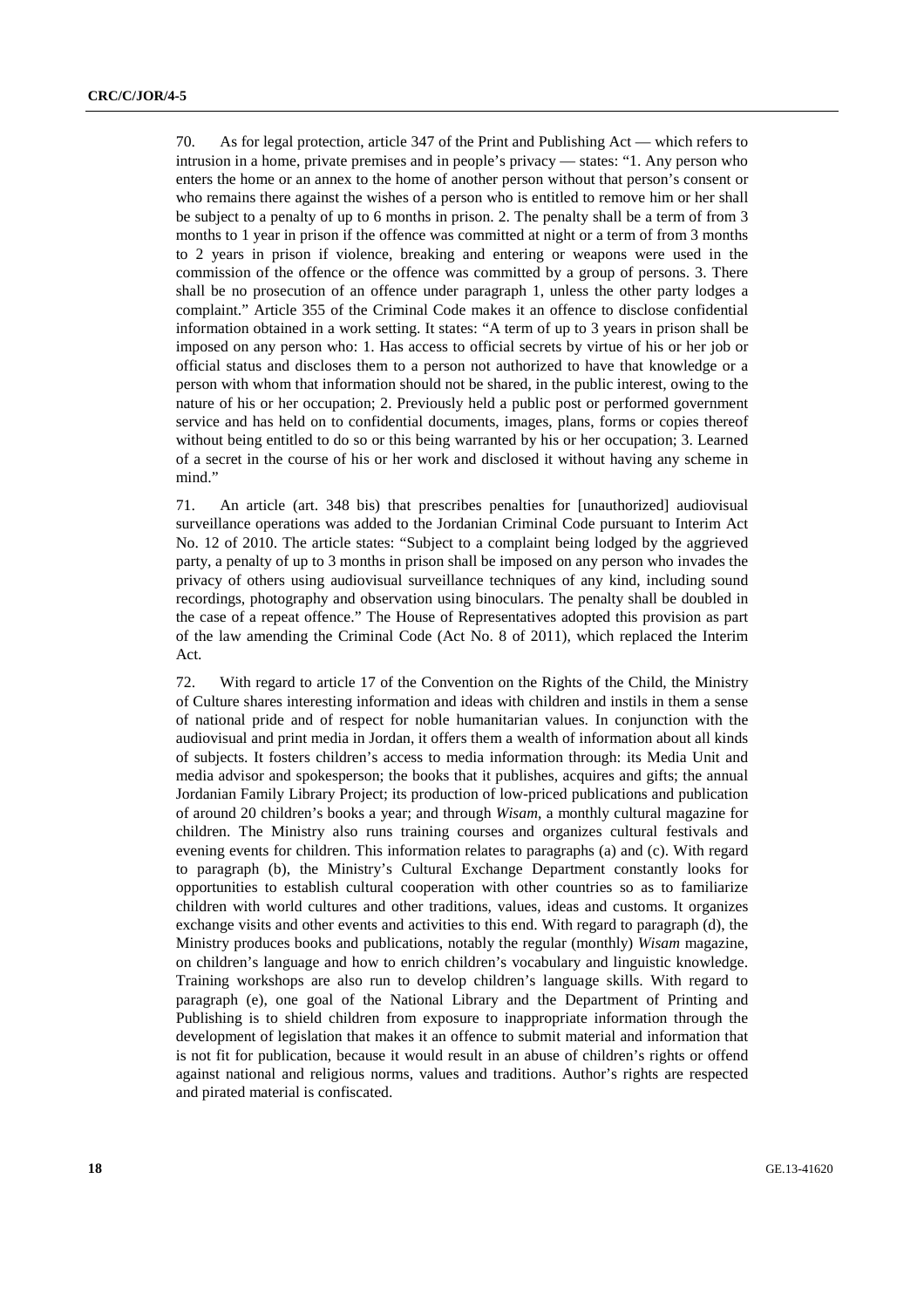73. The Higher Council for Youth organizes children's camps that offer opportunities to play games, relax and engage in various activities. Through these camps and through youth centres children are encouraged to participate in culture and the arts.

74. With regard to paragraph 8 of the concluding observations and the Committee's comments that earlier recommendations regarding the age of criminal responsibility, among other subjects, have not been sufficiently addressed, while article 36 of the Juveniles Act No. 24 of 1968, as amended, states that no one below the age of 7 may be prosecuted, it also states that a child between the ages of 7 and 12 cannot be punished for an offence, but may only be subject to protection measures such as supervision by a parent or legal guardian or family member. Moreover, a court may issue a child supervision or monitoring order.

75. Under the new Juveniles Bill, the age of criminal responsibility has been raised to 18 years. The text is currently being reviewed and the adoption process is under way.

76. The maximum penalty that a young person between the ages of 15 and 18 can face under the Juveniles Act No. 24 of 1968 is 12 years' imprisonment, even if he or she commits what would be considered a capital offence if it had been committed by an adult. A criminal court of first instance that hears such a case will be made up of only two judges, since the penalty that the law prescribes for young offenders in these cases determines how the count is to be constituted.

## **V. Family environment and alternative care**

|               |                                                                             |          | Carried over<br>from 2007 | Entry          |                | Transfer     |             | Placement      |              |          | Current<br>number of |              |           |
|---------------|-----------------------------------------------------------------------------|----------|---------------------------|----------------|----------------|--------------|-------------|----------------|--------------|----------|----------------------|--------------|-----------|
|               | No. Institution                                                             | Boys     | Girls                     | Boys           | Girls          | <b>Total</b> | <b>Boys</b> | Girls          | <b>Total</b> | Boys     | Girls                | <b>Total</b> | residents |
|               | Dar al-Aman                                                                 | 8        | 19                        | 23             | 18             | 41           | 3           | $\theta$       | 3            | 16       | 23                   | 39           | 29        |
| 2.            | Ma'daba Children's Home                                                     | 39       | $\mathbf{0}$              | 115            | $\overline{0}$ | 115          | 9           | $\overline{0}$ | 9            | 127      | $\overline{0}$       | 127          | 27        |
| $\mathcal{E}$ | Shafa Badran Welfare<br>Home (opened on<br>9/7/2008                         | 38       | $\mathbf{0}$              | 37             | $\Omega$       | 37           | 10          | $\mathbf{0}$   | 10           | 19       | $\overline{0}$       | 19           | 46        |
| 4.            | Welfare, Al-Rasifa<br><b>Education and Rehabilitation</b><br>Home for Girls | $\Omega$ | 37                        | $\Omega$       | $\Omega$       | 129          |             | 1              | $\mathbf{0}$ | $\Omega$ | 112                  | 112          | 54        |
| 5.            | Family Reconciliation Home                                                  | $\theta$ | 23                        | $\overline{0}$ | 806            | 806          | $\Omega$    | 14             | 14           | $\Omega$ | 744                  | 744          | 48        |
|               | <b>Total</b>                                                                | 85       | 79                        | 175            | 824            | 1 1 2 8      | 23          | 15             | 36           | 162      | 879                  | 1 041        | 204       |
|               | <b>Grand</b> total                                                          |          | 208                       |                | 716            |              | 29          |                |              |          | 742                  | 1484         | 306       |

77. The table below shows the number of people admitted to and discharged from social welfare institutions as of 2009.

78. The National Council for Family Affairs and the Greater Amman Municipality set up three family counselling offices in the capital governorate. The offices are located in Al-Nuzhah, Sahab and Sweileh and provide families with counselling on social, economic and legal problems. In order to ensure that access to this service is provided across as much of the country as possible, steps have been taken to establish centres in the northern and southern governorates, namely, Irbid, Karak and Aqaba. The Council has produced a training manual for staff family counsellors and those who will be employed at the centres were given training in the best techniques for dealing with the problems that they will face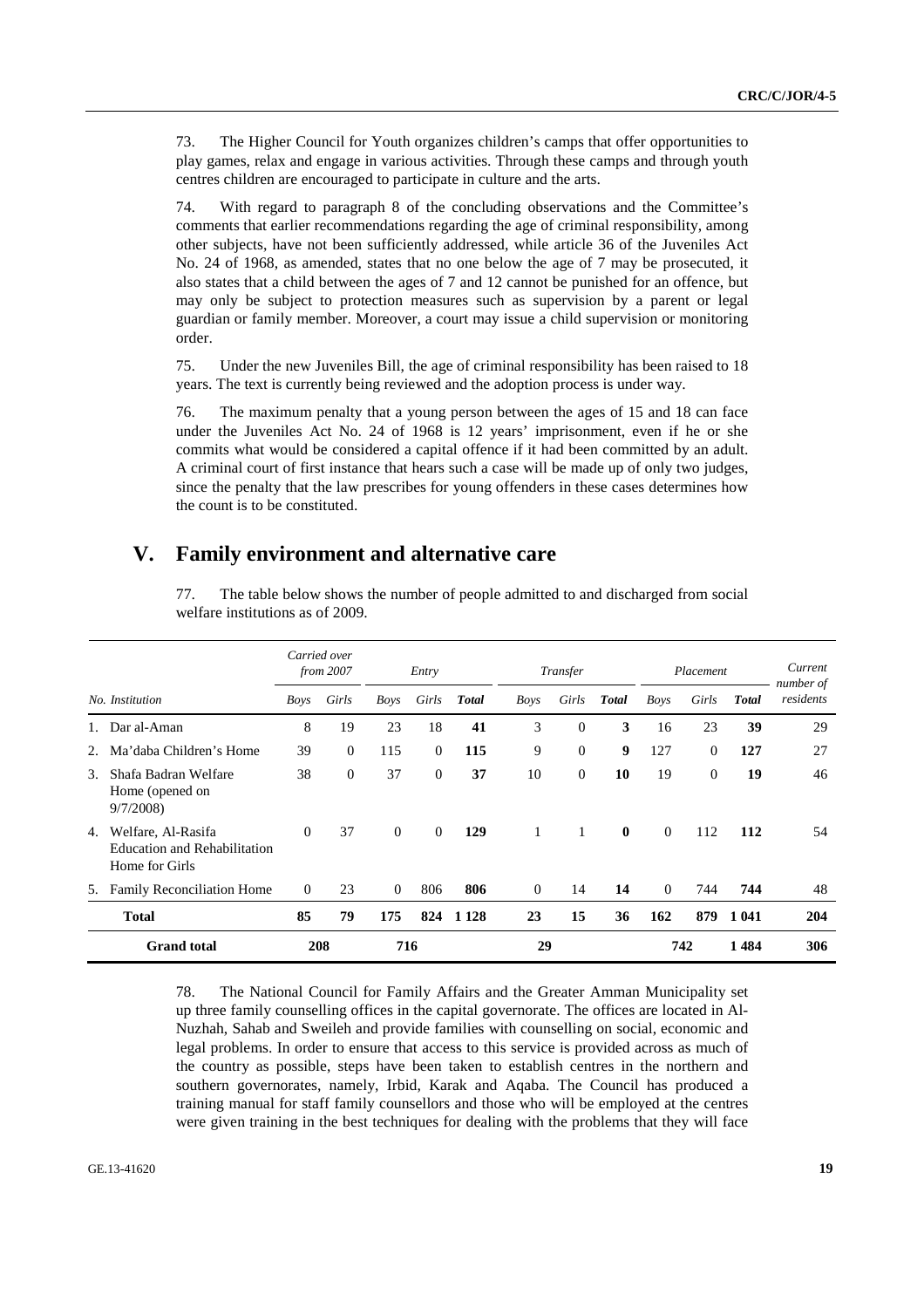in their work. Counselling training has been provided to around 2,225 people, including Ministry of Education counsellors, Ministry of Social Development social workers, representatives of civil society organizations and academics from all State universities.

79. The Family Education and Counselling Centre provides free psychosocial, legal and health advice to children, women and all victims of violence and abuse. Moreover, the Family and Child Protection Society provides advice to children, married couples, older persons and people who are victims of violence or in a situation that puts them at risk. The Family Development Association also offers free psychosocial advice and information to women, children and other members of local communities.

80. Dar al-Aman, which is part of the Jordan River Foundation, provides temporary residential care to child victims of abuse, together with psychosocial services for them and their families. It also offers psychosocial counselling to children and families who need this type of intervention. The Foundation's Safe Family Unit provides psychosocial services and legal advice. The Foundation targets abused children who are referred to it by the authorities and their foster families and adolescents suffering from psychosocial problems and their families. It operates in one district of Amman (Maraka South).

81. The Integrated Services Centre/Family Reconciliation Home of the Ministry of Social Development will provide free social advice and psychological and family counselling services as well as rehabilitation support for victims of abuse.

82. The National Council for Family Affairs carried out a project to improve services for children from birth up to the age of 4. Guidelines were drawn up on the establishment and licensing of nursery schools. The guidelines cover matters relating to safety, health, hygiene, food, the qualifications of the staff that work with children, staff-child ratios, administrative procedures for registering children, and record keeping.

83. As part of the project, measures were taken to develop the institutional structures of nursery schools. To that end, a study of their oversight and monitoring procedures was conducted in 2009. The purpose of the study was to assess how the Ministry of Social Development and partners manage these institutions and to develop the Ministry's oversight and monitoring procedures in line with updated directives. Based on the findings, a manual was produced containing guidelines, tools and information on procedures for monitoring and evaluating these institutions so as to protect the health and safety of the children who attend them and to verify compliance with minimum licensing standards and conditions. The process for monitoring and overseeing these institutions and verifying compliance with licensing conditions is described in the manual.

84. In cooperation with the Ministry of Social Development, the Council designed an assessment tool for nursery schools to help care providers, owners and managers to create a safe environment for the delivery of comprehensive childcare and to sensitize them to the difficulties that may need to be addressed in order to create an ideal care environment.

85. In 2010, in the second phase of the project, a general framework was established setting out general educational outcomes for Jordanian children, including behaviours that a child might be expected to exhibit after going through a proper educational process. The parameters are perfectly aligned with age criteria and are tailored to take account of the situation of children in different socio-geographic areas. All aspects of child development, including physical, cognitive, linguistic, social and communicative development, are included in the framework.

86. Given that children begin to learn from the minute they are born, suitable learning activities need to be designed and delivered immediately after enrolment in nursery schools so as to foster their full development. Children learn from playing and from actively exploring their environment. The Council has established benchmarks for educational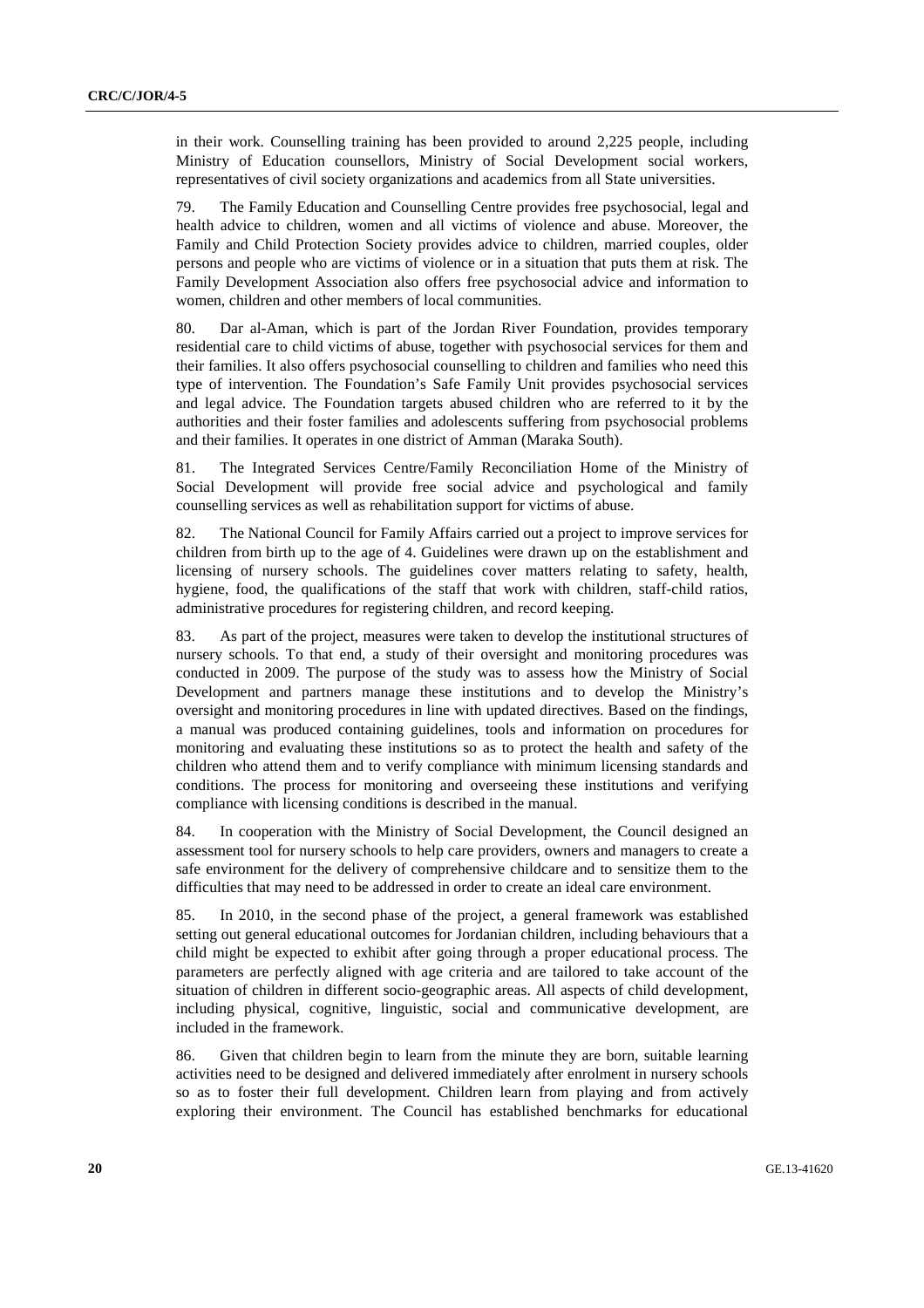outcomes for Jordanian children and produced a handbook for educators on activities for children between 0 and 4 years of age. The handbook is designed based on an integrated development approach and lists expected outcomes for each age group, together with suitable activities, accompanied by illustrations, that care providers can use to support children's full development. The idea is to ensure that the outcomes are achieved and to measure the impact on children so as to help develop their full personality and build their capacity to adapt to school and to face the future. A safe and supportive environment that fosters the mental, physical, emotional and social development of children is provided. The handbook comprises two-week modules. A range of practical activities are suggested for each week and the handbook is divided up into four parts, each tailored to a different age group. At the end of each section, an assessment test to measure the child's learning is included.

87. The Council distributed a booklet on the contents and rights established in the Convention to raise awareness among the young people working on the preparation of their report on children's rights. It also distributed the booklet to policymakers who deal with children's issues and rights.

88. The Interim Personal Status Code (Act No. 36/2010) provides that the biological mother has a primary right to be entrusted with care of her young children, whether she is still married or has separated from her husband. Preference is then given to the maternal grandmother, the paternal grandmother and the father, in that order. A court may decide to have a child placed with a more distant relative, if it is presented with evidence that such an arrangement is in the child's interests.

89. In order to protect children and ensure that they receive appropriate care, conditions have been included in the Act stating that those granted the right to care for young children must be adults who are of sound mind not suffering from an infectious or serious illness. The carer must be able to raise and maintain a child (Personal Status Code, arts. 170 and 171).

90. The law provides protection for young children. It states that the care arrangement (*hadanah*) will be considered null and void if the child is lodged with a person who has been stripped of the right of care owing to his or her bad conduct.

91. The Act states that the father's mother, father and grandfather may see the child and invite the child to visit, if the father is absent. They may go out with the child once a week and talk to him or her using modern means of communication. Grandparents may see a child once a month so as to maintain a personal relationship and direct contact with the child. However, the Personal Status Code affirms that visits and outings will only be arranged with due regard in all cases to the best interests of the child.

92. Jordan ratified the Optional Protocol to the Convention on the Rights of the Child on the sale of children, child prostitution and child pornography in 2006. The text was published in issue 4787 of the official gazette on 16 October 2006. Moreover, Jordan has not entered any reservations to the Optional Protocol and its ratification decision shows that it is committed to upholding the highest standards of child protection and to providing all forms of protection and care to ensure the safety of children.

93. The National Strategy to Combat Human Trafficking was launched on 2 March 2010, together with a framework for action. The strategy focuses on four thematic areas: prevention, protection, legal proceedings and local, regional and international partnerships. It follows a rights-based approach that is consistent with international norms as they relate to protection and assistance for victims and persons adversely affected by human trafficking offences, notably children. Account is taken of children's best interests.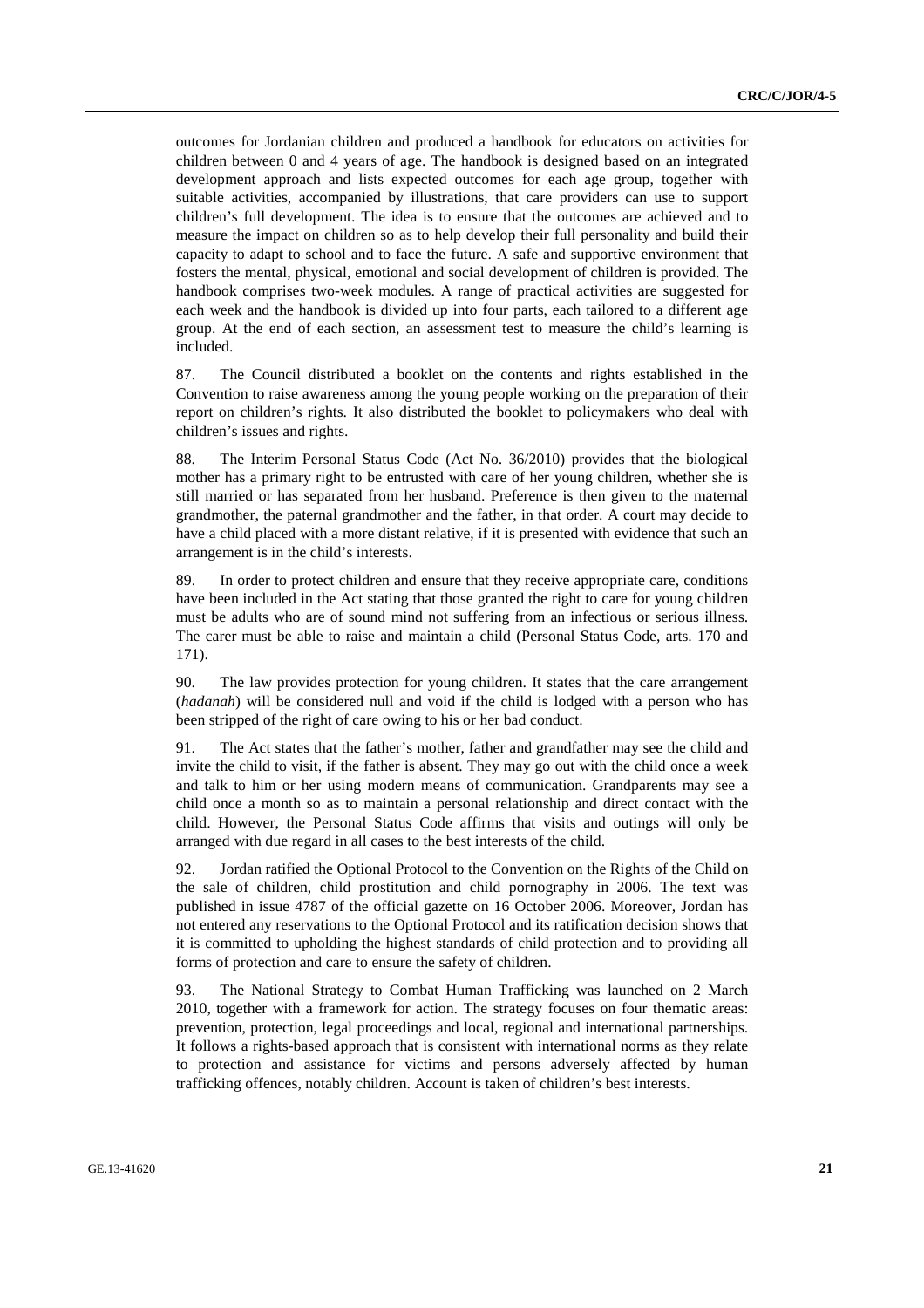94. Article 9 of the Human Trafficking Act No. 9 of 2009 defines human trafficking as: "1. The recruitment, transportation, harbouring or receipt of persons, by means of the threat or use of force or other forms of coercion, of abduction, of fraud, of deception, of the abuse of power or of a position of vulnerability or of the giving or receiving of payments or benefits to achieve the consent of a person having control over another person, for the purpose of exploitation; (2) The recruitment, transportation, harbouring or receipt of a person under the age of 18 for the purpose of exploitation, even if such exploitation is not carried out by means of the threat or use of force or by the other methods enumerated in paragraph (1)."

95. Article 3 of the Human Trafficking Act defines exploitation as: "The exploitation of others in forced labour or services, slavery or practices similar to slavery, servitude or the removal of organs or prostitution or other forms of sexual exploitation." This also includes recruitment, transportation, harbouring or receipt of a person under the age of 18 for the purpose of exploitation, even if such exploitation is not carried out by means of the threat or use of force or by the other methods enumerated in the Act.

96. Act No. 6 of 2008 on protection from domestic violence states that, besides offences that fall within the purview of the criminal courts, an act of violence by a family member against another family member shall be deemed domestic violence and classified as an offence against the person.

#### **Criminal Code (Act No. 8 of 2011, as amended)**

97. Jordan enacted a law containing a set of amendments the Criminal Code which increased penalties for offences against families, women and children. The age of protection under criminal law with regard to sexual assault and indecent offences against girls was raised to 18 years in line with the international instruments on children's rights. The law introduced tougher penalties for such offences. In given circumstances, the fact that the victim of the offence is a minor is defined as an aggravating circumstance in the law. Hence, the law protects children from physical abuse and sexual exploitation. It states that no person may perform an abortion on a woman other than in extraordinary circumstances and under the conditions laid down in the law. Otherwise, those involved will be deemed to have carried out an illegal abortion. The law provides additional safeguards for children, prescribing a maximum penalty of death for rape of a girl below the age of 15 years and raising the penalty to hard labour for rape of a girl aged between 15 and 18. If the perpetrator is an ascendant of the victim or close kin, the penalty will be increased. The law also deals with cases of children living in a brothel, incitement of children to engage in depravity or immoral acts and child sexual assault. It prescribes penalties for child abandonment and for depriving children of food, clothing or other necessities.

98. The elements of the State's comprehensive strategy are described below.

### **National Strategic Plan on Family Protection and the Prevention of Violence, 2005– 2009**

99. The focus of the strategic vision is on supporting the family as a cohesive and closeknit unit whose members enjoy the right to psychological, mental and physical well-being by creating a social, cultural and legal environment that keeps them safe, protects them from family breakdown and shields their members from violence. The vision includes a component on prevention that revolves around the goals of preventing domestic violence; encouraging healthy behaviours in families; addressing sociocultural risk factors; identifying cases of domestic violence at an early stage; and containing them and establishing measures to put an end to the problem through education and awarenessraising programmes. The component on protection highlights the need for action to ensure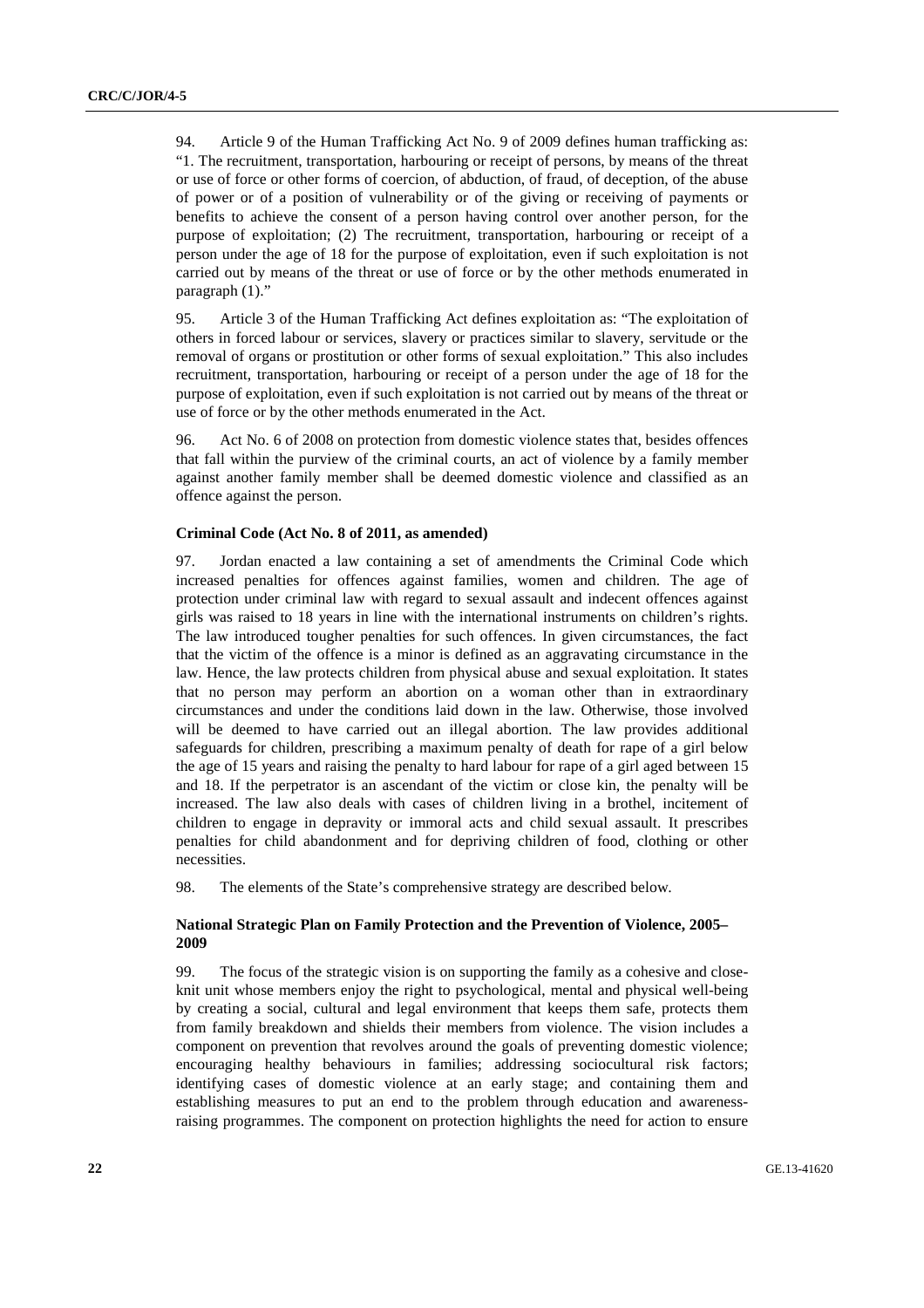that communities and governmental and non-governmental organizations provide quality services to respond more effectively and more promptly to cases of domestic violence. The organizational capacities of these institutions need to be enhanced so that the best possible services can be supplied to deal with cases of violence. The component on human and material resources covers matters such as human resources development and institutional capacity-building for entities that work in the area of family protection and family security. The component on legislation, policies and legal issues relates to the Government's commitment to instituting laws to prevent domestic violence and to provide protection in that domain. The partnership and coordination component focuses on the need for comprehensive and integrated programmes, policies and laws to deal with domestic violence based on multisectoral approaches. The component on studies and research draws attention to the need for further research into domestic violence in order to define priority areas, identify the causes and costs of violence and assess the effectiveness of programmes.

#### **National Framework for Protection of Families from Violence**

100. The National Framework for Protection of Families from Violence is the mechanism that Jordan has established to deal with the problem of domestic violence. The first steps were taken in 2000 to implement the national family protection project, in which various governmental and non-governmental organizations work in partnership with one another to offer the best services to victims, offenders and their families. There is clearly a need for stronger partnerships and coordination among all the entities and institutions that work on family protection issues and for efforts to be made to tackle the problem of violence based on a multi-institutional approach. It was for that reason that the National Council for Family Affairs was selected to serve as an umbrella organization for coordination of programmes and activities to develop the National Framework for Protection of Families from Violence and to define, in cooperation with all partners, the roles and responsibilities of all entities that deal with victims of domestic violence. The decision was endorsed by the Council of Ministers and the relevant entities were asked to put it into effect.

101. The Ministry of Education conducted the "Together … for a safe school environment" campaign, in cooperation with UNICEF, to encourage all teachers in State primary and secondary schools and schools run by the United Nations Relief Works Agency (UNRWA) to choose educational techniques, as opposed to corporal punishment and other forms of psychological punishment to correct students' behaviour. The main outcomes were the production of a training manual on how to create a safe school environment that is free from violence and the delivery of training on the subjects covered in the manual to a focus group consisting of heads of educational guidance departments in the Ministry itself and in educational directorates, as well as representatives of the relief agency and of military colleges (a total of 60 participants).

102. With regard to the concern expressed by the Committee about corporal punishment being viewed as a culturally acceptable practice in the family setting, according to article 62 of the Criminal Code, parents may discipline their children within the parameters established by general custom. The Committee recommends that Jordan prohibit by law all forms of corporal punishment in the home as well as in all other settings, including private and public institutions, and effectively enforce this ban. It should be noted that article 62 of the Criminal Code has been amended. A clause stating that the punishment must not cause any harm or injury was added to ensure that parental discipline of children is justified, subject to the condition that the punishment is permitted according to general custom.

103. With regard to the banning of corporal punishment, the Civil Service regulations were amended to prevent those who abuse children, particularly young children, and thus do them harm in breach of prevailing regulations and norms from working with children. Tougher disciplinary sanctions were introduced for inflicting any form of corporal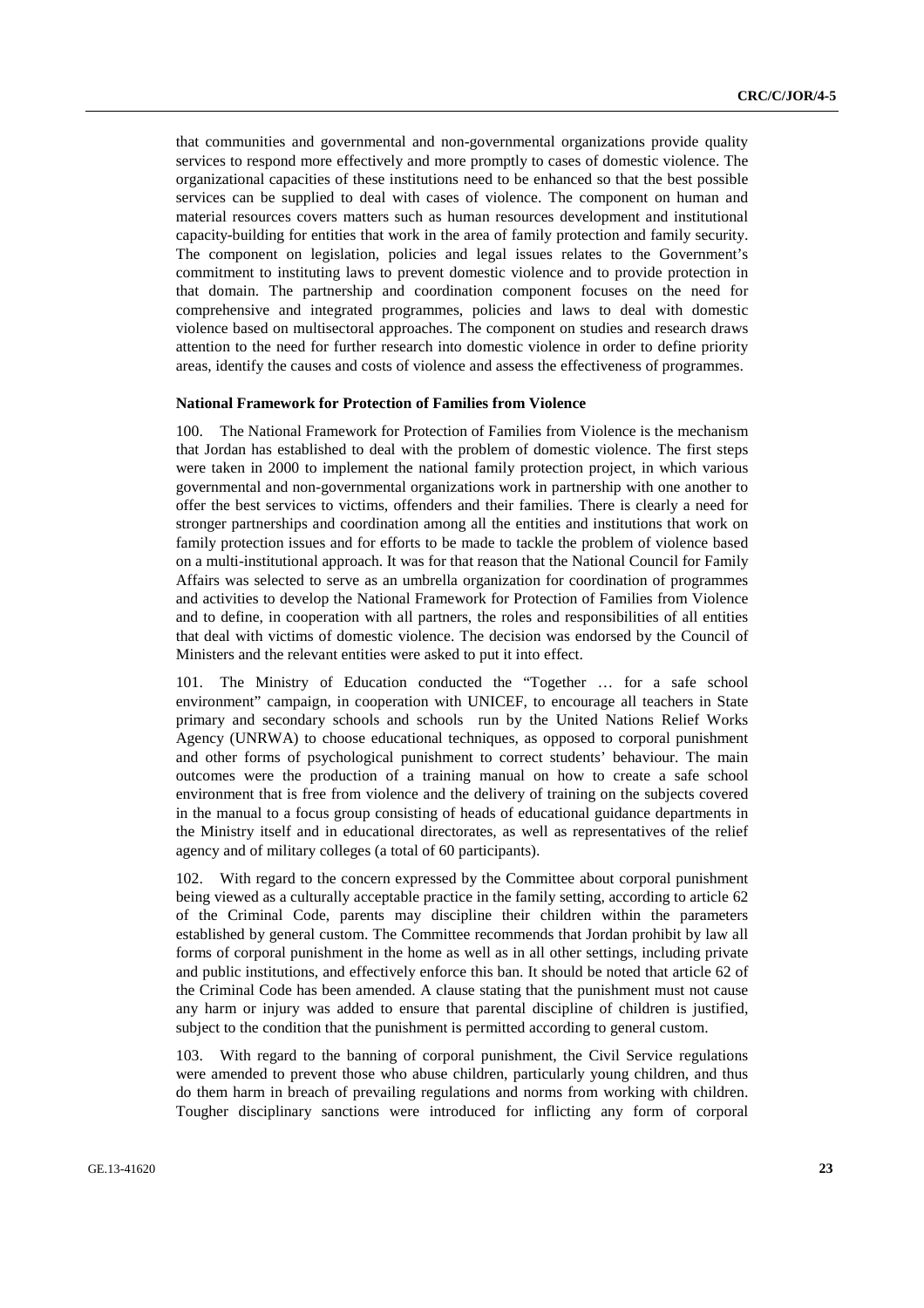punishment or injury on a child in an educational or training institution or a welfare home or shelter. Provision was made for the establishment of a panel, to be chaired by a representative of the Ministry of Justice and with members from the relevant ministries and the Civil Service, to conduct investigations, draw up detailed reports on its findings and make recommendations to the Minister on appropriate sanctions for civil servants who commit abuses or on cases which should be referred to a disciplinary panel. There is also a provision that explicitly states that a civil servant who was dismissed for such conduct may not be re-employed in any department where children may be present.

#### **Social reintegration**

104. In a circular issued in 2000, the Ministry of Social Development defined three categories of children of unknown parentage: foundlings whose parentage is unknown; victims of lascivious conduct, meaning children conceived as a result of sexual intercourse between individuals who are close blood relations; and illegitimate children whose mothers' identity is known, that is children conceived as a result of illicit sexual relations where on or both of the parties has been sanctioned by a court for their conduct. Normally, there are disputes over the parentage of these children.

105. In 2009, 77 children were fostered, as compared with 13 between 1 January and 30 April 2010.

106. The next table shows the number of children of unknown parentage who had been identified as of 2007. The figures are taken from the records of the Al-Hussein Social Institute.

|      | Group                                    |                           |       |
|------|------------------------------------------|---------------------------|-------|
| Year | Foundlings Victims of lascivious conduct | Mother's identity unknown | Total |
| 2007 |                                          | 35                        | 70    |

*Source*: Ministry of Social Development, 2008.

107. The Ministry of Social Development makes arrangements to ensure that children of unknown parentage are cared for by families in accordance with Child Welfare Regulation No. 34 of 1972. Article 3 of the regulation states that alternative or foster families and host institutions discharge the obligations normally performed by natural families, subject to oversight by the Ministry. Their job is to look after the health, safety, well-being and education of the children concerned and they are given the right to supervise children in the same way as parents would do for a period to be determined by the Minister or a court.

108. Regulation No. 49 of 2009 on the licensing and management of children's homes states that these homes must create an environment that is conducive to the development of children and provide a secure family setting where children can enjoy excellent physical and mental health and thus develop the social, emotional and other capacities that they need to learn. These arrangements are used when there is no possibility of housing a child with a family member or a suitable alternative family.

#### **Dar al-Aman**

109. Dar al-Aman is a residential therapeutic centre that offers protection and treatment to abused children and training for their families. An institution of the Jordan River Foundation, since it opened its doors in 2000 it has dealt with hundreds of cases, providing accommodation, care, assistance with behavioural change and advice and organizing family visits. It works with boys aged between 0 and 12 years and girls from 0 to 13 years of age.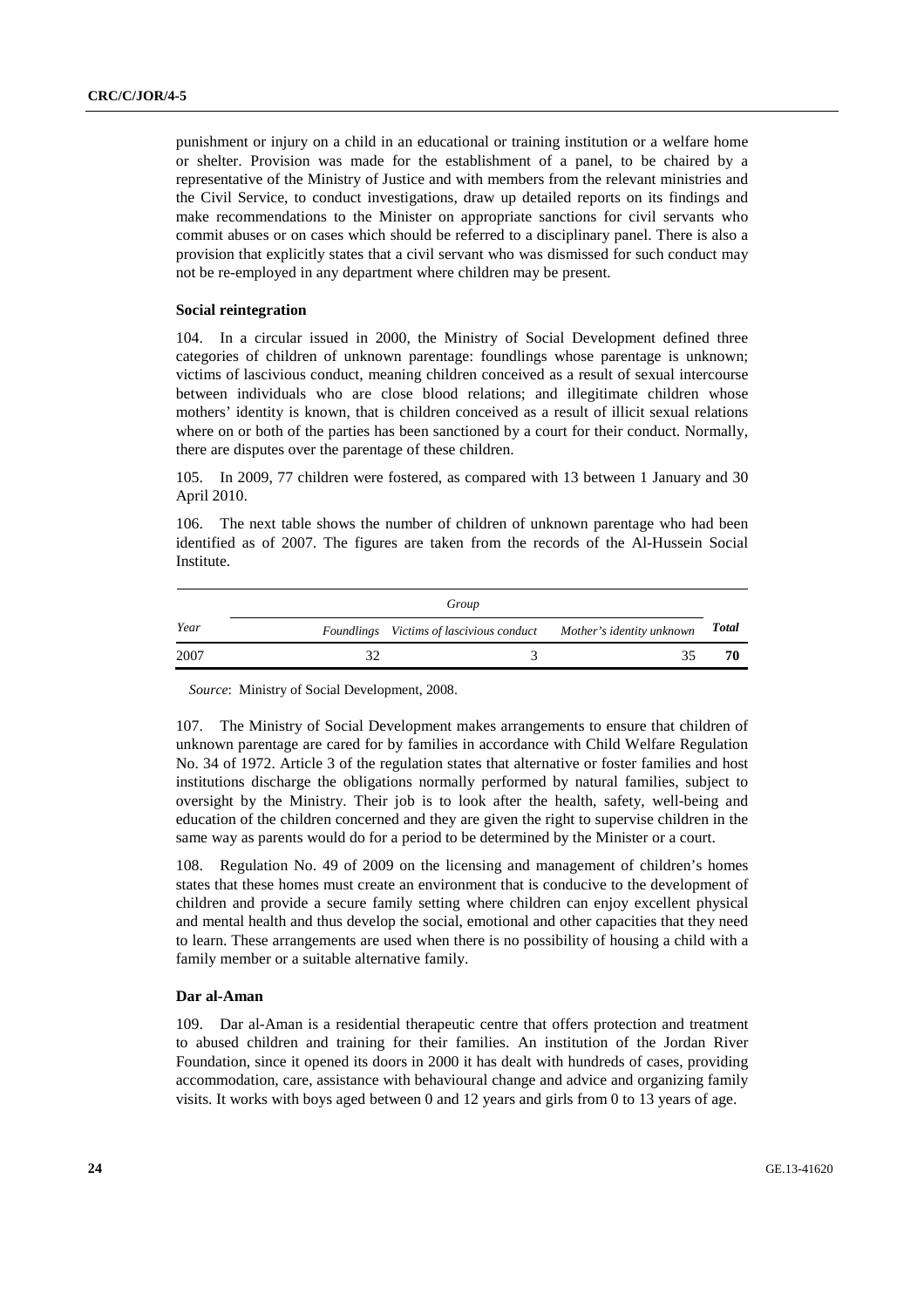110. This is the only centre of its kind in Jordan and the Arab world to provide psychosocial therapy and recovery services. It provides therapy to children living in the home and those who do not need to be separated from their families and admitted, because the abuse that they are facing does not warrant it. The centre also follows up on children who are returned to their original family or placed with an alternative family or a shelter or welfare centre.

#### **Ministry of Social Development/Family Reconciliation Home**

111. The Family Reconciliation Home was established pursuant to Regulation No. 48 of 2004 on family welfare homes, which was issued pursuant to Article 4 of Ministry of Social Affairs and Labour Act No. 14 of 1956, as amended. The Home was founded pursuant to a decree of the Minister of Social Development based on an instruction of the Ministry's Secretary-General. It was given the name of the Family Reconciliation Home and was opened on 17 January 2007.

112. The Home offers personalized services and advice to the women and girls that it accommodates and assists them in resolving problems and difficulties that they encounter. It also takes in accompanying children of up to 3 years of age. In special circumstances, a child over the age of 3 and under the age of 5 may stay there for up to one month, subject to a decision by the relevant panel.

## **VI. Basic health and welfare**

## **A. Children with disabilities**

113. Regarding the Committee's recommendation concerning the de facto discrimination faced by children with disabilities, the Higher Council for Persons with Disabilities was established pursuant to Persons with Disabilities Act No. 31 of 2007. It is a body corporate that offers persons with disabilities all kinds of support and assistance with socioeconomic integration. It also follows up on the implementation of the Convention on the Rights of Persons with Disabilities, reviewing legislation and preparing amendments to laws, including the Persons with Disabilities Act No. 31 of 2007, to bring them into line with the Convention. It furthermore formulates policies, and plans, coordinates, monitors and supports a full range of activities to assist persons with disabilities. It carries out this work based on the principles of partnership, good governance, accountability and transparency.

114. In part 5 of chapter VI of the Jordanian National Charter specific reference is made to persons with disabilities. The text states that persons with disabilities who are members of Jordanian society are entitled to be provided with special care, education, training, rehabilitation and access to employment so as to help them to overcome the difficulties that they face and to live their lives as productive members of society.

115. The right to equality, protection from discrimination on the grounds of disability and full integration into all stages of education is established in the Persons with Disabilities Act. Article 4 of the Act provides that persons with disabilities are entitled to a basic and a higher education. The national strategy on persons with disabilities includes a component on education and higher education for persons with disabilities. The goal is to afford them the right to education through the creation of an appropriate learning environment for all persons with disabilities across the country, both males and females.

116. The Ministry of Education has a special department that designs educational programmes for persons with disabilities. It comprises the following sections: the Learning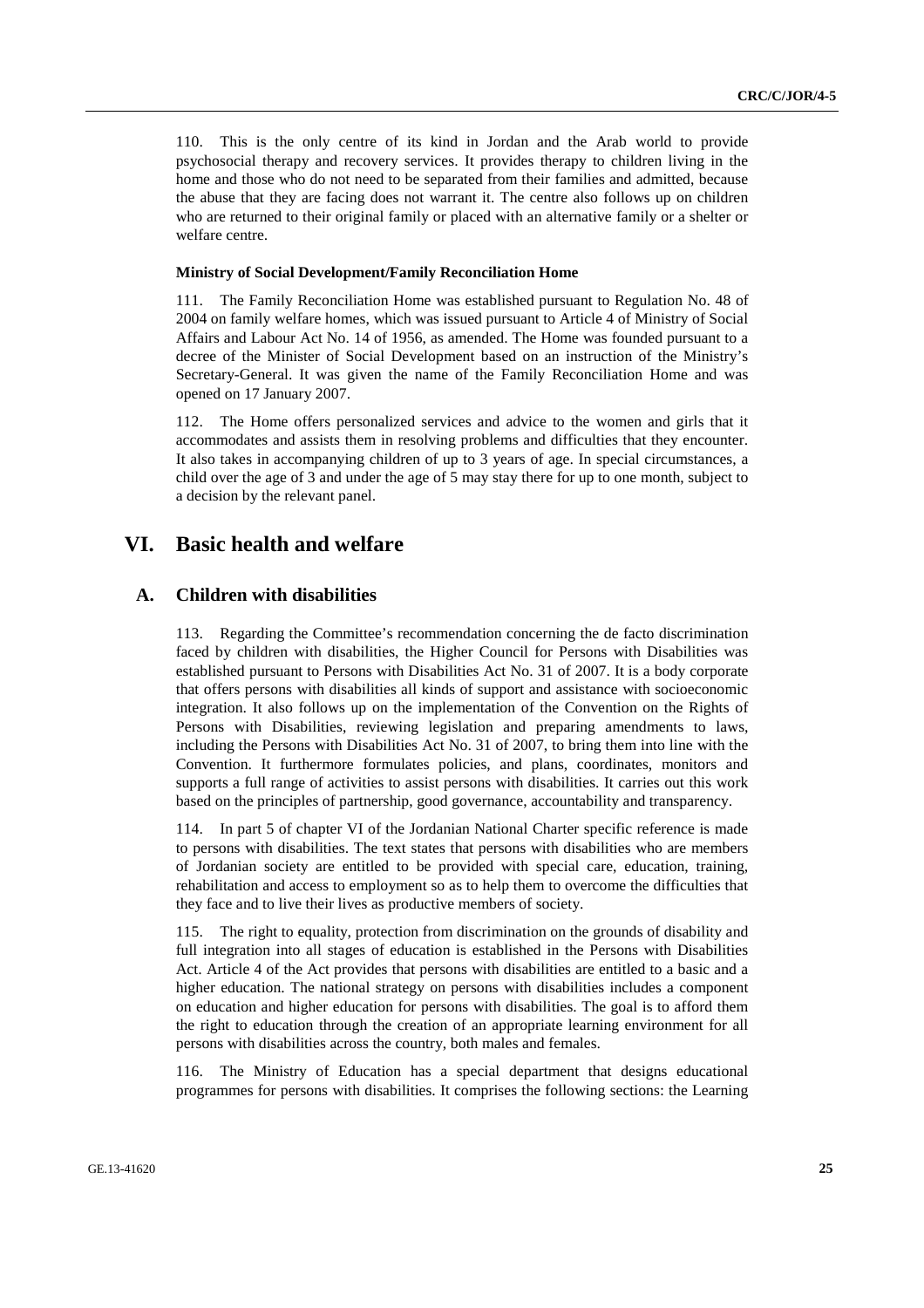Difficulties and Speech Disorders Section; the Sensory Disabilities Section; the Mental Disabilities Section; and the Guidance Section for Students with Disabilities.

117. The Ministry of Education strategy includes plans and programmes to foster the social integration of persons with disabilities and afford them their rights. Using the budgetary resources at its disposal, the Ministry supplies hearing aids, optical devices, wheelchairs and material printed in Braille and large font. There are also resources rooms for persons with learning difficulties or mental disabilities and for the deaf.

118. Four literacy centres have been established in different areas to offer persons with disabilities who have not had the chance to enrol in school the chance to complete their studies. The Ministry is in the process of setting up similar classes based on the needs that have been identified.

119. Some school buildings have been adapted to facilitate access for persons with disabilities. Passageways for persons with motor disabilities have been created, health facilities installed and classes moved to the ground floor to cater for students with motor disabilities. Modern vehicles have been bought and the transport fleet has been replaced with 50 new buses that are specially adapted to students' needs. The buses are used by more than 1,500 students with auditory or visual impairments or mental disabilities.

120. The Higher Council for Persons with Disabilities carries out the following educational programmes:

(1) A project entitled "Design and development of general standards for special education programmes and institutions". The goal of this project is to establish national standards for the programmes and services that are offered to persons with disabilities in Jordan so as to regulate and improve the quality of those services. The general standards were adopted in 2009, while those for programmes for persons with autism, and mental disabilities and for diagnostic centres were adopted in 2010;

(2) A project to provide persons with disabilities with access to Ministry of Education resources centres for students with learning difficulties. The project was conducted in coordination with the office of the United Nations Educational, Scientific and Cultural Organization (UNESCO), and the Ministry of Education. The Council set up six resources rooms in Ministry of Education schools and provided 62 resources room teachers, 35 from the capital governorate and 27 from Karak governorate, with training about learning difficulties and related subjects;

(3) Capacity-building for staff of autism centres organized in cooperation with the Ministry of Social Development. The Council contributed to the establishment of seven classes for students with autism, five run by the Ministry of Social Development and two by the voluntary sector. Twenty-five persons who work in these classes were trained, as were 25 trainers at an autism diagnosis centre;

(4) A project to support persons with disabilities attending regular schools. The Council paid 60 per cent of the school fees of 516 disabled students who were living with their families;

(5) A project to procure educational, training and rehabilitation services for institutions that serve persons with disabilities. Agreements were signed with 82 such institutions, 50 of them associations with 9 boarders and 1,451 day pupils and 32 special education centres with 161 boarders and 812 day pupils. A total of 2,433 persons with disabilities received assistance from the Council in 2009.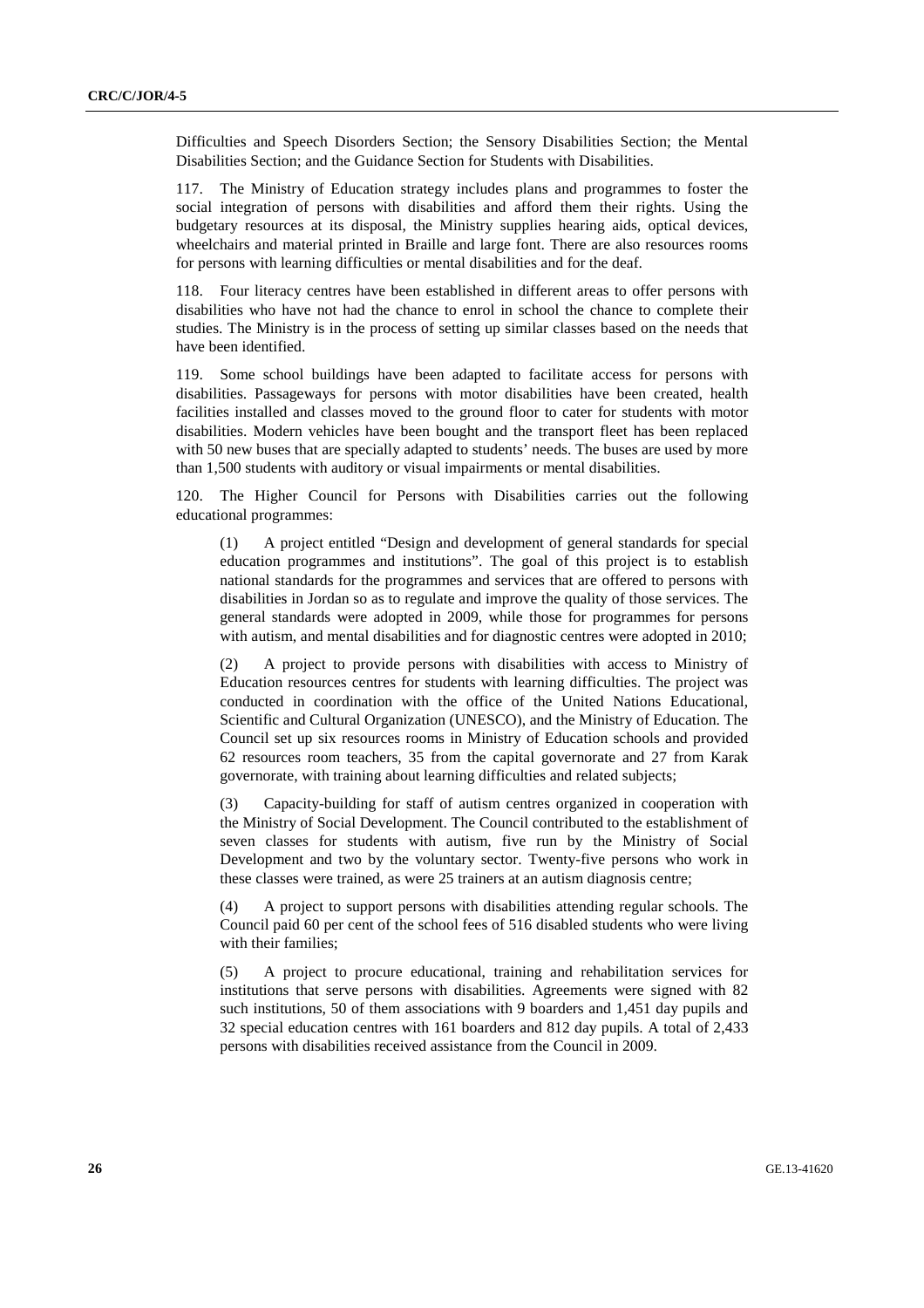#### **National Strategy for Persons with Disabilities (2007–2015)**

121. The National Strategy for Persons with Disabilities (2007–2015) was established to realize the royal vision of creating a national community in which persons with disabilities live a decent and sustainable life and participate actively on the basis of equity and respect. Following the adoption of the strategy, the Disabled Persons' Welfare Act No. 12 of 1993 was abrogated and the Persons with Disabilities Act No. 31 of 2007 was adopted. The Higher Council for Persons with Disabilities was established pursuant to the latter Act.

122. The second phase of the strategy (2010–2015) includes a component on violence, exploitation and abuse of persons with disabilities. The goal is to eliminate practices that could result in persons with being subjected to violence, abuse and exploitation and to reduce frequency of such cases based on carefully designed and systematic plans that focus on children in particular. The Higher Council has carried out several projects on children's health. They include the following:

(1) The "Early detection of disabilities" project was run in cooperation with the Ministry of Health. The procedures for recording children's growth and development were updated and refined to enable staff at mother and child centres to identify problems with delayed growth early on and to intervene quickly, providing services to help mitigate the impact of the disability. Six leading health centres were selected to run this programme;

(2) The "Early intervention" project involved the establishment of the "Protégé Programme", an early intervention educational programme for children with disabilities aged between 0 and 9 years. At the end of the first phase, the programme was updated and the "Protégé early learning manual" was issued. Eighty-eight volunteers who take part in community training programmes, together with kindergarten teachers were trained to implement the programme. Six training courses were held in various governorates to build capacities of the people who work in this domain;

(3) The "Assessment of diagnostic centres in Jordan" project was established to evaluate the services provided at diagnostic centres run by the Ministry of Health, the Ministry of Social Development and the Higher Council for Persons with Disabilities. The aim of the study was to review and analyse the services offered to persons with disabilities in existing centres. The findings of the study and the recommendations made have been turned into a plan of action.

123. As for the media and public information, a media committee was formed to help formulate awareness and information policies on disability issues and the rights of persons with disabilities. The committee comprises a group of highly regarded Jordanian journalists from the Jordanian News Agency, Jordanian television, Jordanian radio and local newspaper outlets. A media plan was devised to cover all news outlets and awarenessraising forums. A network of journalists who deal with disability issues was formed to familiarize other journalists with the rights of persons with disabilities and establish cooperation with them in order to follow up on and resolve problems raised by persons with disabilities. Jordanian satellite channels and media outlets are enlisted in this work. Activities are undertaken in coordination with satellite broadcasters, including Jordanian television and Jordanian radio, to disseminate information on subjects relating to the work of the Council and disability issues. The assistance of several Arab newspapers and satellite channels has been enlisted to cover news items pertaining to the Council, including stories about persons with disabilities and information about their rights.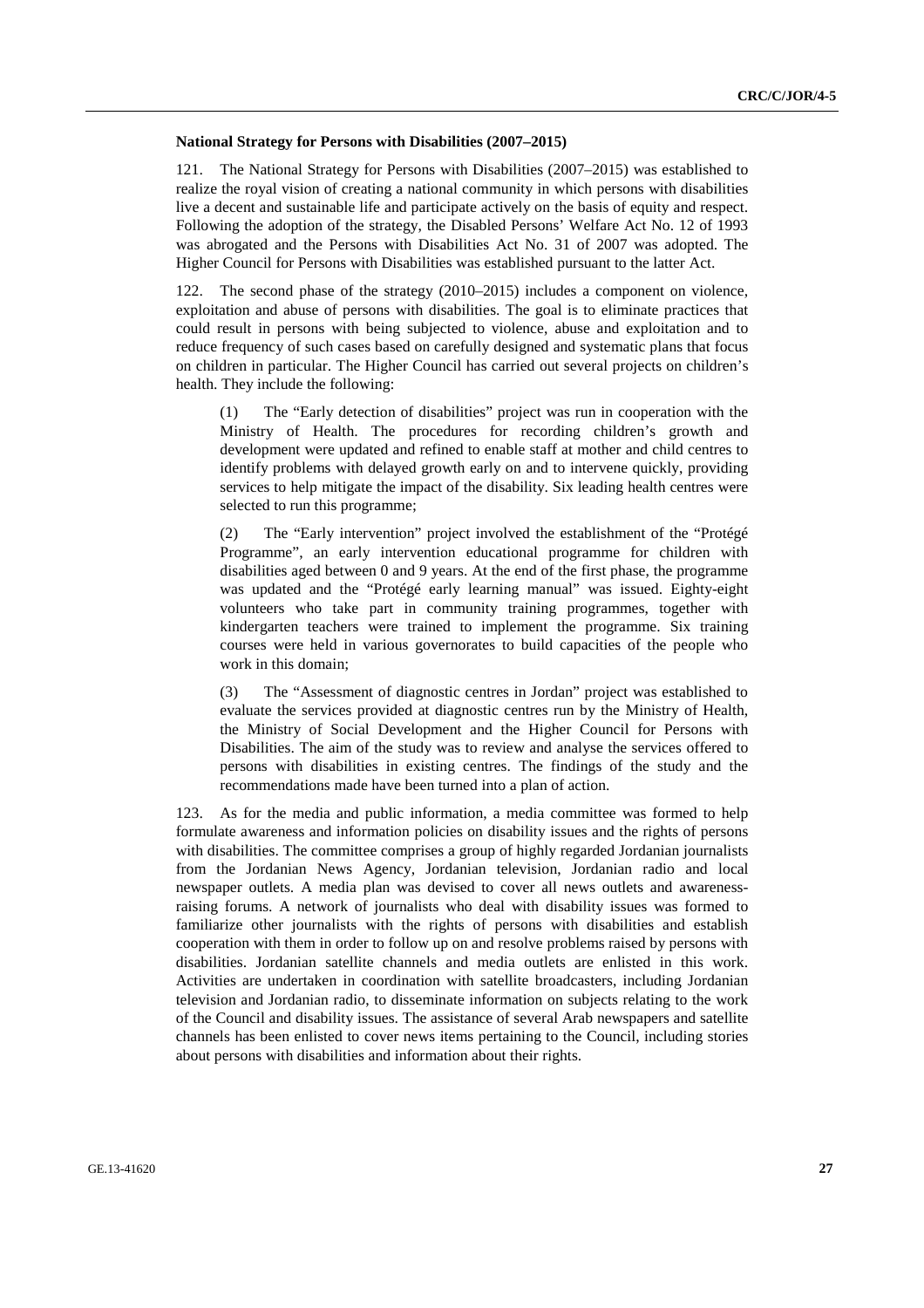- 124. The following training and educational activities were undertaken:
	- A series of training courses were run in 2009 for a group of persons with disabilities and for a number of institutions that work in this area. The subject of the training was the International Convention on the Rights of Persons with Disabilities and the Persons with Disabilities Act No. 31 of 2007;
	- A series of sessions were held to raise awareness of the fact that it is prohibited to perform a hysterectomy on women with mental disabilities. The sessions were held for family members of persons with disabilities at three centres for the disabled;
	- A women's committee was formed to raise awareness of the rights of women with disabilities. The committee includes a group of women;
	- Workshops entitled "Proposal writing" were held to empower persons with disabilities. The events were run in the central, southern and northern governorates, with the participation of local club partners.

125. The Supreme Council for Persons with Disabilities makes every effort that articles 2 and 4 of the Persons with Disabilities Act No. 31 of 2007 are applied to ensure such that persons with disabilities are afforded their rights. The Act states that persons with disabilities will be granted a one-off exemption from customs duty and from sales tax on a vehicle that they buy for their personal use. A draft regulation on customs exemptions was drawn up and submitted to the Ministry of Social Development for comments. It was then submitted to the Office of the Prime Minister for endorsement.

## **B. Health and health-care services**

126. With regard to the right to health and health services, the reduction of maternal mortality is one of the targets in the Millennium Development Goals that were adopted at the Millennium Summit in 2000, when the international community undertook to reduce the maternal mortality ratio by three quarters between 1990 and 2015. According to a study conducted in 1995–1996, the maternal mortality rate in Jordan was 41.4 per 100,000 live births; attaining this target, therefore, represented a challenge. In view of the dearth of recent national data on maternal mortality, the Higher Population Council conducted a national study in conjunction with a specialist research team in 2007–2008 to assess the maternal mortality rate, to identify the direct and indirect causes of maternal mortality, to identify potential means of preventing maternal mortality and to assess the adequacy and completeness of hospital, medical and vital records. The study showed that Jordan had exceeded all expectations and had achieved the goal that it had set for itself seven years ahead of schedule. According to the study, the maternal mortality rate in Jordan had decreased considerably to 19.1 per 100,000 live births; the downward trend not only underscores that Jordan has succeeded in meeting its priorities under the Millennium Development Goals but also serves to justify the major investment in maternity made by the governmental and other sectors during the past decade, as the results indicate that Jordan has come close to achieving the low maternal mortality rates typical of developed countries.

127. While significant progress has been made that can be attributed to effective, comprehensive health policies, further efforts are needed in respect of the under-5 mortality rate, which decreased from 39 deaths per thousand live births in 1990 to 28 per thousand live births in 2009 – an annual decrease of 0.55 deaths per thousand live births. Jordan needs to redouble its efforts and reduce the rate by 2.5 deaths per thousand annually in order to achieve the target in the Millennium Development Goal by 2015; if it maintains the present rate of decrease, it will not be able to do so.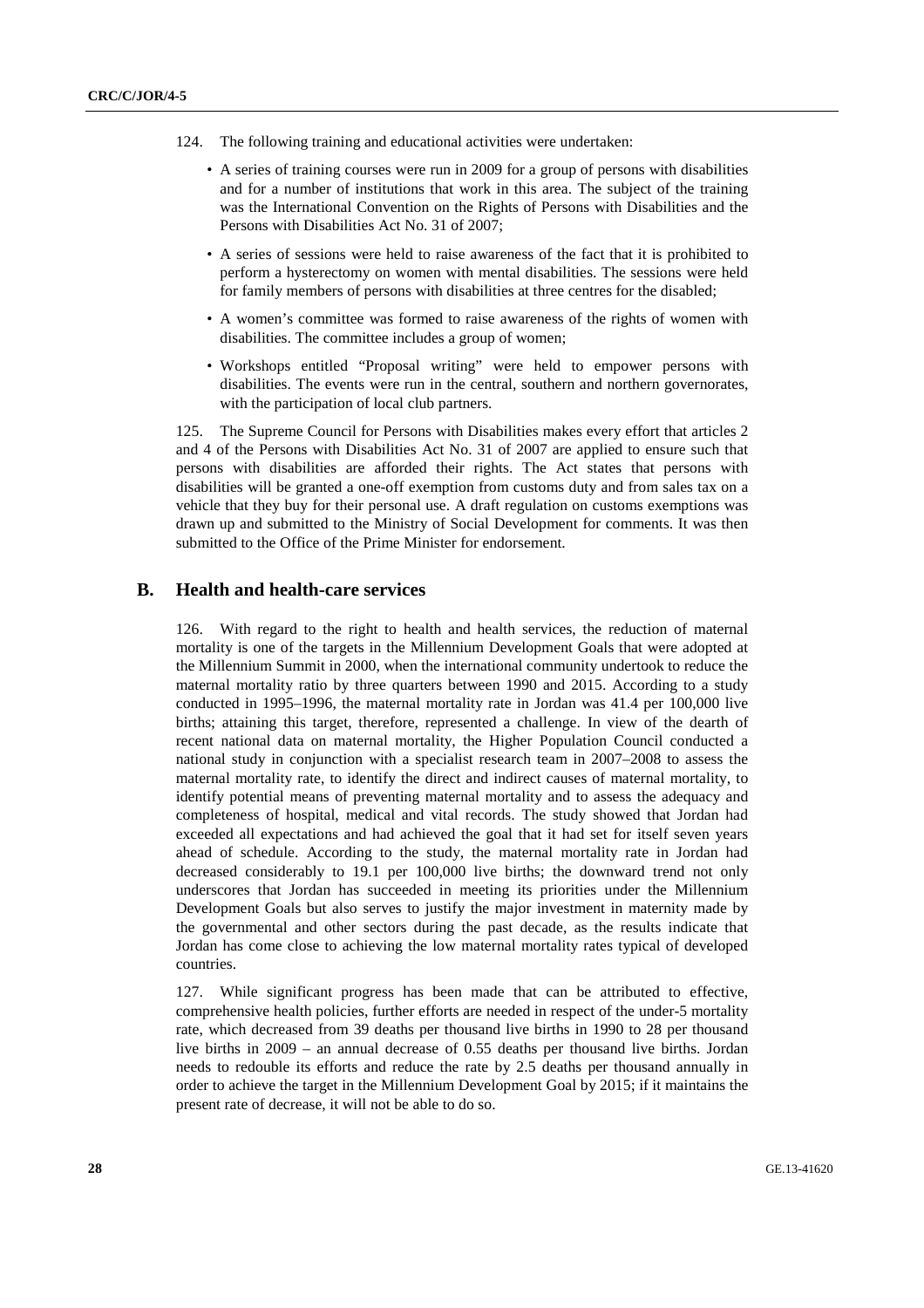128. The infant mortality rate (deaths of children during the first year of life) decreased from 34 deaths per thousand live births in 2009, at the same rate of decrease as the under-5 mortality rate, namely, 0.55 deaths per thousand live births annually. More programmes and large-scale strategic interventions focused on neonatal mortality and its causes and on geographical discrepancies are needed in order to reduce the infant mortality rate by an annual rate of at least 1.95 deaths per thousand live births, if Jordan is to achieve the target by 2015.

129. The reduction of under-5 and infant mortality rates can be attributed to comprehensive health policies and health insurance programmes and compulsory mass vaccination programmes for children, combined with maternal education. However, challenges remain: these require more effective policies and programmes which target, in particular, those areas and groups in which child mortality rates remain high.

130. The following factors have contributed to the reduction of the maternal mortality rate in Jordan:

 (a) Better quality and more efficient health services. Health services have been improved as a result of:

- Increased geographical coverage of health services, including in remote areas. During the period 1991–2009, the total number of hospitals in the various health sectors increased from 74 to 108 and the number of Ministry of Health hospitals increased from 22 to 31, including 25 obstetrics and gynaecology departments;
- The increase in the number of health-care centres during the period 1996– 2009. Primary health-care services are provided by health-care centres overseen by the Ministry of Health. During the period 1996–2009, the number of comprehensive health-care centres increased from 41 to 70, the number of primary health-care centres from 323 to 378 and the number of mother and child centres from 307 to 431. In addition clinics are run by the Royal Medical Services, the Jordanian Association for Family Planning and Protection, the United Nations Relief and Works Agency (UNRWA) and the private sector;
- Staffing increases. Staffing numbers in Ministry of Health districts and hospitals increased from 10,002 in 1996 to 14,868 in 2009. In addition, the number of trained and specialized health-care personnel in obstetrics and gynaecology departments has increased and there are now four specialists in every department;
- Availability of manuals and protocols for dealing with women with high- and low-risk pregnancies and protocols for perinatal visits, in addition to staff training on the implementation of the relevant protocols. The protocols were developed by the Ministry of Health in 2004, with support from donors, and were updated in 2006;

 (b) Increase in the number of medically supervised births and decrease in the number of home births due to availability of medical facilities: in 2009, 99 per cent of births took place under medical supervision, in comparison with 97 per cent in 1997;

Increase in the level of prenatal care, through follow-up visits for pregnant women, early detection of complications in pregnancy, and delivery and postnatal care. The perinatal visit rate was 68 per cent in 2009, in comparison with 35 per cent in 1997;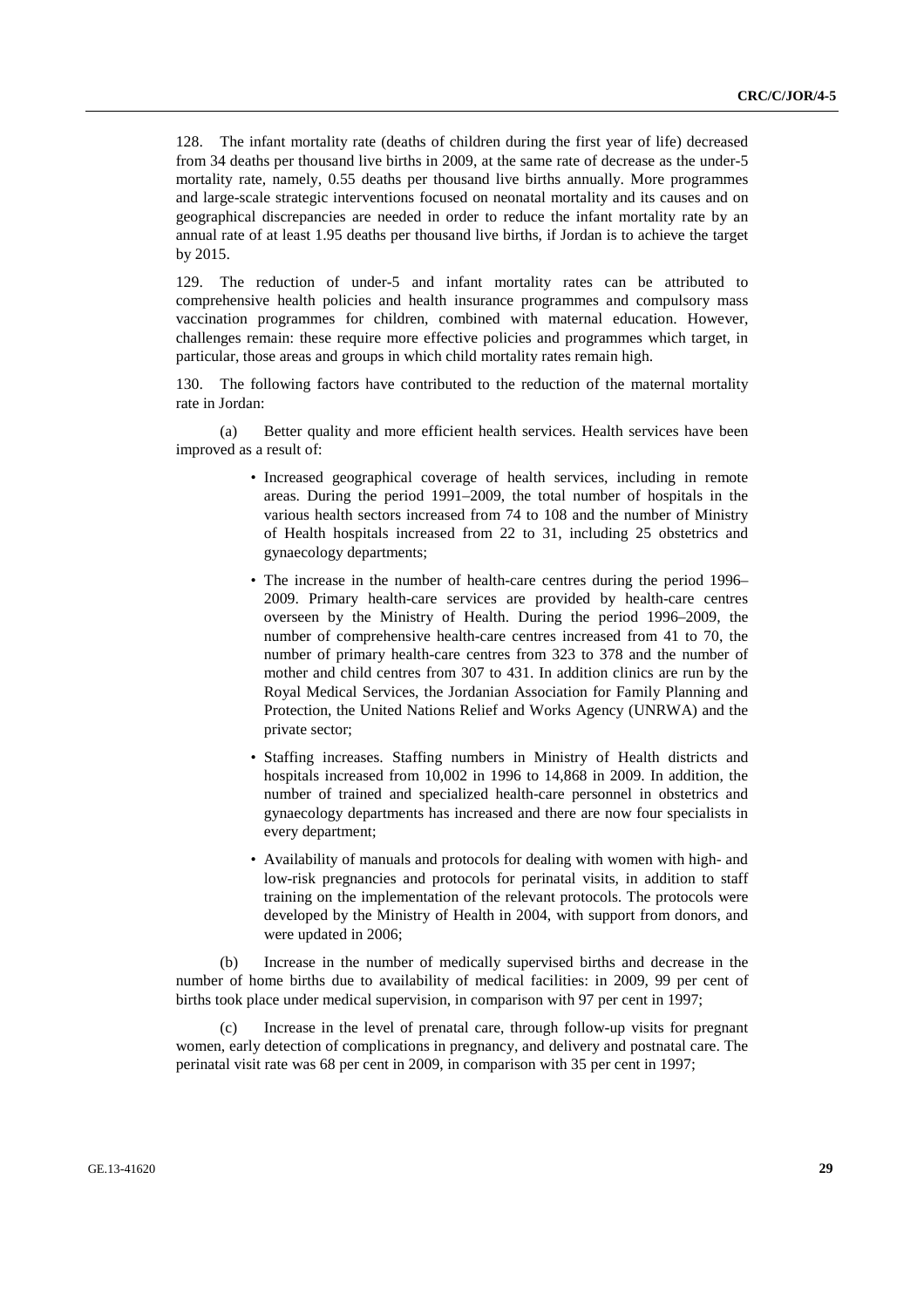(d) Effective family planning programmes. These programmes have contributed to pregnancy spacing practices and to the avoidance of rapid repeat pregnancies. The birth control usage rate increased from 52.6 per cent in 1997 to 59 per cent in 2009;

 (e) Grass-roots interventions relating to maternal health. Through such interventions, communities play an active and effective role in maternal health care, early detection of danger signals and adoption of preventive measures to promote maternal health. The intervention include training programmes on family health for male and female instructors, community outreach programmes, and national media campaigns. They have served to raise women's awareness of the importance of spacing pregnancies, of undertaking prenatal and perinatal visits and of attending to nutrition and personal hygiene;

Increase in educational levels among women. The female illiteracy rate decreased from 20.9 per cent in 1996, to 10.8 per cent in 2009;

 (g) Decline in early marriage rates and the consequent decrease in young motherhood rates (married girls in the age group 15–19 years who have given birth to their first child) from 6 per cent in 1997 to 3 per cent in 2009;

 (h) Empowerment of women through measures to increase their economic and legal participation and enable them to exercise their reproductive rights as established by law.

131. In addition, the Higher Population Council developed a policy document on the demographic window of opportunity, which sets out policies for making the transition to a period of demographic opportunity. The aim of the second phase (2008–2012) of the National Plan of Action for Reproductive Health was to improve reproductive health/family planning in Jordan by improving mother and child health and this with a view to speeding progress towards the time when the demographic dividend will come into play. This will be achieved based on the following strategic objectives: improving the policy environment for reproductive health/family planning; increasing support for decisions on reproductive health/family planning; increasing support for reproductive health/family planning; increasing access to reproductive health/family planning services; to improving the quality of reproductive health/family planning services; and raising awareness of reproductive health/family planning issues.

132. In addition, the Ministry of Health established a domestic violence unit in the Woman and Child Health Directorate to protect children from violence and abuse. With the United Nations Children's Fund (UNICEF) and the United Nations Population Fund (UNFPA), the unit trains health staff in the early detection of child abuse and violence against children and in taking the measures required for their protection.

#### **Role of the Ministry of Education in AIDS (acquired immunodeficiency syndrome) education and awareness**

133. In cooperation with the National AIDS Programme, the Ministry conducts training courses for district school health officials to provide them with information on how AIDS is spread, the symptoms and methods of prevention. It does this by:

- Holding workshops for teachers and school health educators at local State schools in Jordan on the development of a plan for the inclusion of information about AIDS in the school curriculum;
- Participating in the celebration of World AIDS Day, which is observed on 1 December, by circulating an educational leaflet bearing the World AIDS Day slogan to all schools as a way of raising AIDS awareness among students;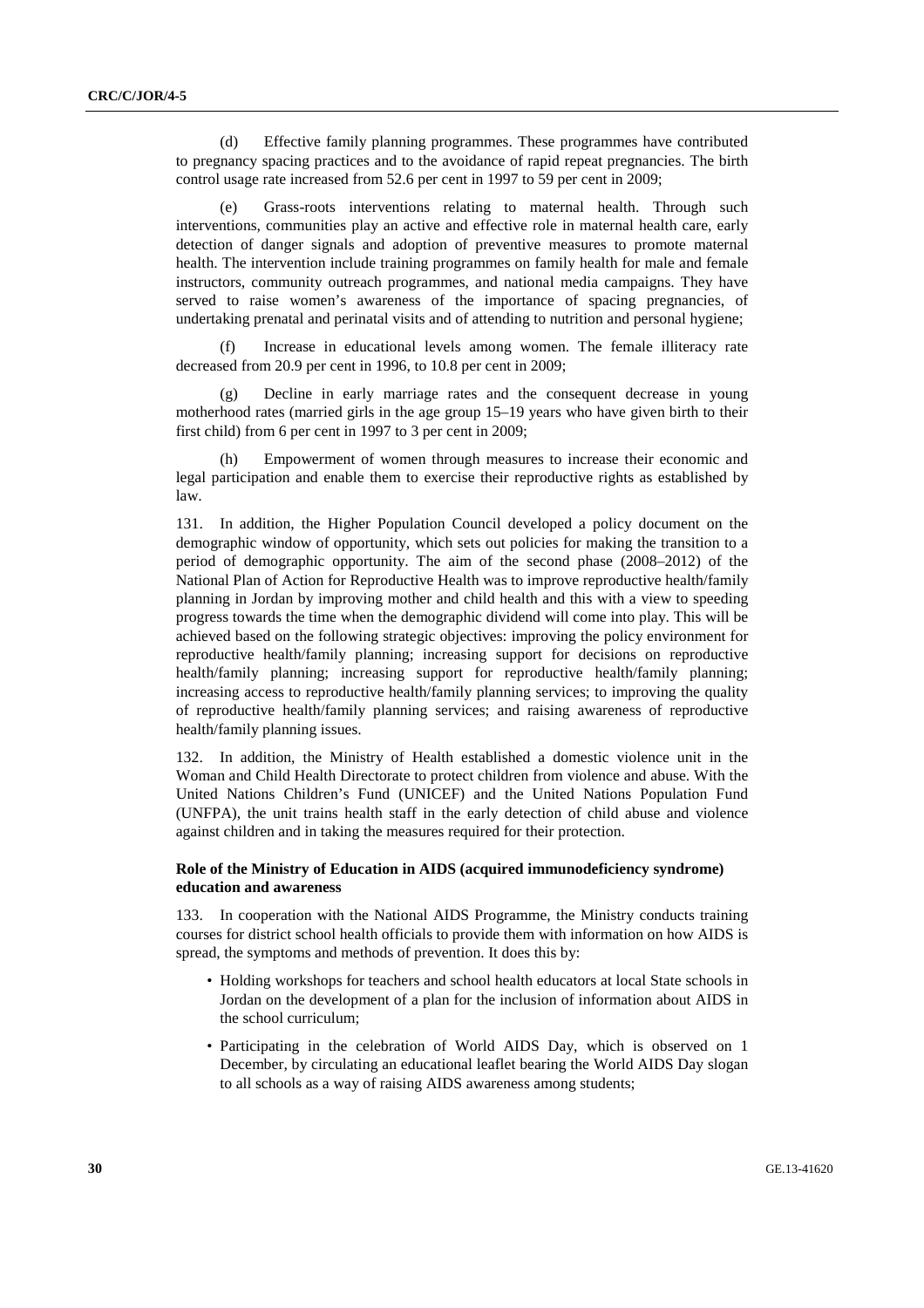- Participating in the development and discussion of the final version of a national AIDS strategy;
- Raising AIDS awareness, through educational counsellors, among students in grades 10–12 by means of collective guidance, educational leaflets, lectures and seminars, and participating in reviews of AIDS-related manuals prepared by international organizations such as the United Nations Educational, Scientific and Cultural Organization (UNESCO) and in the preparation and distribution of leaflets and brochures on AIDS.

### **C. Social security**

134. The Social Security Corporation endeavours to improve and extend existing forms of social protection for all sectors of the community, including children, in order to contribute to the economic development and the psychological and social stability of workers and members of their families, in particular children. In that context, the Interim Social Security Act No. 7 of 2010 affords children the right to the social security benefits described below.

#### **Benefits**

135. Under the Social Security Act, dependent children of 16 years of age and under are entitled to a share of a parent's retirement pension. The retirement pension is increased by a specific amount, if the retiree is responsible for supporting a child. This is done in accordance with the established rules and conditions. A total of 85,806 persons were eligible for shares of retirement pensions paid out by the Social Security Corporation as at the end of April/May 2011.

#### **Allowances for heirs**

136. Under the Social Security Act, child heirs are entitled to a share of the retirement pension of the insured/deceased retiree or to compensation based on the rate established by law. There were 12,858 child heirs of 16 years of age and under as at end April/May 2011.

#### **Social insurance inclusion**

137. The Social Security Act provides that apprentices who join the labour market when they are under 16 years of age shall be covered by work injury insurance. This provision is intended to protect this group from social risk. It ensures that apprentices are entitled to receive the equivalent of a retirement pension or compensation should they sustain an injury at work and this in accordance with the conditions established for this purpose. It should be noted that, while the Social Security Corporation does not encourage child labour, it endeavours to guarantee children's rights and protect children from workplace risks when they do work as apprentices.

138. With regard to social security and pension systems, the Government raised the early retirement age to 50 years in line with the target set for 2012. As a result of amendments made to the Social Security Act, 50 per cent of the total labour force is now covered by social security; the most significant amendments have been raising the early retirement age and the option given to enterprises that employ fewer than five persons to join the social security system. In addition, in 2006, the Government established the Coordination Commission for Social Solidarity, which commenced work in 2008.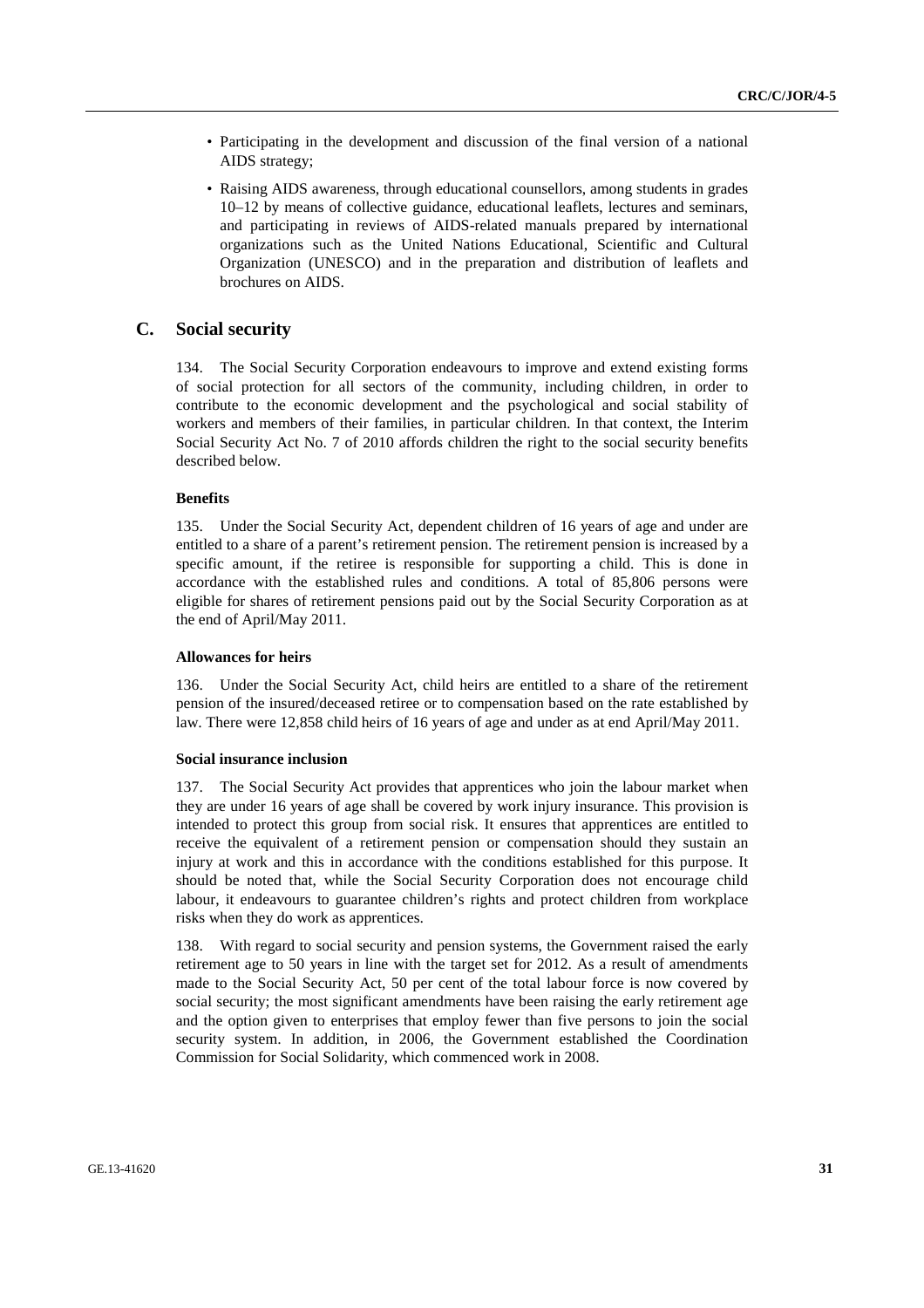## **VII. Education, leisure and cultural activities**

139. With regard to the recommendation made by the Committee in paragraph 32 of the concluding observations concerning discrimination against girls in education in rural areas, the Ministry of Education has taken steps to make qualitative improvements and eliminate the gender gap at the level of policies, plans and programmes. It has mainstreamed gender in all policies, programmes and practices developed in the framework of the national vision and mission for education and has devised techniques for selecting, supporting and empowering educational leaders to promote gender equity in governance, management and leadership frameworks. In addition, it has focused attention in school curricula and textbooks on the impact of gender roles on overall national development.

140. Moreover, the Ministry has launched an ongoing study on effective, gender-sensitive educational environments. It has explored opportunities to establish partnerships with other stakeholders involved in educating young men and women with a view to sharing the financial costs of the education system in a financially responsible and accountable manner. As part of the expected outcomes for vocational and technical education, it has developed gender-sensitive programmes and plans that are responsive to labour market demands and technological developments.

141. Furthermore, in the context of the expected outcomes for lifelong education, the Ministry has encouraged the private sector to expand cultural and literacy centres that offer men and women training that is geared to the needs of the market.

142. An executive team and a technical team were formed to mainstream gender in policies, regulations and laws. Training in communication and leadership skills, advocacy, gender analysis and planning, was provided to enhance the capacity of the technical team to mainstream gender in activities relating to policies, plans, programmes and projects. These included the National Education Strategy; the Vocational Education Development Plan; the National Professional Standards for Teachers; general and specific educational outcomes for the early childhood stage; the media campaign; training standards for educational leadership; professional succession planning; the "School Development Unit" project; and the "whole district and whole school" improvement performance project.

143. The technical team on gender mainstreaming took up the recommendations made and developed the content and form of curricula, textbooks and teachers' manuals so as to convey a balanced and realistic image of women that challenges stereotypes.

144. A gender analysis was conducted of the modules written for secondary school textbooks after meetings had been held with coordinating authors and author teams to raise their awareness of gender issues and of the mechanisms for mainstreaming the gender perspectives. Those in charge of panels of teacher manual authors were also provided with information on gender concepts and how to incorporate them into manuals. In addition, gender indicators were drawn up and presented to author panels for use in textbook design and authors were provided with information about women who serve as role models in all spheres of life for inclusion in secondary school textbooks.

145. The Ministry of Education has contributed to efforts to achieve equality of opportunity in education by:

• Improving the quality of basic education and highlighting the fact that it is compulsory in order to reduce the school dropout rate among girls and boys, particularly in rural areas; developing the necessary plans; and publicizing the criteria and instructions relating to student admissions and transfers, in addition to the admission criteria for first-grade students, non-Jordanian students and the children of Jordanian mothers;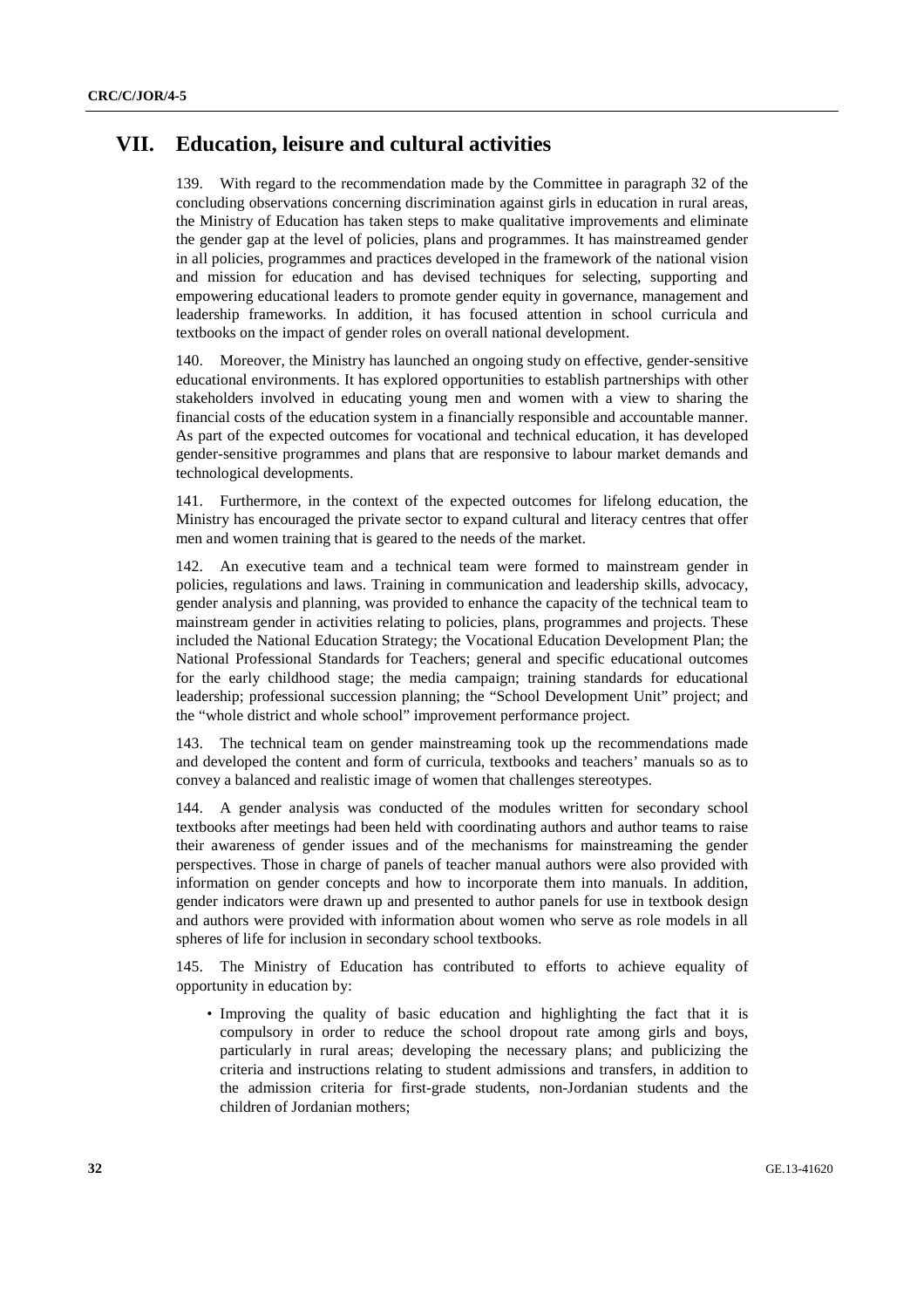• Drawing attention to the importance of political and civic education in the educational system; promoting democratic concepts and practices in the framework of national guidance; and applying the principles of participation and justice in school life through various projects, such as the project on the election of children's municipal councils, conducted in cooperation with Greater Amman Municipality, and the "Journalism in education" project, conducted in cooperation with the Centre for Defending Freedom of Journalists.

146. There are 1,098,889 students in basic and secondary education, and the school enrolment rate in Jordan is 100 per cent. In the academic year 2007/08, there were 3,268 government schools, not including kindergartens, in Jordan  $-73$  more than in the previous academic year.

147. The fact that the school dropout rate in the academic year 2007/08 was less than 0.004 per cent can be attributed to a number of factors. Ministry of Education studies indicate that the underlying causes of the school dropout problem include economic issues such as child poverty and unemployment and educational issues relating to school curricula, teaching methods and examinations. The Ministry of Education has taken the necessary measures to reduce the school dropout rate by improving the quality of basic education, highlighting the fact that basic education is compulsory — which has helped to lower the school dropout rate for girls and boys, particularly in rural areas and underprivileged areas — and by strengthening the important role played by school governors in this regard. The measures taken include:

- Enactment of tough criminal legislation that includes material and other penalties for parents who fail to send their children back to school;
- Enforcement of legislation prohibiting the employment of persons of school age (basic education) by any government authority so as to eliminate child labour (children under 16 years of age);
- Development of support programmes for students who are falling behind academically, and expansion of resource rooms for students with learning difficulties in the basic education stage;
- Establishment of summer study programmes to prepare catch-up programmes for students who fail their year and of enrichment programmes that outstanding students can follow during the summer holidays;
- Development of educational and vocational advice services to help students to make appropriate educational choices;
- Quantitative and qualitative development of educational services for students with special needs and enhancement of coordination with non-governmental organizations involved in this area of activity;
- Development of a national strategy for informal education that takes into account the need to integrate informal with formal education programmes and to ensure their relevance, to every day life, and provision of additional support for cultural programmes for school dropouts and community centres;
- Enhancement and expansion of private sector investment in all stages of education, creation of a climate of mutual trust and cooperation, and promotion of exchanges of experience and expertise between the public and private sectors with a view to developing the educational system;
- Diversification of school evaluation methods to ensure that students' achievements are assessed using a range of methods and techniques that contribute to reducing repetition rates and, thus, increase students' motivation to remain in school;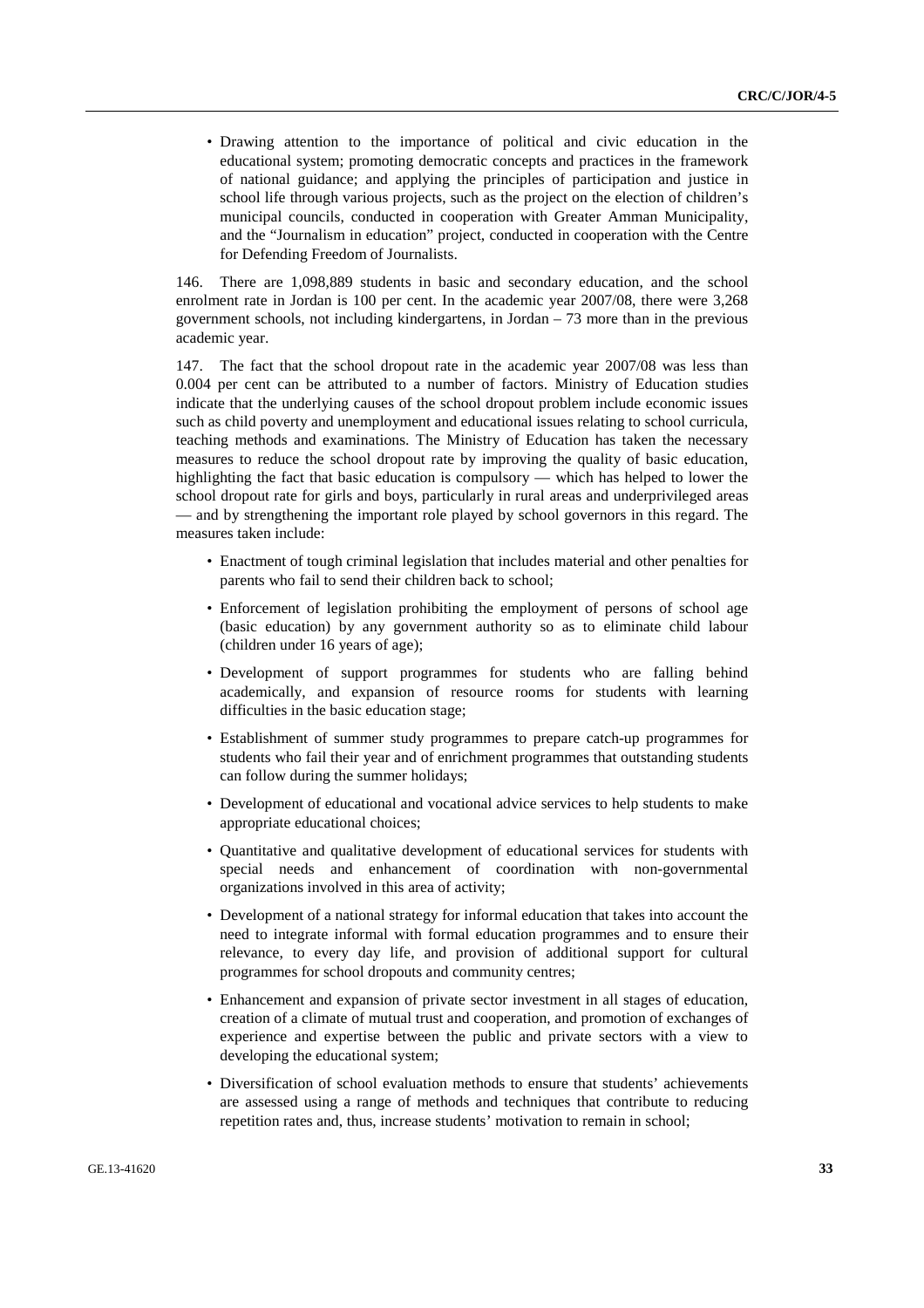- Implementation, in cooperation with a number of partners, of a Ministry project to combat child labour through education. The project objective is to protect 4,000 working children at risk of dropping out of school by means of various educational methods, including the introduction of extracurricular activities, raising their levels of academic achievement, encouraging them to engage in continuous learning, improving their sense of self, and building their confidence in their abilities and potential;
- Improvement and development of school curricula and educational programmes through the introduction of educational activities that support the curriculum and involve students in planning of educational activities and identification of learning needs;
- Introduction of parallel educational programmes to allow those who have left school and are unable to return, to catch up with their studies. These programmes include, for example, home study programmes, evening classes, literacy classes and a cultural programme which enables students who drop out of school to enrol in educational centres that operate outside school hours so that they can continue to work. This programme has been included in the set of informal education programmes that are on offer;
- Encouragement for students to participate actively in various educational activities pertaining to social services and public safety; encouragement of initiative, curiosity and inventiveness, and instruction in basic life skills through work in student and parent and teacher councils;
- Creation of a social environment in schools that lends itself to development of education, through the formation of joint committees that represent schools and communities and are composed of persons actively involved in schools as well as interested stakeholders and volunteers. The goal is to engage schools and establish links between them and the local community.

148. In the field of educational services for children with disabilities, the following has been achieved:

(i) General accreditation of special education programmes and institutions: national standards for the accreditation of programmes and services for persons with disabilities in Jordan were drawn up to regulate and improving the quality of services. Standards for the accreditation of programmes to deal with autism and mental disability and for diagnostic centres will be introduced in 2010;

(ii) A project was launched to provide persons with disabilities with access to Ministry of Education resource rooms for students with learning difficulties;

(iii) Capacity-building for staff at autism centres: In cooperation with the Ministry for Social Development, the Council has provided support for the creation of seven new classes for persons with autism. Twenty-five staff members at the autism diagnosis centre have been trained;

(iv) Project to support persons with disabilities in integrated schools: The Council has provided support to 516 persons with disabilities attending integrated private schools by paying 60 per cent of their school fees;

(v) Project to procure rehabilitation, training and educational services for institutions that serve persons with disabilities. Agreements were signed with 82 such institutions. Some 2,433 persons with disabilities benefited from the support offered by the Council in 2009;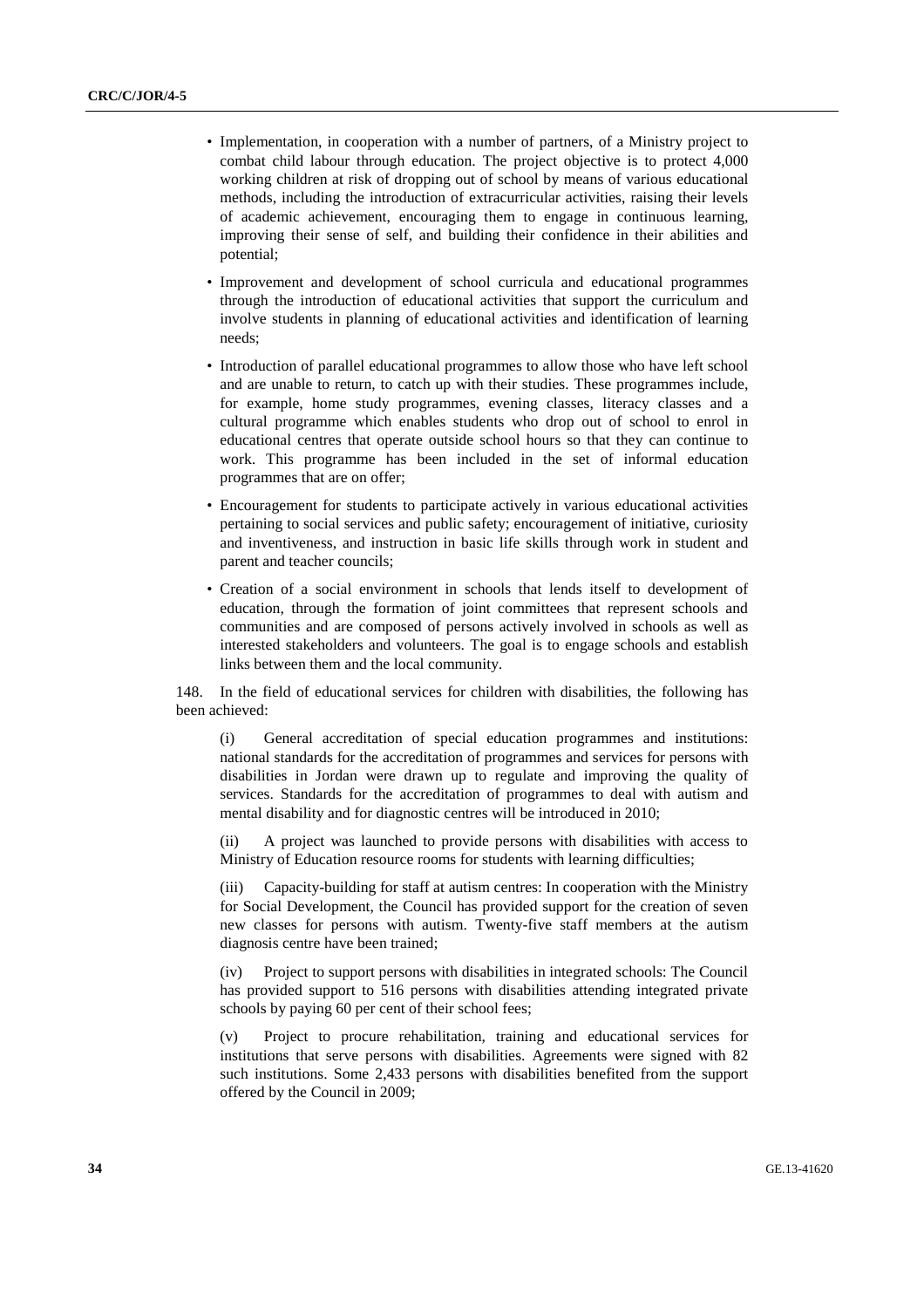(vi) Support for university students with disabilities: Royal grants were awarded to 525 undergraduates with disabilities on the basis of a scientific assessment conducted in 2009;

(vii) Student discount for university students with disabilities: Every student with disabilities admitted to a Jordanian university receives a discount on university fees. There were 289 students who received a discount in 2009;

(viii) A laptop with talking software for every blind university student: Under this initiative, the Council distributed 50 laptops and 219 talking software licences.

149. In vocational education, the Ministry of Education has designed an educational programme to develop the professional skills and vocational capacities of school students in grades 9, 10 and 11. The objectives of the programme are to prepare students to enter the labour market, adapt to the knowledge economy and acquire professional and vocational skills that will help them to find work.

150. The Ministry of Education has paid special attention to kindergartens as the foundation stone for teaching children educational values. Article 8 (b) of the Education Act (Act No. 3 of 1994), as amended, provides that "The Ministry shall establish kindergartens to the extent that its resources allow and in accordance with a phased plan." In 1999/2000, the Ministry duly established kindergartens in poor and remote areas that were not served by the private sector.

151. His Majesty King Abdullah II and Her Majesty Queen Rania Al Abdullah attach great importance to children in this crucial age group and to the promotion of programmes, activities and events in the areas of planning, legislation, enforcement and assessment. Accordingly, the Ministry has endeavoured to develop children's aptitude for learning from an early age through the Education Reform for Knowledge Economy (ERfKE1) project. This is done by:

- Expanding government kindergartens. In the academic year 2010/11, there were 920 kindergartens, of which 57 per cent were KG2;
- Designing a general framework and defining a set of outcomes for public and private kindergarten curricula based on child development standards;
- Developing the National Interactive Curriculum to take account of innovations in education and distributing it to all State-run kindergartens at the beginning of the academic year 2008/09;
- Providing kindergarten supervisors and teachers with professional and educational capacity-building training about highly reputed, world-class programmes, such as the "Working with Young Children" programme, the National Interactive Curriculum and other outstanding programmes;
- Raising awareness of the importance of this stage through a programme for parents that is designed to reach out to the largest possible number of caregivers and help them to acquire appropriate child-raising skills and through a programme in which family members can volunteer to participate in kindergarten classes;
- Building a system to maintain the quality of education in State-run kindergartens, in terms of moral and material standards, so as to provide a wholesome educational environment;
- Employing technology in kindergartens providing KidSmart computers to 370 kindergartens — developing a training manual for the programme, and providing training to teachers;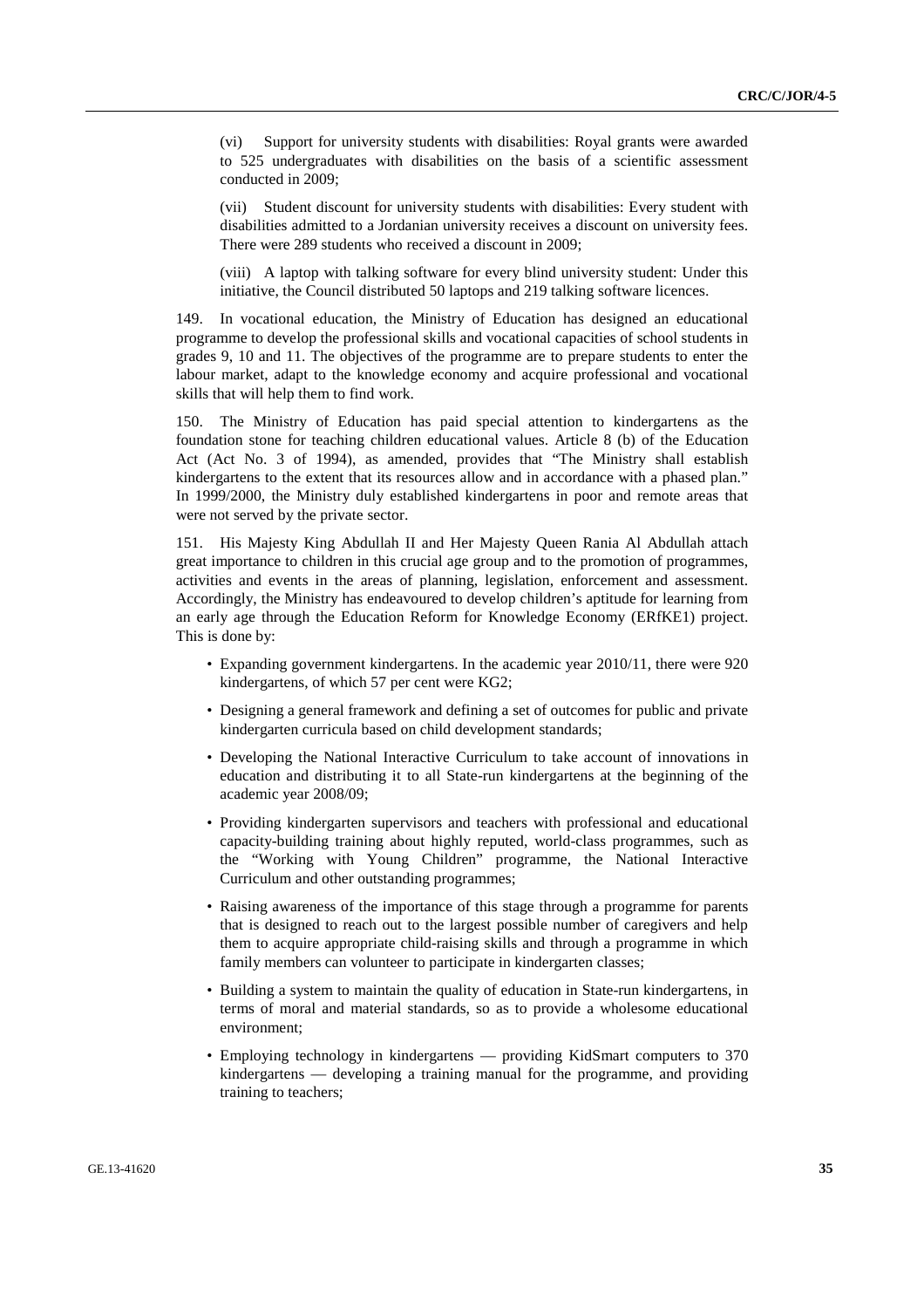- Supplying State-run kindergartens with furniture, teaching materials and games equipment that is suitable for children of different ages, as required under the National Interactive Curriculum, and providing an appropriate learning environment for children, in addition to computers, outdoor games and safe heating devices;
- Developing a policy framework for early childhood at the Ministry level;
- Developing the professional skills of kindergarten teachers.

152. In the second phase of ERfKE (ERfKE2), the Ministry will focus greater attention on the kindergarten stage. It will continue to expand the number of kindergartens in remote (less fortunate) areas and to equip and furnish them. During the coming decade, 600 kindergarten facilities will be built, chiefly in densely populated areas and poverty pockets, in line with the findings of a "readiness to learn" study (Early Development Instrument (EDI)). Particular attention will be given to all aspects of quality in kindergartens in terms of the curriculum, the physical environment, training, and the services offered to the children and these will be gauged against standards used to assess Jordanian children's development. Moreover, establishment and licensing standards for private and State-run kindergartens updated, upgraded and expanded under community and family programmes will be adopted and applied and an accreditation system for kindergartens will be set in place.

153. All departments of the Ministry of Culture offer opportunities for children in Jordan to participate freely, on an equal basis and without distinction, in all events and in activities such as reading, writing and publication of articles in magazines. Children also participate in the arts (music, theatre, acting), which allows them to showcase their talents and express themselves. The Ministry ensures that all children throughout the Kingdom, including those who live far from the capital, Amman, have access to culture. It seeks to ensure that children in villages, rural areas and remote places can benefit from and take an active part in cultural activities. By way of example, the Ministry, in cooperation with the Haya Cultural Centre and the Khalid Shoman Foundation arranges for a mobile children's library to go out to serve all children in distant and remote places.

154. As part of the National Youth Strategy, the Higher Council for Youth is establishing leisure camps where children can play games and enjoy various recreational activities. Children are encouraged to take part in cultural life through these camps and through youth centres. The Council also encourages young people to exchange cultural information and material, has published numerous children's books and endeavours to ensure that children receive the protection that they are due.

## **VIII. Special measures of protection**

### **A. Child refugees**

155. The following measures are taken to protect child refugees and unaccompanied children.

### **1. Residence**

156. Article 26 of the Alien Residence and Affairs Act (Act No. 24 of 1972) contains provisions on residence of all foreign nationals, including children. It states:

(1) The dependent children of a parent or of parents who are resident in Jordan shall be granted residence;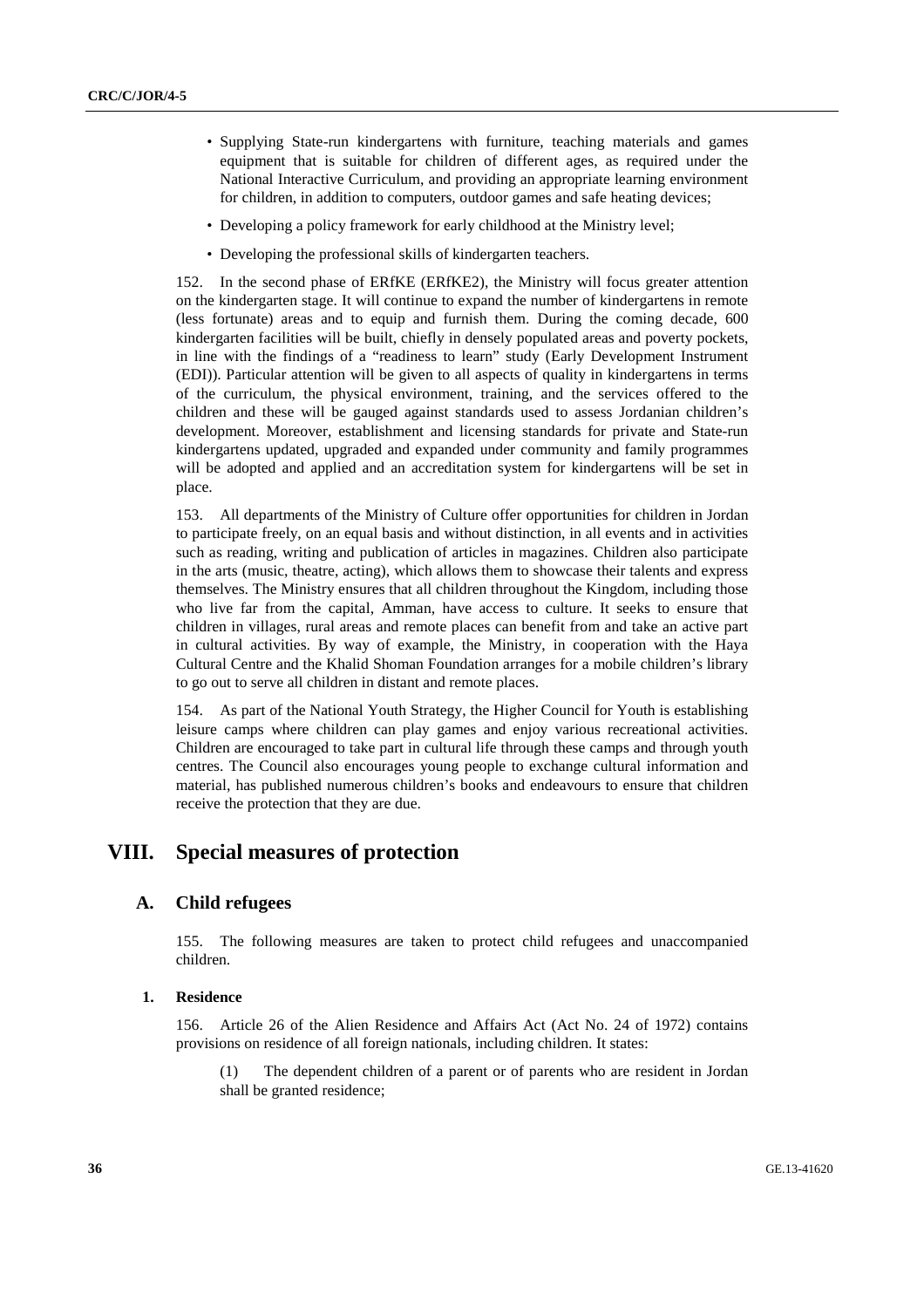(2) Foreign children who hold a one-year residence permit may enrol directly in Jordanian schools;

(3) Children whose parents are resident may remain in Jordan until they reach the age of 18 years, as long as they are enrolled in a course of study;

(4) Persons under the age of 18 years are not permitted to work in Jordan.

#### **2. Memorandum of understanding with the Office of the United Nations High Commissioner for Refugees**

157. On 4 May 1998, the Government signed a memorandum of understanding with the Office of the United Nations High Commissioner for Refugees (UNHCR) in Jordan on assisting asylum seekers and refugees and alleviating their suffering to the extent possible. The memorandum of understanding:

- Provides a definition of a refugee and of respect for the principle of nonrefoulement, meaning that no refugee may be expelled or returned to a border or territory where his or her life would be threatened. The refugees' right of access to all existing courts and to legal aid is also spelled out in the text;
- States that refugees who are resettled in a third country will be exempted from paying fines for staying in the country after their residence permits have expired; which is a violation of the Alien Residence and Affairs Act, and from paying departure tax;
- States that the UNHCR Representative may interview asylum seekers and refugees who are detained at security centres or reform and rehabilitation centres in order to register an asylum application or to follow up on their case;
- States that persons granted refugee status who are detained in security centres for having breached the Alien Residence and Affairs Act will be released;
- States that the Ministry of Interior will endorse identification cards issued to refugees recognized as such by UNHCR;
- Establishes that refugees have the right to practise their religion and to work for themselves in accordance with the laws and regulations in force.

#### **3. Child asylum seekers and refugees**

158. Jordan has ratified the Convention on the Rights of the Child. The Family Protection Department deals with issues relating to the family in general and to children in particular, whether Jordanian or non-Jordanian, and tackles any child rights issues or violations.

#### **Education**

159. The United Nations Relief and Works Agency for Palestine Refugees in the Near East (UNRWA) provides Palestinian refugee children with a free education at their schools.

160. Non-Palestinian child asylum seekers and refugees, the vast majority of whom are Iraqi nationals, have been able to receive a free education in Jordanian government schools in recent years.

#### **Health**

161. Iraqi children who are not asylum seekers and refugees registered with UNHCR generally have access to government health services and are treated in exactly the same way as Jordanian nationals.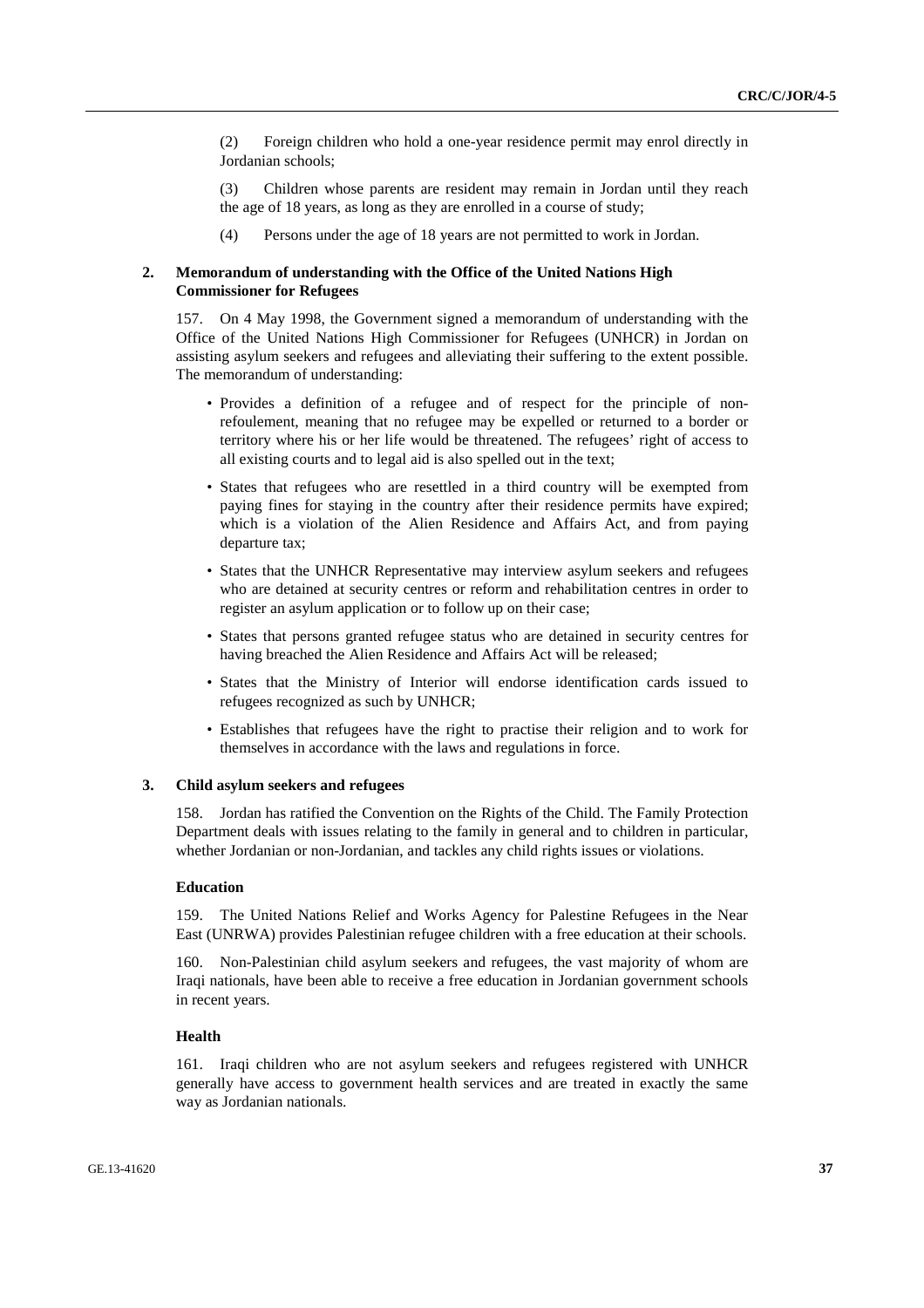## **B. Child labour**

162. The Ministry of Labour established a Child Labour Unit in 1999. In 2010, the Unit was bolstered when a labour law inspector, an engineer and head of section joined and 20 field labour inspectors were appointed as child labour liaison officers to follow up on periodic inspections of establishments where children were employed and to initiate legal action. The purpose of their work is to open the way for the rehabilitation of children who drop out of school and go out to work; to prevent other groups of children from dropping out of school; and to refer child workers to the Social Support Centre and to the civil society institutions associated with the organization Questscope, so that they can benefit from the services offered by these institutions.

### **1. Prevention**

163. Site inspections by labour inspectors have been stepped up to ascertain whether private enterprises comply with the Jordanian Labour Code, particularly as regards child labour, and to take the necessary legal measures to curb and eliminate the worst forms of child labour and to ensure that private enterprises meet the conditions relating to the training of apprentices sent by the Vocational Training Corporation. The Ministry also plays an advocacy and advisory role, working through the media and distributing brochures and pamphlets on the subject of the elimination of child labour in general and the elimination of the worst forms of child labour in particular. The Ministry's main achievements with regard to inspections can be summarized as follows:

| Year     | Number of enterprises in<br>which working children<br>were discovered | Number of children<br>discovered<br>(Jordanian) | Number of children<br>discovered<br>(non-Jordanian) | <b>Violations</b> | Warnings<br>issued | Advice and | Number of<br>guidance inspections |
|----------|-----------------------------------------------------------------------|-------------------------------------------------|-----------------------------------------------------|-------------------|--------------------|------------|-----------------------------------|
| 2009     | 365                                                                   | 375                                             | 16                                                  | 26                | 10                 | 375        |                                   |
| 2010     | 1 916                                                                 | 2 2 3 0                                         | 60                                                  | 317               | 279                | -568       |                                   |
| May 2011 | 431                                                                   | 435                                             |                                                     |                   | 153                | 322        |                                   |

*Source*: Ministry of Labour.

#### 164. The Ministry:

- Received all complaints relating to child labour submitted by all available means (Ministry hotline, written complaints, field visits, and the media); sent inspectors to the field to follow up on complaints and initiate legal action; and replied to any related questions;
- Created a database in 2000 following the establishment of the Child Labour Unit. The database was updated in 2008;
- Developed a national strategy for the elimination of child labour in 2006 with more than 32 governmental and non-governmental agencies. The strategy included a number of objectives, themes and programmes for building the capacity of key partners to deal with the problem of child labour. It also included a number of objectives, programmes and activities in the areas of remediation and prevention. All sectors, including the governmental, non-governmental and private sectors, made a concerted effort to address this problem.

165. The Department of Statistics and the International Labour Organization (ILO) conducted a survey on child labour in 2007, which found that there were some 33,190 child workers in Jordan between the ages of 5 and 17 years, or 1.9 per cent of the population. The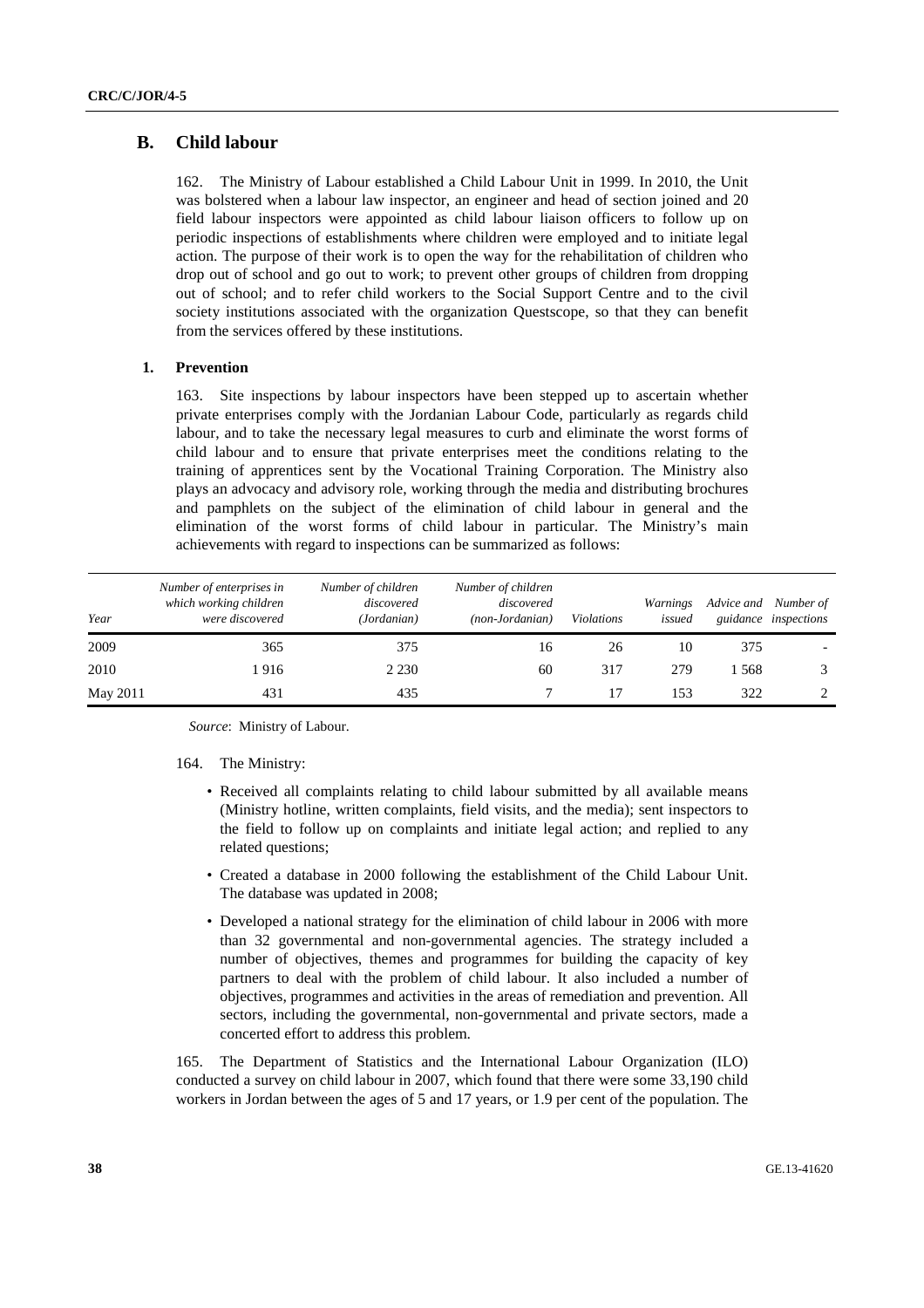employment rate among children under the age of 12 years was very low and employment was rare among girls.

#### **2. Legislative measures**

Article 77 of the Jordanian Labour Code (Act No. 8 of 1996) was amended by Interim Act No. 48 of 2008 and the legal penalties for employers of child labour were increased. The minimum penalty was raised, by decision of the Minister of Labour, from 100 Jordanian dinars (JD) to JD 300, with effect from 17 August 2008. Under article 77, as amended, employers who violate the provisions concerning child labour or any related regulations or decisions are liable to a penalty ranging from a minimum of JD 300 to a maximum of JD 500. Courts may not impose a penalty lower than the minimum or use their discretion to take account of mitigating factors.

167. Article 3 of the Jordanian Labour Code, as amended by Act No. 48 of 2008, which was published in the official gazette, issue No. 4924, on 17 August 2008, provides as follows:

 "(a) Subject to the provisions of paragraph (b) of this article, the provisions of this Code shall apply to all workers and employers, with the exception of public and municipal officials;

 "(b) Agricultural and domestic workers, cooks and gardeners and other such workers shall be subject to a special regulation concerning their employment contracts, working hours, rest hours, inspections, and any other issues relating to their employment."

On the basis of this amendment, Regulation No. 90 of 2009, concerning domestic workers and cooks, was published in the official gazette, issue No. 4989, in October 2009. The Ministry is working with the parties concerned and with civil society institutions on the development of a regulation on agricultural workers.

168. Compliance with the legislation on child labour is one of the criteria established for the inclusion of eligible companies in industrial zones on the "Golden List". No application from an institution wishing to benefit from the Golden List programme will be considered if the Ministry finds that the institution has deliberately committed any human rights violations, particularly with regard to the use of child labour.

The decision of the Minister of Labour on hazardous, physically tiring or injurious work listed under article 74 of the Jordanian Labour Code was amended in accordance with international treaties and published in the official gazette. Types of prohibited work were classified according to the nature of the hazard involved. In this, reference was made to available studies, the national strategy for the elimination of child labour, the experience of countries that have been successful in this respect, and international treaties.

170. The National Council for Family Affairs, in partnership with CHF International and Questscope for Social Development in the Middle East, conducted an analytical study of the relevant national legislation to see whether it was aligned with international treaties. This work was done as part of the Combating Exploitive Child Labour through Education (CECLE) project that is funded by the United States Department of Labor. The Council prepared legal briefs and sent them to the relevant bodies in preparation for amendments to be made to the laws in connection with the alignments process.

#### **3. Training**

171. The Ministry of Labour provided training to labour inspectors on conducting surveys on the worst forms of child labour. In 2006, in the context of a project to develop a national strategy for the elimination of child labour, the Ministry established a steering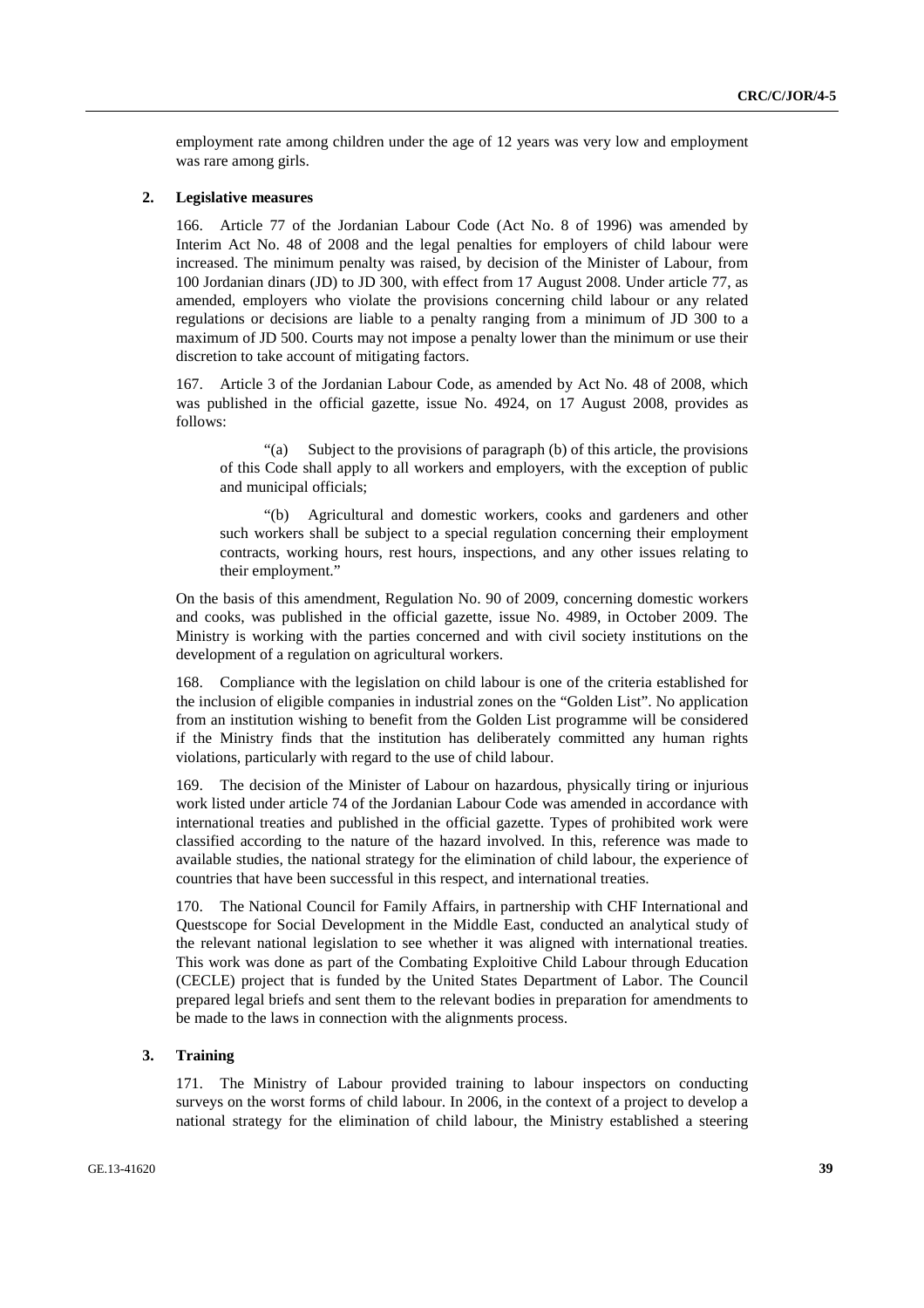committee headed by the Secretary-General of the Ministry of Labour with members from governmental and non-governmental bodies concerned with child labour issues. The steering committee was restructured in 2010.

172. The Ministry of Social Development developed, printed and published a training manual for social workers on the elimination of child labour with a focus on child beggars as a category of working children. In 2008, the Ministry decided to add child labour as an item in its general budget in order to support activities to address child labour issues. In subsequent years, however, the item was removed from the budget, because of a lack of financing and insufficient follow-up.

173. The Social Support Centre in Sahab was established in early 2008 on the basis of a memorandum of understanding signed between the Ministry of Labour and the Jordanian Hashemite Fund for Human Development on 10 December 2007. The Ministry provides the necessary funding out of the general State budget as allocations for the National Agenda. Inspectors and Ministry staff coordinate with the Centre on case referrals, studies and database development and the Jordanian Hashemite Fund directs and oversees the work of the Centre. The Centre's goal is to combat child labour.

#### **4. National programmes and plans**

#### *Combating Exploitive Child Labour through Education*

174. The Combating Exploitive Child Labour through Education (CECLE) project was launched in November 2008 by CHF International, the National Council for Family Affairs, the Ministry of Labour and Questscope, with support provided by the United States Department of Labor for a period of four years. The project targets eight governorates, namely, Jarash, Al-Balqa', Irbid, Amman, Madaba, Zarqa', Aqaba and Karak and its goal is to get 4,000 children out of exploitative work and prevent 4,000 children who are at risk from having to go out to work. It does this by providing quality educational services and other activities to protect children or those at risk of labour exploitation.

175. The role of the National Council for Family Affairs is to develop national policies, endeavour to have legislation on child labour amended and to develop a national framework to combat child labour. The Council conducts research and studies, coordinates and networks with national institutions involved in combating child labour through education, enlists the support of decision makers and raises awareness among parents of the importance of education and the dangers of child labour. It carried out a field study on the psychological, social and physical impact of child labour in the Kingdom and an analytical study of legislation on child labour in order to highlight the gaps between the national legislation and the international treaties that the Government has ratified or that relate to their implementation on the ground. The Council coordinates with the authorities and sends them proposals on legal amendments, in legal briefs, for their consideration and for adoption.

176. The role of the Ministry of Labour is to contribute to the implementation of laws, to oversee employer monitoring processes and to step up oversight and inspection activities. Moreover, the Ministry is responsible for supporting the role of the Child Labour Unit and helping to build labour inspectors' capacities in dealing with child labour. It also helps to raise awareness and develop networks with local community organizations so as to reach out to working children.

177. Under the CECLE project, the Questscope organization, in cooperation with the Ministry of Education and partner associations, identifies child workers, develops plans to reach out to the children concerned, takes them out of work, and provides them with appropriate education and training. In addition to identifying cases, developing plans to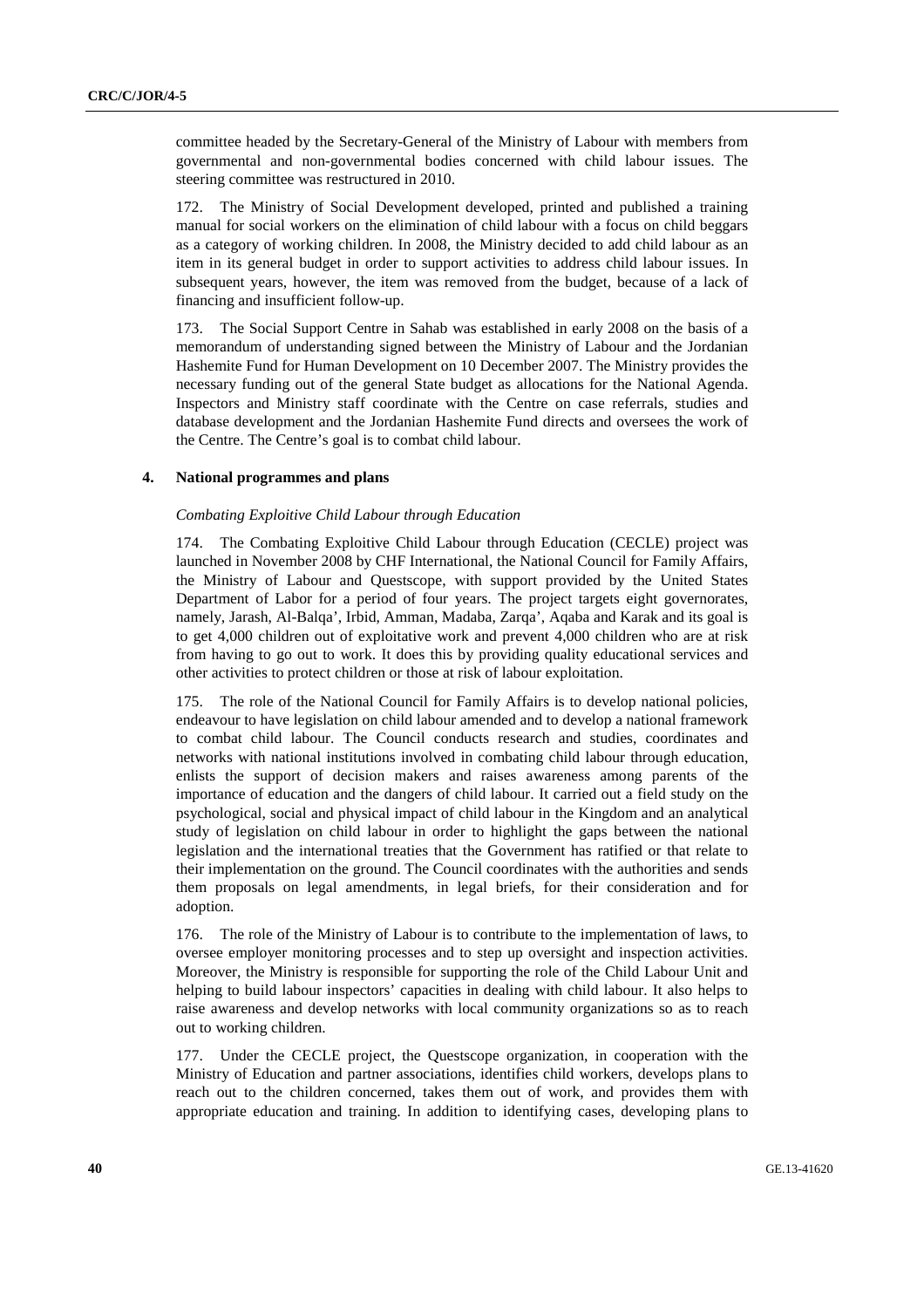protect children from labour exploitation and helping them to continue their education, Questscope has built the institutional capacities of no less than 23 associations and 39 schools.

178. The goal of the CECLE project is to eliminate child labour in Jordan. In the framework of the project, the National Child Labour Committee, which is headed by the Ministry of Labour, was restructured on 8 April 2009 to turn it into a platform for national dialogue on child labour and the main driving force behind policy formulation and legislative amendments.

179. On 10 December 2007, the Ministry of Labour signed a memorandum of understanding with the Jordanian Hashemite Fund on the establishment of the first ever specialized service centre for workers and members of their families – the Social Support Centre. Since its establishment on 1 January 2008, the Centre has continued to update the field survey, trained labour inspectors and established a database. Data on child workers that was collected by labour inspectors and Centre researchers in 2008–2009 was analysed and 2,150 cases of child workers in the age group 7–17 years were recorded.

180. The Centre conducts targeted awareness campaigns among schools with high dropout rates. It also conducts campaigns to inform families of working children of the risks to which the children may be exposed in the workplace and to remind them that their children are losing the opportunity for an education. In addition, it takes children out of work and rehabilitates them through an integrated system of services and programmes.

181. The Centre, in cooperation with the Ministry of Education, runs an educational programme for girls and boys who have dropped out of school, that offers six classes at the primary, secondary and higher levels. It runs a psychosocial counselling programme to effect behavioural change in working children and develop their social skills and selfimage. It also runs a recreational and extracurricular activities programme to develop the capacities and talents of children, in addition to programmes to develop alternatives to child labour and to prevent younger siblings from joining the labour market at a young age.

182. The Ministry signed a memorandum of understanding with UNICEF in 2009 that presents a general agreement reached by both parties on long-term cooperation to combat child labour, to stop children from entering the labour force at an early age and to reintegrate child workers into their families and communities in Jordan. Further to the memorandum of understanding, a proposal was made on restructuring the Child Labour Unit.

#### *International Rescue Committee*

183. A project to raise the awareness of women and girls of the importance of education and the dangers of child labour was conducted with a group of 103 girls and mothers. A number of training workshops were held, educational materials were distributed and workshops to raise awareness of the law were held for teachers at private schools in East Amman. A total of 134 teachers from eight schools participated in the training sessions, and educational materials were distributed to teachers.

#### **C. Drug abuse**

184. Since 1 January 2011, the Narcotics Department has instituted several prevention programmes, including a series of lectures for various actors. Five lectures were delivered to narcotics officers, 18 to the "We Are All Jordan Youth" Commission, 23 to associations, 22 to the Amman Municipality, 246 to schools, 5 to the Association of Jordanian Women's Committees, 56 to youth centres and 10 to the private sector.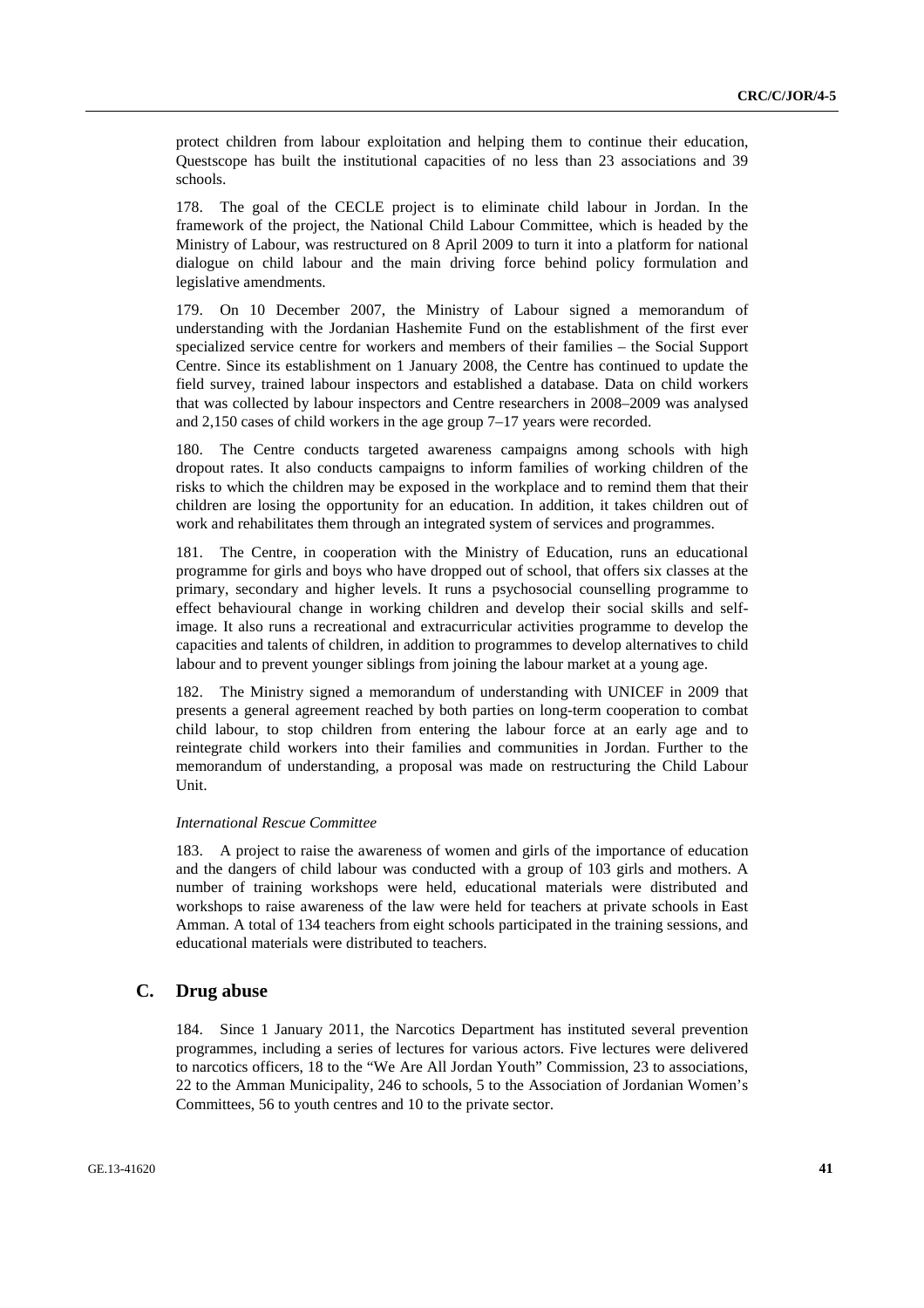185. As far as statistics are concerned, 77 young persons were arrested in drug cases in 2010, as compared with 36 in 2011.

186. The Ministry of Education is engaged in a number of prevention projects to deal with the dangers of narcotics and psychotropic substances. It established a project to inform schoolchildren of the dangers of these substances. An annual budgetary allocation of 10,000 dinars is provided to support to this work and develop annual plans to raise awareness of the dangers of such substances. An annual plan to train counsellors, educators and teachers and teach them various skills and techniques that they need to educate students about the dangers of using narcotics and psychotropic substances is being developed.

187. Moreover, the Narcotics Department and other institutions jointly develop and implement prevention and remedial programmes to mitigate the dangers of narcotics and psychotropic substances. They also provide training to teachers, counsellors and educators on raising awareness among schoolchildren of the dangers of such substances and they provide them with the means to do so in order to protect students. A manual for educational guidance counsellors on educating schoolchildren about prevention has been developed so that the counsellor can equip students with the personal and social skills that they need to protect them from various problems, including the dangers associated with such substances. Furthermore, core training teams, composed of the heads of educational counselling departments in various directorates of education, are given training on how to raise awareness of the dangers of using narcotics and psychotropic substances. Activities to raise awareness of this issue are included in the plans of educational counselling departments and counsellors.

## **D. Child victims of exploitation**

#### **Legislative measures**

188. The Criminal Code, as amended in 2010, lists a group of offences under the category of sexual exploitation of children, including child prostitution, child pornography and the abduction or removal of a minor under 18 years of age, even with the latter's consent, with a view to the removal of the child from the custody of his or her legal guardian. The Criminal Code prescribes aggravated penalties for the abduction or removal of a minor by deception or force.

189. Moreover, the Criminal Code classifies the rape of a child without the use of violence or threats as a criminal offence. It prescribes aggravated penalties for rape of a child under 12 years of age with or without the use of violence or threats.

190. According to article 310 of the Criminal Code, a penalty of from 6 months to 3 years in prison and a fine of from JD 200 to JD 500 will be imposed on anyone who procures or attempts to procure a woman under the age of 20 years who is not a prostitute or a woman of ill-repute in order for a third party to engage in unlawful sexual intercourse with her, or who procures or attempts to procure a woman to become a prostitute, who induces a woman to leave her normal place of residence in order to live in or frequent a brothel in Jordan or abroad, or who procures a child under the age of 18 years for the purpose of sodomizing the child.

191. Thus, the law protects males and females and places particular emphasis on protecting women and girls, irrespective of their age, from sexual exploitation in exchange for remuneration or any other form of consideration. This is consistent with the Protocol.

192. Moreover, under article 311 of the Criminal Code, anyone who, by means of threats or intimidation, procures or attempts to procure a woman to engage in unlawful intercourse in the Kingdom or abroad, or who, by means of false claims or deception, procures a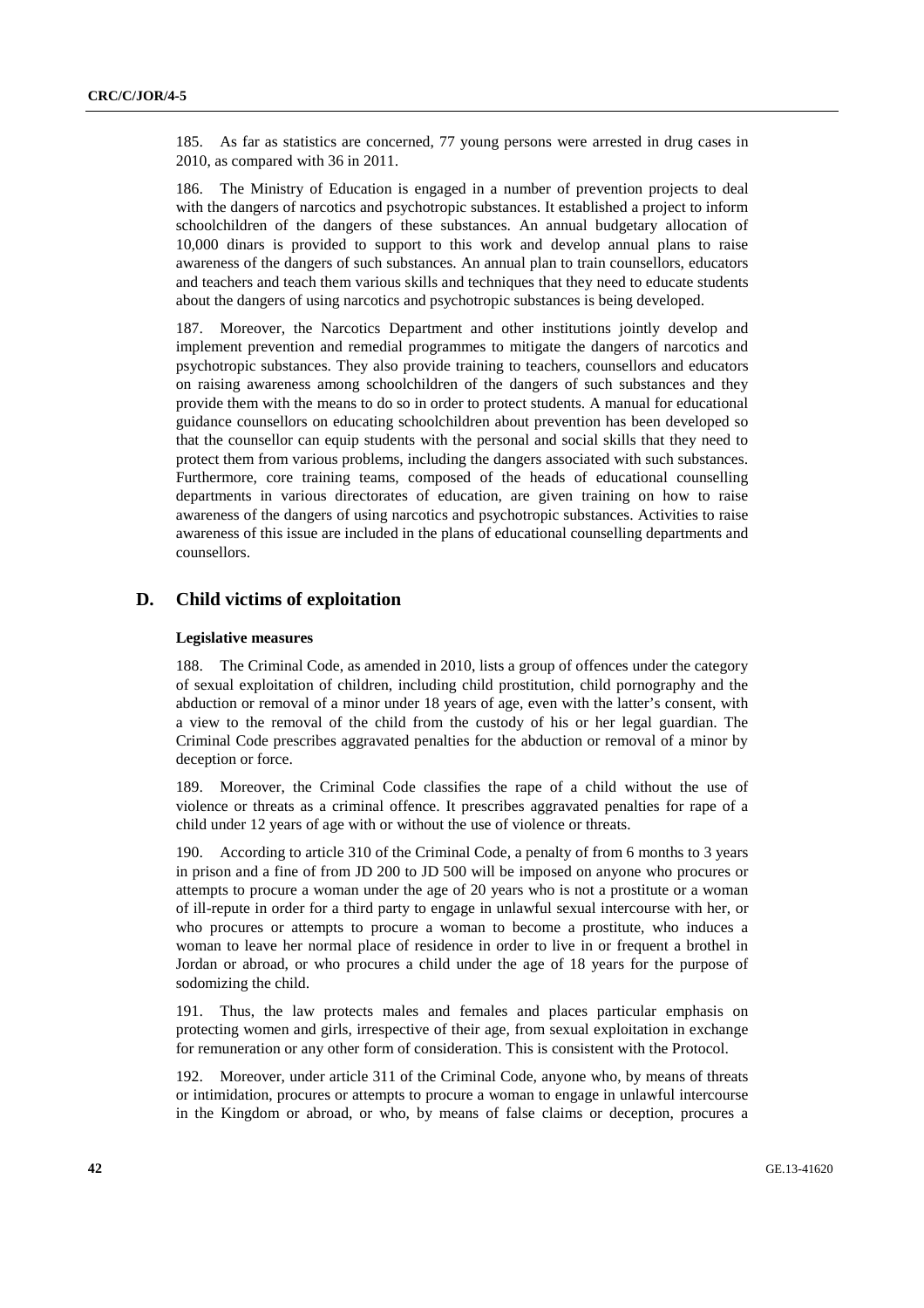woman who is not a prostitute or a woman of ill-repute in order for a third party to engage in sexual intercourse with her shall be liable to a penalty of from 1 year to 3 years' imprisonment.

193. In order to provide additional protection, article 311 of the Criminal Code also states that anyone who administers a drug, a substance or any other item to a woman with the intention of anaesthetizing or overcoming her so that any person may engage in unlawful sexual intercourse with her shall be liable to a penalty of from 1 year to 3 years' imprisonment.

194. In order to protect children from prostitution, article 314 of the Criminal Code provides that anyone entrusted with the care of a child between the ages of 6 and 16 years who allows the child to reside in or frequent a brothel shall be liable to a maximum penalty of 6 months' imprisonment or a fine of 20 dinars.

#### **Pornography**

195. Under article 319 of the Criminal Code, anyone who sells or possesses, with a view to its sale or distribution, lewd printed materials, manuscripts, photographs, drawings, designs or any other item that could offend against public decency, or who prints or reproduces such items and materials by any other means with a view to their sale or distribution, or who displays in a public place any lewd image, photograph, drawing, design or any other item that could offend against public decency, or who distributes such items for display in a public place, or who manages or is involved in the management of a shop that sells, publishes or displays lewd items, whether printed materials, manuscripts, photographs, drawings, models or any other items that could offend against public morals, or who announces or broadcasts by any means that a third party is dealing in the sale, printing, reproduction, display or distribution of lewd materials and items shall be liable to a maximum penalty of 3 months' imprisonment and a fine of up to JD 50. Dealing in pornographic material, whether such material exploits children or adults, is therefore proscribed by law and the circulation and propagation of dissemination that simulate sexual activities or depict the sexual organs is a punishable offence.

196. The Youth Supervision Act provides for the establishment of a committee, consisting of representatives of the competent authorities, to apply measures to prevent child begging, to prohibit the sale of tobacco, alcohol and volatile substances to persons under the age of 18 years and to prevent young people from entering hotel bars and nightclubs and from being served hookah pipes and alcoholic beverages in cafes and restaurants. To do this, the committee organizes periodic patrols and it drafts and submits reports to the Minister on the closure of premises that commit breaches.

197. In addition, article 12 of the Tourism Act (Act No. 20 of 1988), as amended, provides that:

"For the purposes of the application of this Act, any person licensed to practise any profession or to own any business linked to tourism shall be considered to have breached his or her obligations under the Act and his or her professional duties in any of the following cases, whether the obligations, duties and services concerned were contractual or customary: […]

 "(c) If that person does any act that damages the interests or reputation of tourism or tourism professions in Jordan, including by exercising a profession in a manner incompatible with public decorum, public decency, public order, customary practice in tourism and the associated code of conduct."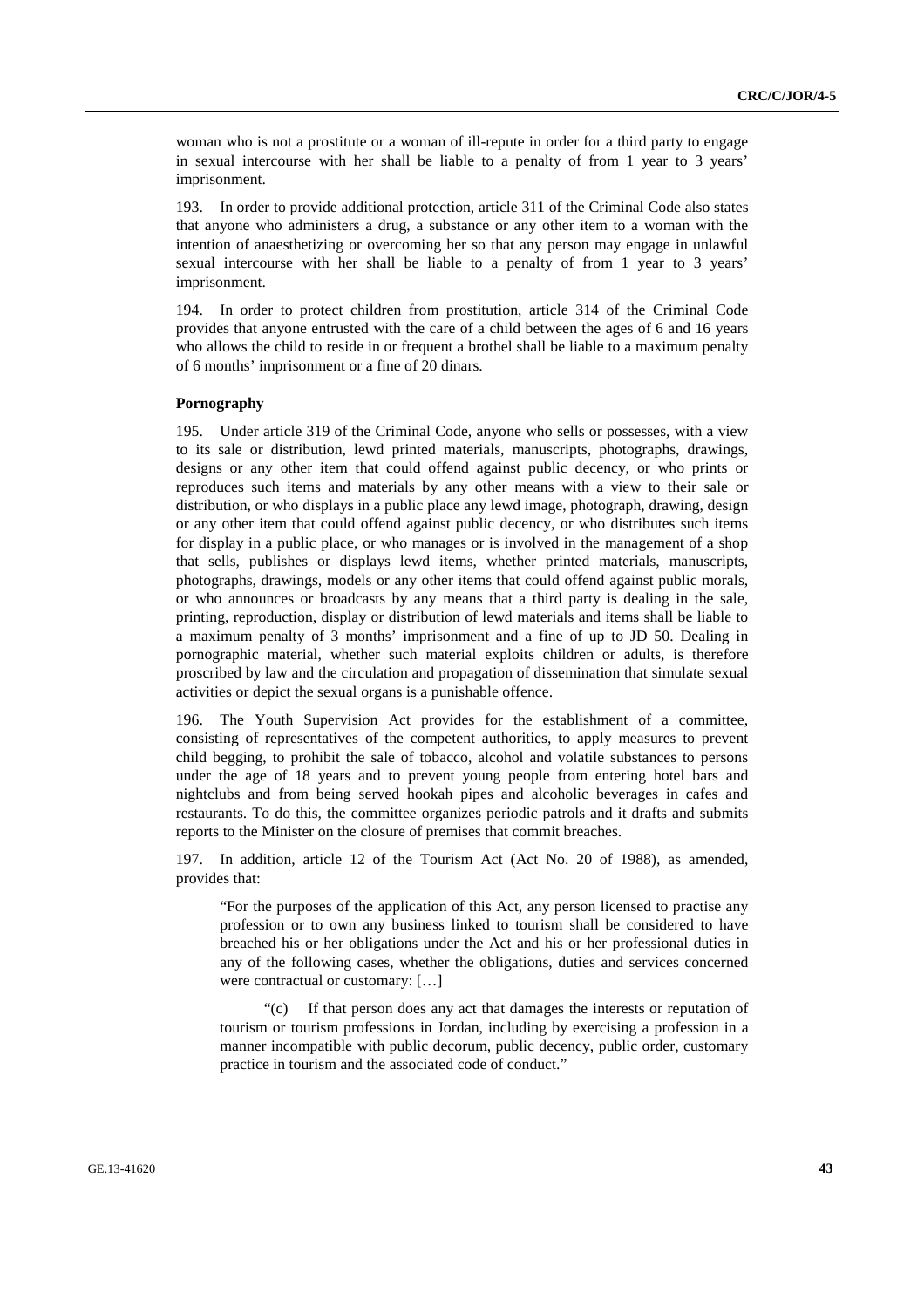198. Article 7 of the regulations issued in 1999, on hotels, tourist facilities, restaurants, and tourist guest houses, nightclubs and professional obligations, deals with the protection of minors as follows:

"1. Licence holders or employees or representatives working in a tourist facility that have been issued with a beverages licence may not offer or serve beverages to any person under the age of 18 years or allow any such person to consume alcoholic beverages on the premises. It shall be deemed a violation of the law and of the present regulations if licence holders, their employees or representatives do so, or if:

A person under the age of 18 years buys or entices a third party to buy or consume alcoholic beverages in a tourist facility that has a beverages licence;

 "(b) A person buys alcoholic beverages for or serves alcoholic beverages to a third party whom he or she knows to be under the age of 18 years;

 "(c) The licence holder or the employee is entitled to ask any person who appears to be under the age of 18 years to show his or her official identification documents.

"2. It is a violation for licence holders or their employees or representatives to employ a person under the age of 18 to offer, sell or serve alcoholic beverages."

199. Article 9 of the Interim Information Systems Offences Act of 2010 states:

 "(a) Any person who deliberately sends or publishes, by means of an information system or the Internet, any indecent audio, visual or reading material that is intended for or harmful to a child under the age of 18 years shall be liable to a minimum penalty of 3 months' imprisonment and a fine of from JD 300 to JD 5,000.

 "(b) Any person who deliberately uses an information system or the Internet to prepare, save, process, display, print, publish or promote pornographic activities or acts that incite or influence a child under the age of 18 years to engage in prostitution and pornographic acts or exploit the child for that purpose or defame, sell or incite a child to engage in delinquency or in the commission of an offence shall be liable to a penalty of at least 6 months' imprisonment and a fine of from JD 500 to JD 5,000."

### **E. Trafficking in and sale of children**

200. Article 3 of the Trafficking in Persons Act (Act No. 9 of 2009) defines trafficking as "the recruitment, transportation, harbouring or receipt of persons for the purpose of exploitation by means of the threat or use of force or other forms of coercion, abduction, fraud, deception, abuse of authority, exploitation of vulnerability or the giving or receiving of sums of money or favours in order to obtain the consent of a person who has influence over another person, or the recruitment, transportation, harbouring or receipt of persons under the age of 18 years for the purpose of exploitation, even if such exploitation is not accompanied by the threat or use of force or other means". The word "exploitation" is understood to mean "the exploitation of others for forced or coerced labour, slavery, servitude, the removal of organs, prostitution or any form of sexual exploitation".

201. Article 9 of the Trafficking in Persons Act prescribes aggravated penalties for human trafficking offences and a maximum penalty of 10 years' imprisonment with hard labour and a fine of from JD 5,000 to JD 20,000 for establishing, organizing or running an organized criminal group for the purpose of human trafficking or for being a member or participant in such a group. The same penalties apply if women or persons with disabilities are among the victims, or if the offence involves the exploitation of prostitution or any form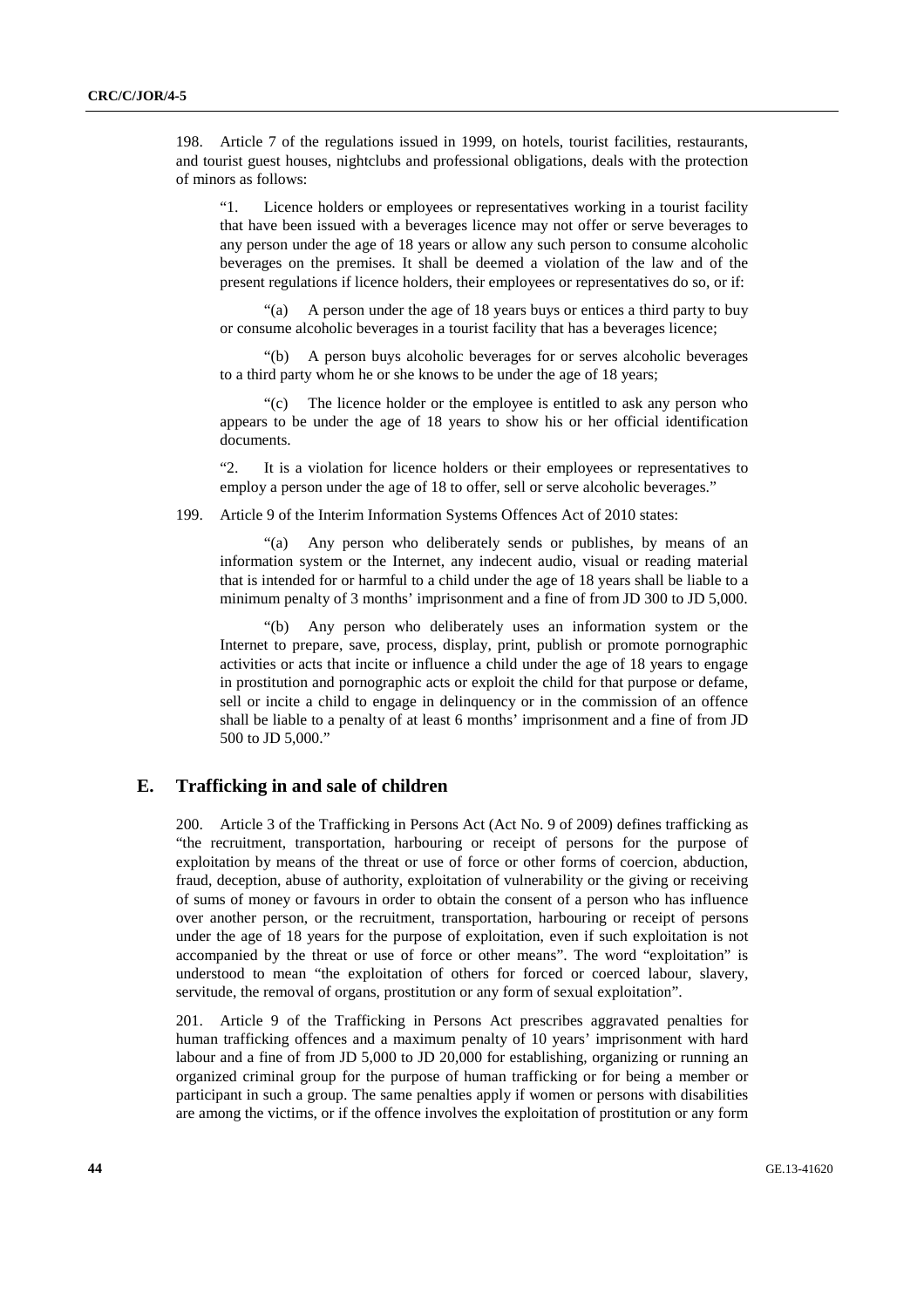of sexual exploitation or the removal of organs. Moreover, article 9 (c) prescribes aggravated penalties in cases where the perpetrator is the spouse, ascendant, descendant, tutor or guardian of the victim or if the offence is a transnational crime.

202. Article 4 of the Human Organs Utilization Act (Act No. 23 of 1977), as amended, provides: "Organs may not be transferred from a living person to another in exchange for remuneration or profit." It also states: "Without prejudice to any penalty stipulated in any other legislation, any person who breaches this Act shall be liable to a minimum penalty of 1 year's imprisonment and/or a minimum fine of 10,000 dinars."

203. The Criminal Code was amended by Act No. 8 of 2011, concerning the age up to which children are protected from abduction or removal. Whereas article 291 of the Criminal Code formerly classified the abduction or removal of a minor under the age of 15 years as an offence, article 291, as amended, now refers to the abduction or removal of a minor under the age of 18 years.

204. Similarly, whereas article 289 of the Criminal Code formerly made it an offence to abandon a child under 2 years of age without a good reason or reasonable grounds and thus to endanger the child's life or permanently damage his or her health, article 289, as amended, increased the age up to which protection under criminal law is afforded to children in cases of abandonment and neglect to 15 years.

205. Moreover, the National Plan of Action for Children includes a number of components related to the protection of children from exploitation and lists the key activities that need to be undertaken to provide such protection. The National Plan of Action for Children achievement report for 2004–2009, which was prepared by the National Council for Family Affairs, outlines the main achievements scored in the monitoring and evaluation of the Plan. Standards and mechanisms for identifying children at risk were developed on the basis of social studies research conducted by the Family Protection Department of the Public Security Directorate and of medical reports, particularly forensic reports. Family counselling services were developed, particularly in the religious courts, to resolve family problems before they become critical. Article 11 of the Code of Procedures for Religious Courts (Act No. 50 of 2007) was amended to provide for the establishment of family counselling and conciliation bureaux in the religious courts.

206. The Ministry of Labour signed a memorandum of understanding with the National Council for Family Affairs on 8 April 2009, pursuant to which the National Committee to Combat Child Labour was established. The Committee reviews national initiatives on child labour and is the driving force behind the formulation and introduction of [related] policies and legislative amendments.

207. In 2008, a four-year programme was launched targeting eight governorates, namely, Jarash, Al-Balqa', Irbid, Amman, Madaba, Zarqa', Aqaba and Karak. The goal of the programme is to remove 4,000 children from exploitative work by providing quality educational services and other activities to protect exploited children and those at risk of being exploited in work.

208. The Ministry of Labour signed a memorandum of understanding with UNICEF on 28 May 2009 on technical assistance to establish the Child Labour Unit and provide it with the resources required for it to function properly.

209. The National Strategy and Action Plan to Combat Trafficking in Persons, which was launched on 2 March 2010, contains four main thematic components: prevention; protection; prosecutions; and building partnerships and cooperation at the local, regional and international levels. It highlights the need to adopt a human rights approach that is consistent with international standards in order to protect and assist victims and those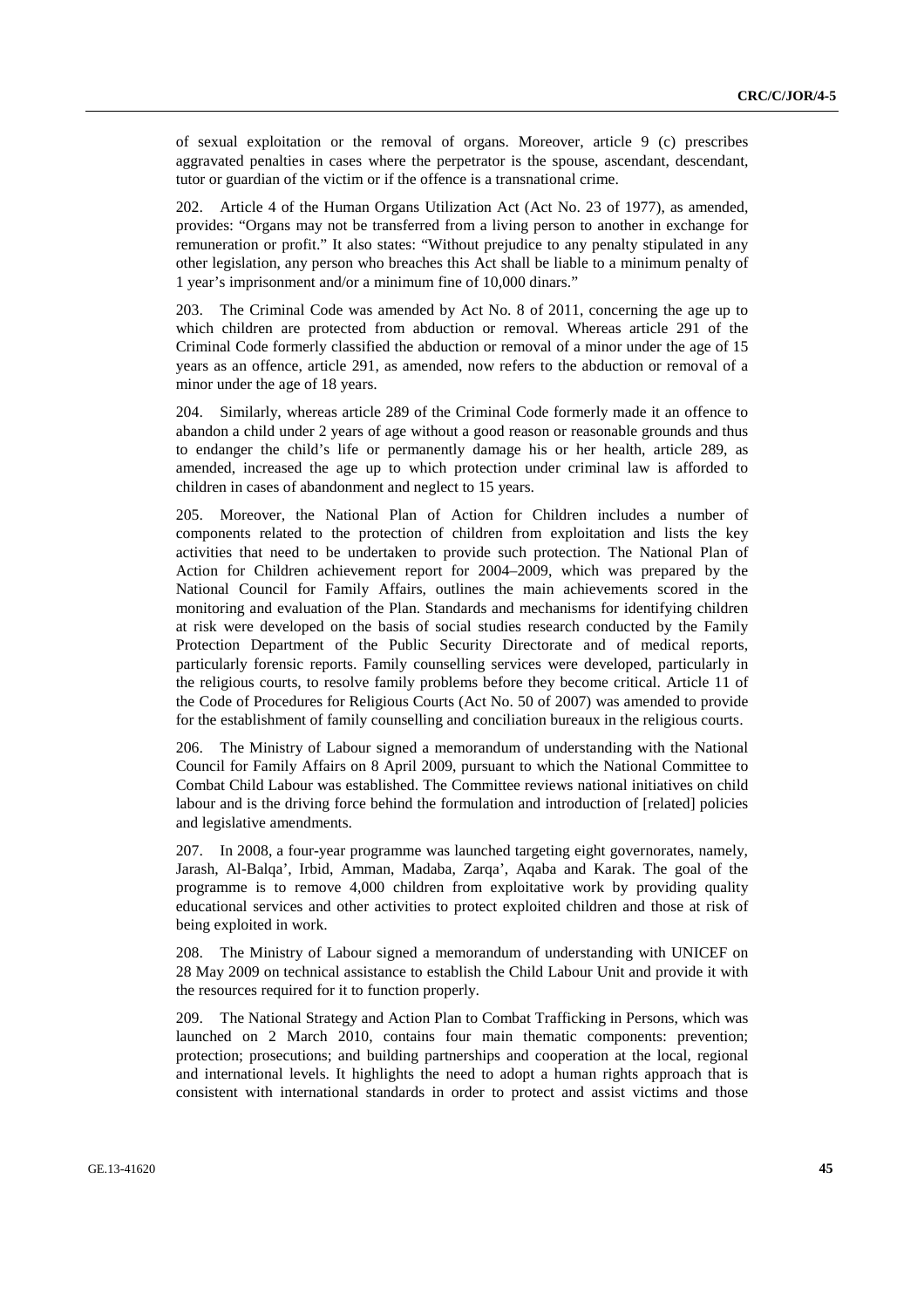adversely affected by trafficking offences, in particular children, and takes into consideration the best interests of the child.

#### **F. Other relevant aspects**

210. Under Jordanian law, children are protected from exploitation in forced labour. Article 77 of the Jordanian Labour Code (Act No. 8 of 1996, as amended) provides that:

 "(b) In addition to any penalty stipulated in other current legislation, an employer who, by means of force, threats, deception or coercion, commits a breach against any worker, including confiscation of the worker's passport, shall be liable to a penalty of from 500 to 1,000 dinars. The same penalty shall apply to a person who is an accessory, instigator or accomplice in such cases.

 "(c) The penalties provided for under paragraphs (a) and (b) above shall be doubled for repeat offences."

211. Act No. 48 of 2008 amending the Labour Code covers agricultural and domestic workers, a group that is likely to include working children. The Act, therefore, provides a legal framework for protecting working children in accordance with their age and circumstances, as required under international law and norms.

212. The Jordanian Labour Code sets out the rights that must be granted by law to working children in the workplace. While the minimum working age defined in international treaties is 15 years, the Labour Code sets the minimum age at 16 years and provides that no young person under 16 years of age may be employed in any manner whatsoever.

213. The Labour Code (Act No. 8 of 1996), as amended, states that no young person under 18 years of age may be employed in hazardous or physically demanding work or work that is injurious to their health. This type of work is defined in ministerial decisions further to consultations with the competent authorities.

214. The minimum age for engagement in hazardous work was raised from 17 years to 18 years pursuant to Act No. 11 of 2004 amending the Labour Code. A decision on hazardous, physically tiring or injurious work for young people was issued in 1997 and amended. It defines the work from which young people under the age of 18 years are barred, including work in offices, hotels, restaurants, places of public entertainment and nightclubs. A decision on hazardous, physically tiring or injurious work was issued in 2011 and published on page 2618 of the official gazette, issue No. 5098, on 16 June 2011. The decision prohibits engagement in all types of work that are physically, psychologically, socially or morally hazardous, meaning: work involving physical exploitation for sexual purposes and the like; work in hotels, places of public entertainment, nightclubs, cafes and Internet cafes; work involving the sale and serving of tobacco, hookah pipes, alcoholic beverages or any other item prohibited for those under the age of 18 years by other legislation; and work in which the young person will be left on their own. The decision also prohibits engagement in work involving chemical, physical, biological and microbial hazards (e.g. viruses, bacteria, parasites) and ergonomic hazards (the "fit" between the user and machinery or equipment used at work).

215. Article 8 of the Narcotics and Psychotropic Substances Act (Act No. 11 of 1988), which refers to the employment of young people, prescribes a penalty of life imprisonment with hard labour for employing young people in the production or manufacture of any narcotic or psychotropic substance or in the purchase, sale, transportation or storage of any such substances or of plants from which such substances or stimulants are derived, or in the cultivation of such plants.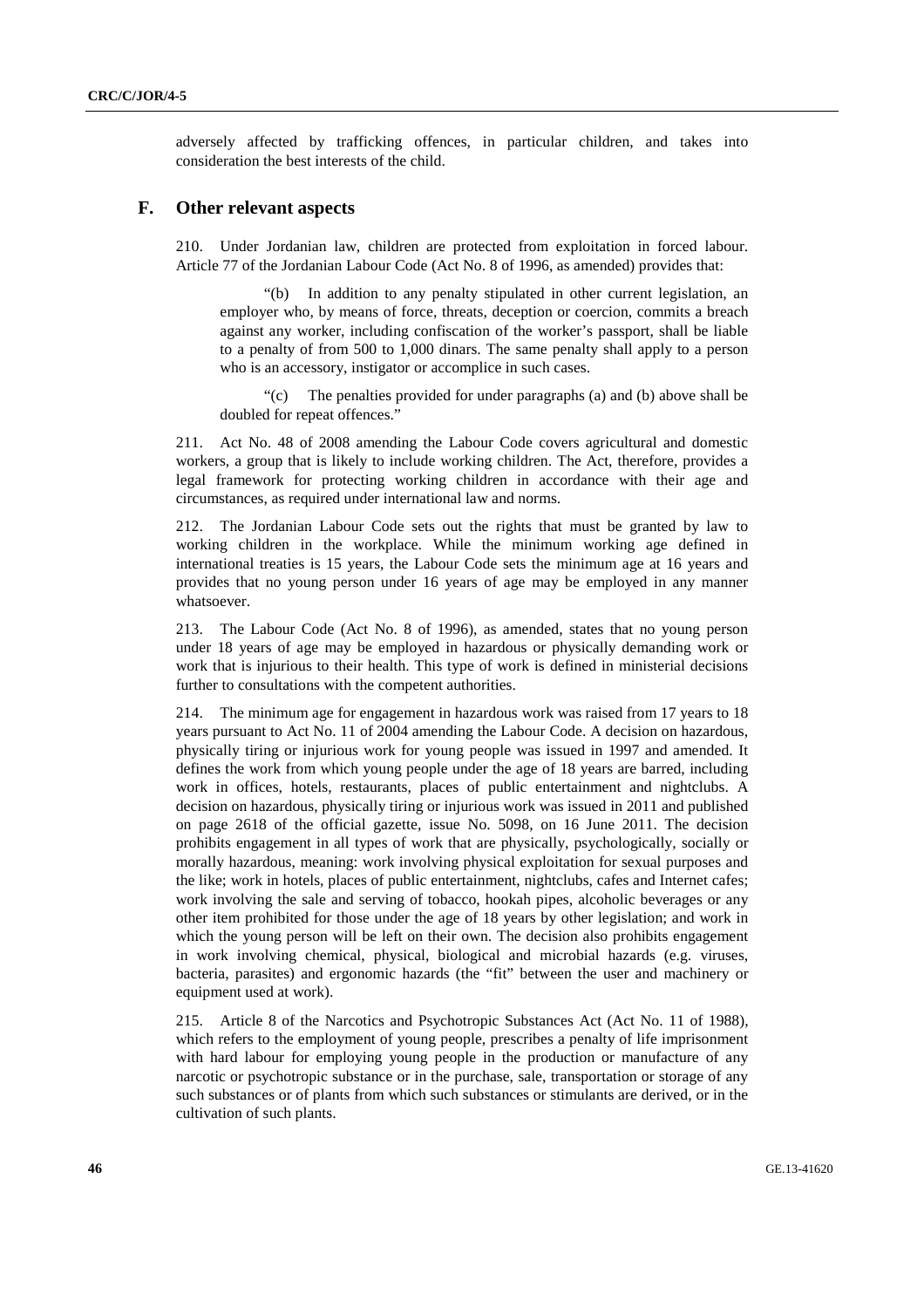216. Under the Juveniles Act, young persons in any of the following categories are deemed to be in need of care and protection: those who engage in prostitution, acts of depravity, vice or gambling, or who work for persons who engage in those activities, or who frequent persons of ill-repute; persons who have no fixed abode or who are habitual vagrants; those who have no legitimate means of livelihood or reliable provider and one or both of whose parents are dead, in prison or absent; the legitimate or illegitimate children of a father who has been convicted of committing an indecent act with any of his children; persons who are exploited in begging or in prostitution, acts of depravity or vice, or who work for persons who engage in those or any other unlawful activities.

217. In accordance with the Labour Code and the relevant international treaties, provisions have been included in the new Juveniles Bill to cover the situation of children working outside of any legal framework.

218. Jordanian law contains safeguards to ensure that persons under the age of 18 years are not directly involved in hostilities. The law establishes a minimum standard for protection in accordance with paragraph 38 (3) of the Convention on the Rights of the Child, which stipulates that: "States Parties shall refrain from recruiting any person who has not attained the age of fifteen years into their armed forces. In recruiting among those persons who have attained the age of fifteen years but who have not attained the age of eighteen years, States Parties shall endeavour to give priority to those who are oldest." Article 5 (b) of the Military Service Act (Act No. 2 of 1972) sets the standard by establishing that the required minimum age for recruitment is 16 years. Moreover, under the current instructions regulating recruitment into the Armed Forces, the minimum age of recruitment is 18 years. This instruction is based on article 3 (a) of the National Service Act (Act No. 23 of 1986), which states that every Jordanian man over the age of 18 years must serve his country, as determined by the General Command. Moreover, the Officers' Service Act (Act No. 35 of 1966) provides: "To be appointed to the rank of officer the individual must have reached the age of 17 years." According to article 5 (b) of the Military Service Act, no person under the age of 16 years may be recruited into the Armed Forces. Article 13 (b) of the Officers' Service Act, states that no person under the age of 17 years may be recruited as an officer. No soldier under 18 years of age may participate in any military operations. There is no voluntary recruitment to the Jordanian Armed Forces. Those who wish to be recruited must meet the conditions set out in laws and regulations, namely, the recruitment conditions set forth in the Military Service Act and the Officers' Service Act, and regulations issued by the General Command, which prohibit the recruitment of anyone under the age of 15 years. The voluntary recruitment process was discontinued 18 years ago.

219. With regard to the recommendation contained in paragraph 78 of the Committee's concluding observations, pertaining to landmines, the Jordanian Armed Forces have been engaged in mine clearance operations in the Jordan Valley and Aqaba since 1993. In 2008, they declared that mine clearance operations in these areas were complete. However, in view of the concern of the National Committee for Demining and Rehabilitation to ensure that the area was cleared of missing mines, a number of joint teams from the Committee and the Armed Forces were formed in early 2009 to conduct search and inspection operations; they were able to find some missing mines. Exhaustive operations have been concluded over vast areas of the Jordan Valley. The land will be handed back to the owners in the near future, and further search and inspection operations will be conducted in the remaining regions.

220. Minefields in Wadi al-'Araba and Aqaba were cleared and the land was returned to the Government in 2008.

221. The National Committee for Demining and Rehabilitation has been conducting mine clearance programmes in the northern border area since 2008 and has cleared more than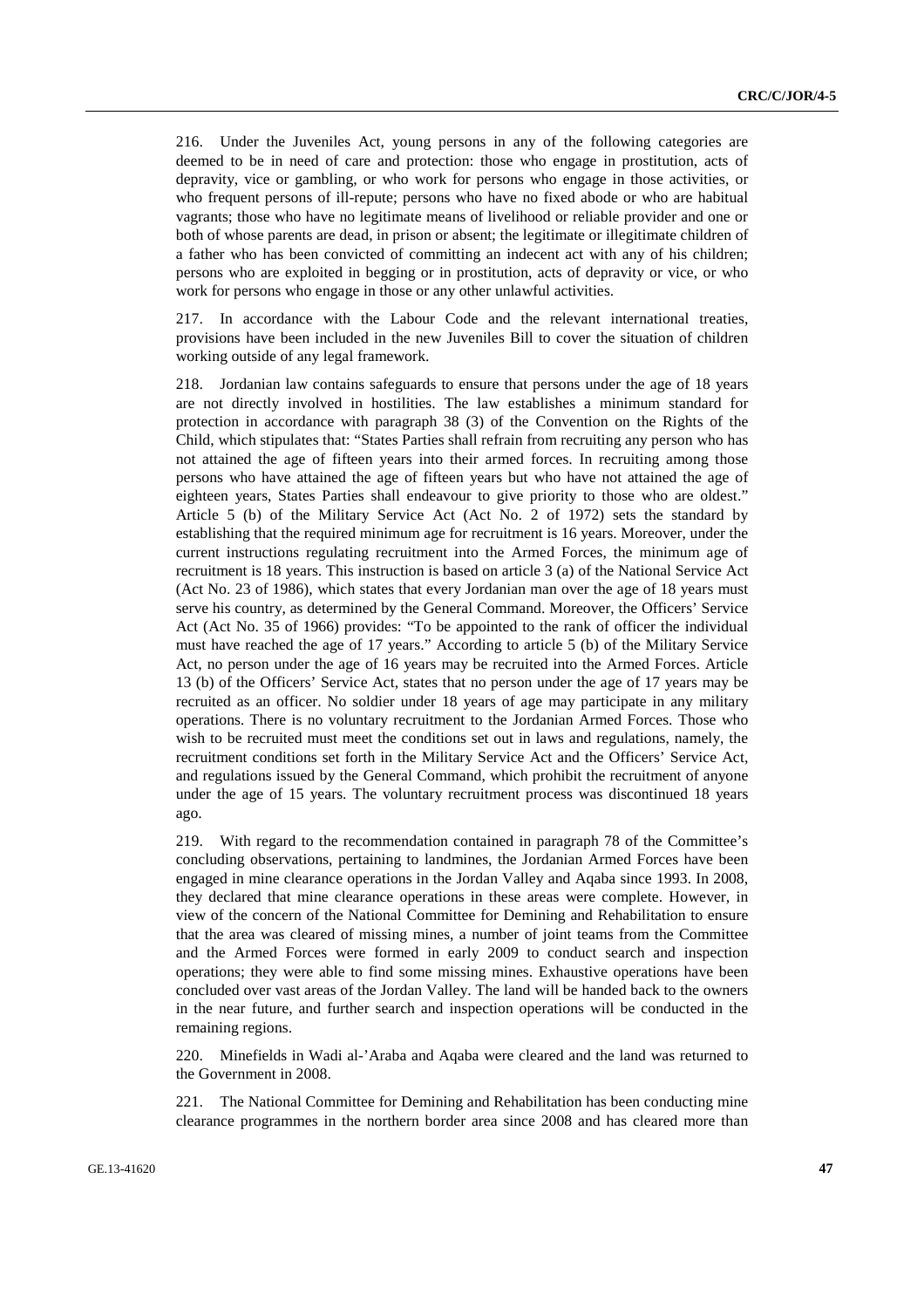two thirds of the mines planted there. Work in the area is expected to continue until early this year. The Committee will continue with verification and search operations in the area until it has applied all the safety measures at its disposal.

222. Since 2007, the Committee has conducted awareness campaigns on the dangers posed by mines and unexploded ordnance. It has been able to cover all of the northern provinces and the Jordan Valley and continues to reach out to all affected areas. The number of accidents involving landmines and unexploded ordnance is much smaller than it was in the past, prior to the awareness campaigns.

223. In connection with the recommendation in paragraph 20 of the concluding observations, it should be noted that the mandate of the National Centre for Human Rights is broad and comprehensive and is not restricted to police and military affairs. Pursuant to article 5 of the National Centre for Human Rights Act (Act No. 51 of 2006), the Centre deals with abuses and violations. It follows up on them with the executive, legislative or judicial authorities with a view to ending them and eliminating their effects. The Centre does not need prior approval from the authorities to tackle violations.

224. The Centre's powers and rules are based on its constitution and are consistent with the principles relating to the status of national institutions (Paris Principles). In this context, according to article 6 of the National Centre for Human Rights Act, the Centre enjoys full independence in the exercise of its human rights-related intellectual, political and humanitarian activities and functions, the rules for which are drawn from its constitution. Under article 8, the Centre may request any information, data or statistics that it deems necessary for the achievement of its objectives from the relevant authorities, which are required to respond without delay. Under article 10, the Centre is entitled to visit detention centres, juvenile care homes or any public place in which human rights violations are reported to have taken place or to be taking place.

225. The Centre has a specialized unit staffed by a lawyer, a social worker and a sociologist who deals with women's and children's issues. In addition, a monitoring and complaints unit staffed by specialized lawyers receives all complaints relating to human rights, including children's rights, and forwards them to the relevant units in the Centre. A total of six staff — five lawyers and a sociologist — receive and follow up on complaints relating to children. This is a considerable challenge in the work of the Centre.

226. The process of monitoring violations of children's rights and evaluating progress with regard to the implementation of the Convention at the local and national levels absorbs considerable resources, because of the need to include all segments of Jordanian society and the institutions concerned with the promotion and protection of children's rights. However, because the Centre lacks sufficient financial resources for this purpose, monitoring and evaluation activities have been limited. The Centre's financial resources consist of financial support from the Government, the proceeds from activities and projects undertaken by the Centre, and donations, gifts, bequests and endowments. This is stated in article 20 of the National Centre for Human Rights Act (Act No. 51 of 2006), which was published on page 4026 of the official gazette, issue No. 4787, on 16 October 2006.

227. To respond to these challenges, the Centre has established a network of lawyers throughout the country who help to log complaints and monitor violations. This facilitates access by those who lack the financial or material means to go to the Centre to lodge complaints. There are 12 lawyers working on a voluntary basis with Centre staff.

228. **Interest in the establishment of the Ombudsman Bureau**. The Ombudsman Bureau was established pursuant to Act No. 11 of 2008 and commenced its work on 1 February 2009. The functions of the Bureau are discharged by the Ombudsman, who is fully independent, based on the powers invested in him by law. Article 8 provides that: "The Ombudsman shall exercise his powers and functions with full independence. He shall